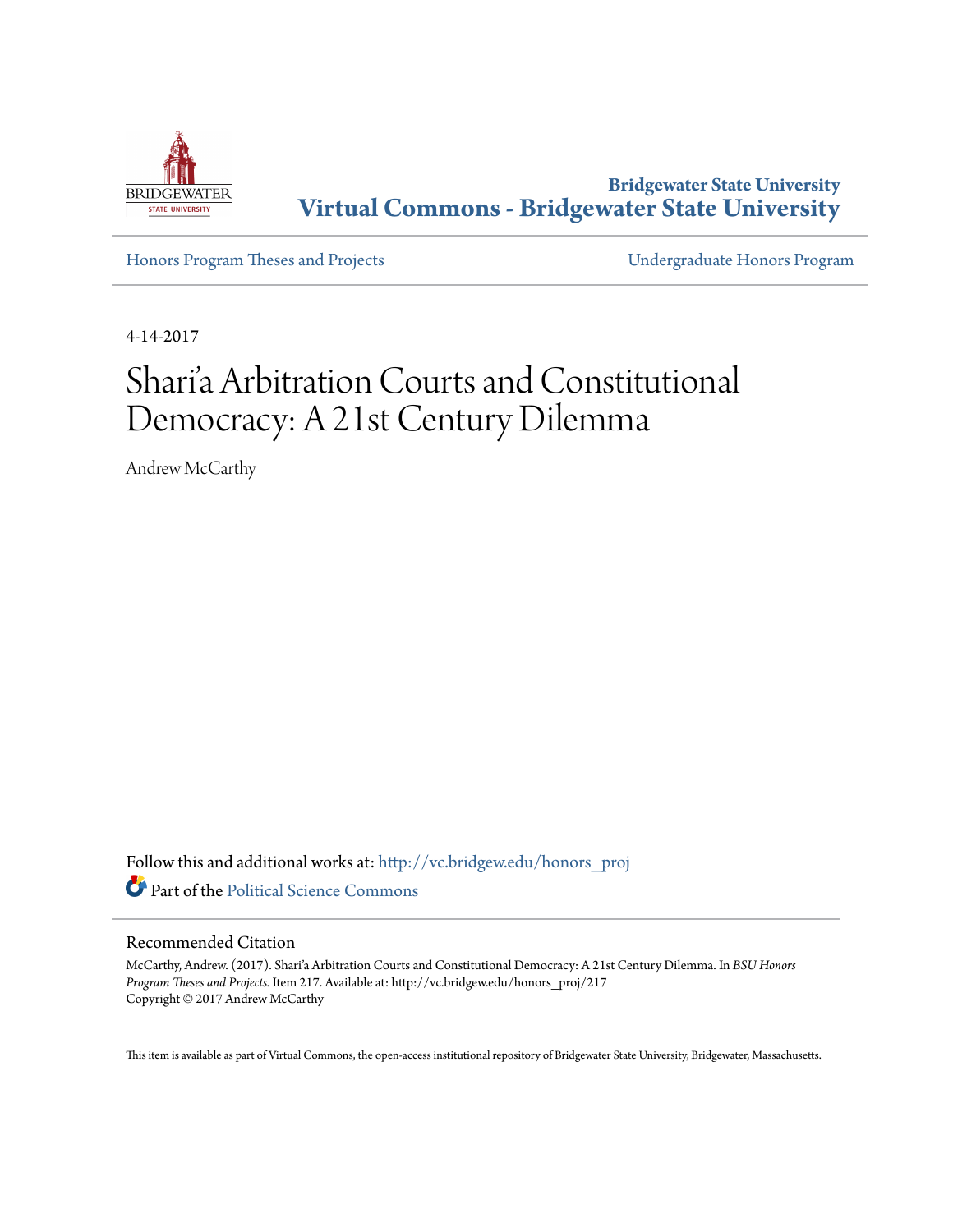Shari'a Arbitration Courts and Constitutional Democracy: A 21<sup>st</sup> Century Dilemma

Andrew McCarthy

Submitted in Partial Completion of the Requirements for Departmental & Honors in Political Science

Bridgewater State University

April 14, 2017

Dr. Mark Kemper, Thesis Director Dr. Jordan Barkalow, Committee Member Dr. Jabbar Al-Obaidi, Committee Member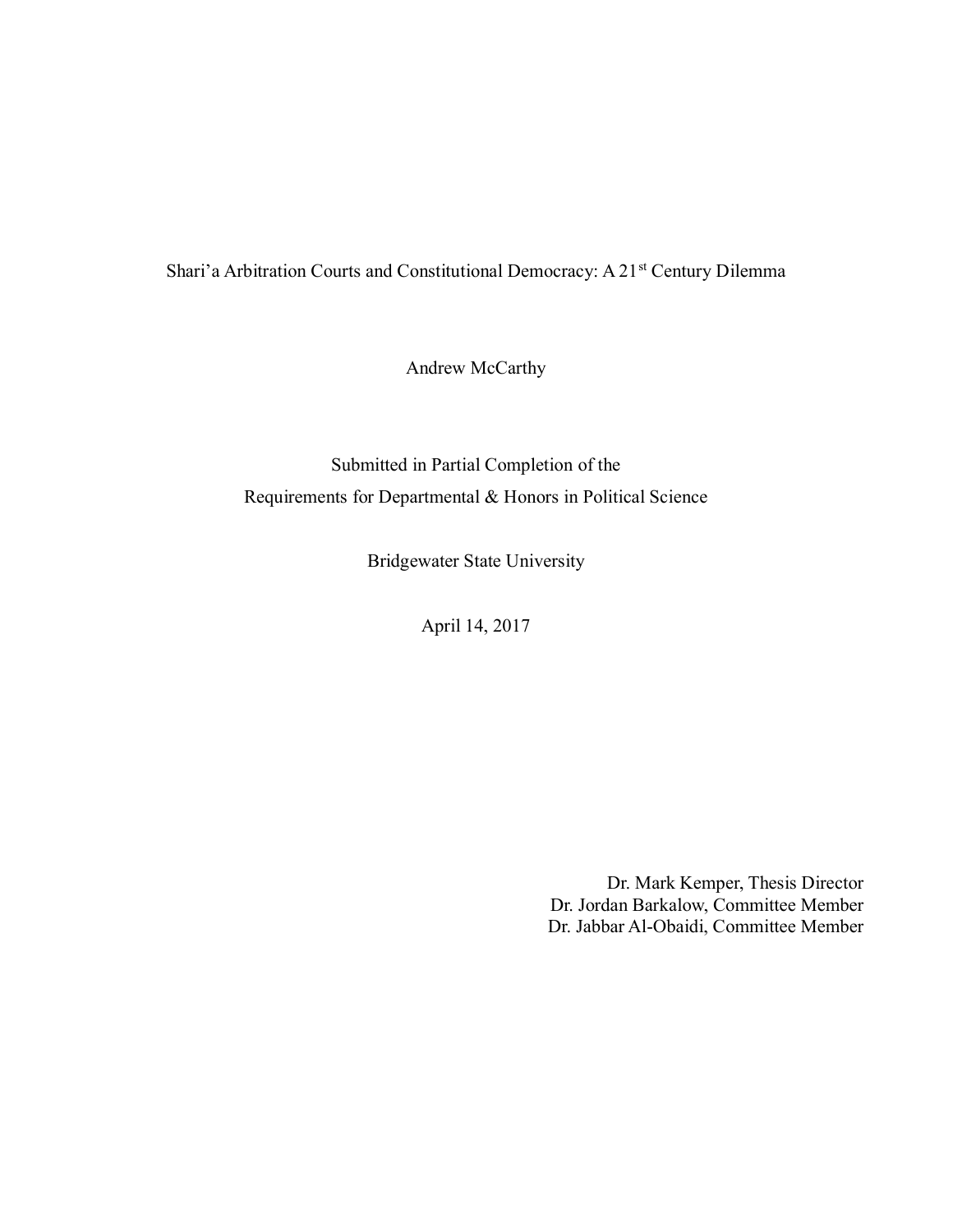## **Executive Summary**

This project examines the impact of the growing Islamic public in Western democracies, namely in the context of third-party arbitration courts based on Shari'a law. The project examines the controversies surrounding the introduction of Shari'a law into Western legal systems through the non-territorial federalism of arbitration courts.

The research also analyzes reactions to Shari'a in Canada, the United Kingdom, and the United States, and local backlash against the presence of Shari'a in Western legal systems within the arbitrational context. To this end, the research takes into consideration political attitudes towards the Shari'a arbitration systems in each of the three countries, organized opposition to their presence, legislative attempts to limit or regulate their operation in the three countries, and the impact, if any, this has on the continued operation of Shari'a arbitration courts in Western democratic traditions in general. In determining the long-term prospects of the limited role of Shari'a law in Western legal traditions, the case study of each other three Western nations takes into account attempted regulatory measures, successful bans of Shari'a arbitration where they exist, key legislation related to arbitration rights in the countries concerned, court cases and caselaw impacting the right of Shari'a courts to operate in these legal contexts.

Likewise, in order to offer an in-depth examination of the practice of Shari'a law and its interaction with democratic conceptions of law, it is necessary to understand the linguistic and etymological background of key terms pertaining to the Shari'a tradition. This will aid in providing a basis for understanding the fundamental philosophical substructure underlying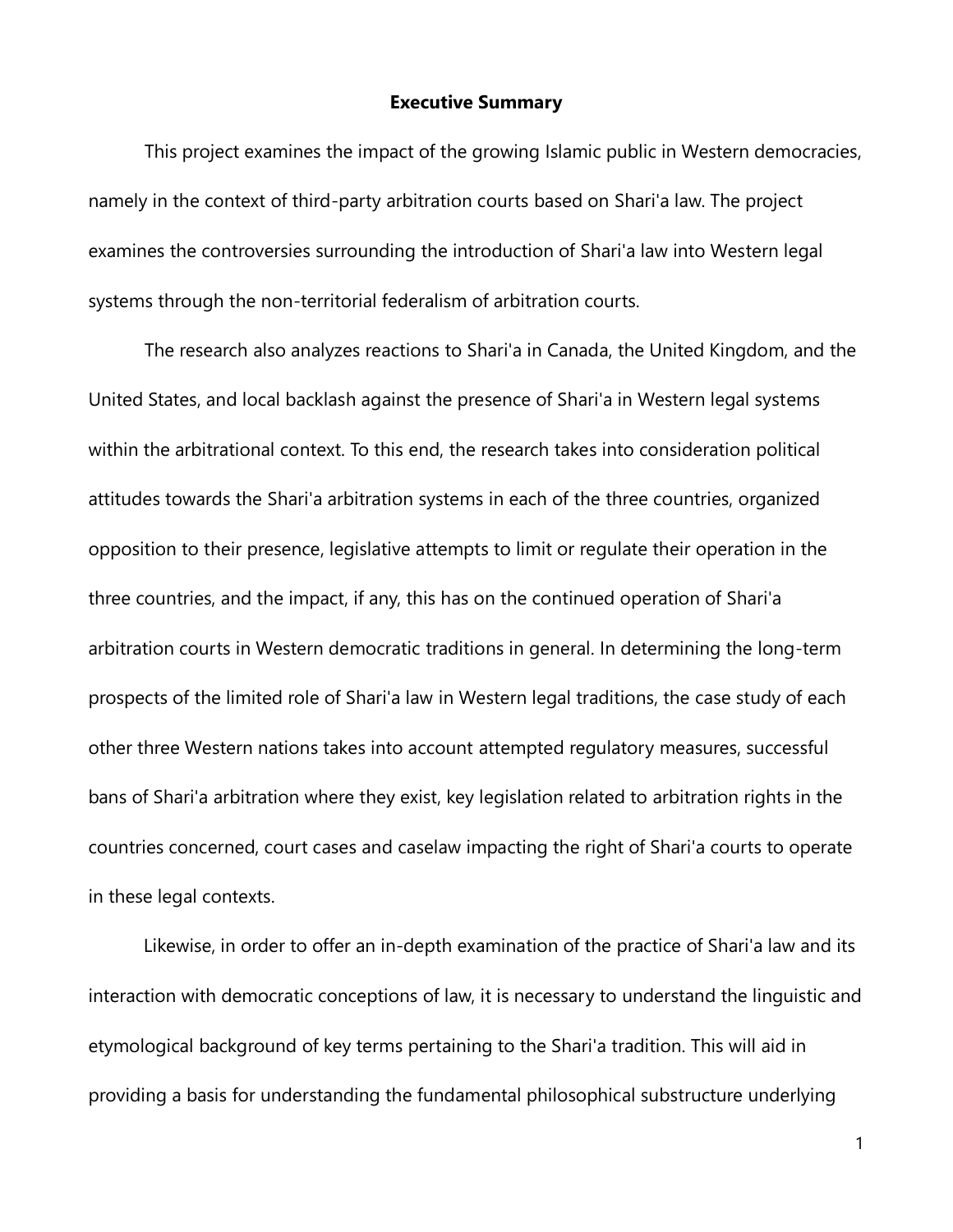the widely varied conceptions of Shari'a thought. This project will also review literature relevant to the question of Shari'a law's relationship to liberal culture, including the commentary of contemporary academic experts on religious freedom, contemporary Muslim thinkers, and liberal Islamic thinkers from history, both to examine reactions, attitudes, and analysis of Shari'a as a philosophical tradition, and to offer examples of liberal Islamic thought to contrast the dogmatic and dictatorial stereotypes surrounding the practice of Shari'a law.

The project will also examine the practice of Shari'a law in modern and historical contexts to emphasize the importance of the prevailing political context that the tradition exists within, and will make the case that it is the prevailing political culture that determines whether or not the religious practice will take a moderate or fundamentalist form. This is a crucial question in the debate over whether or not Shari'a arbitration courts are compatible with democratic principles of justice. It will advance the argument that, in a liberal democratic society free of the influence of a radical political context, the practice of Shari'a will likewise reflect those liberal values.

The project will examine the relationship between Shari'a and arbitration courts in the Western democracies where they exist, taking into consideration caselaw, key legislative acts pertaining to arbitration, and the current state of political affairs in those societies. Due to the current dynamics of arbitration-court legislation, Supreme Court rulings, and related political considerations, this project will advance the case that Shari'a arbitration courts present no contradiction to democratic values or conceptions of justice.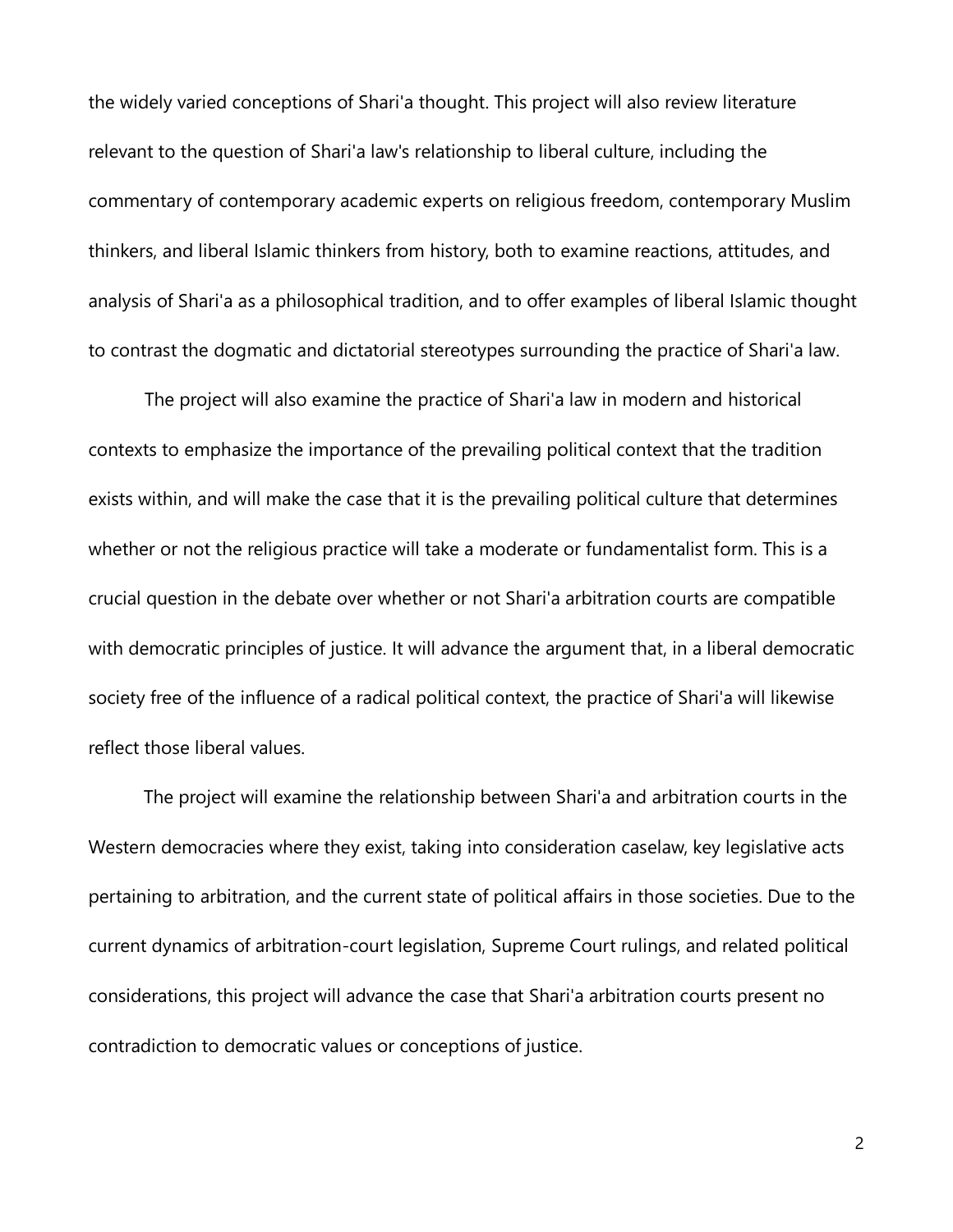## **Key Terms Pertaining to Shari'a**

In order to more comprehensively understand the basis of the Shari'a tradition, it is necessary to understand key terms pertaining to Shari'a. The word Shari'a itself is laden with a wealth of meaning, and conveys the concept of a path to water, with the idea of a path representing the right and pure direction for a member of the Muslim faith to follow, and denotes the idea of cleanliness in religion and personal conduct, evoking the cleansing properties of water.<sup>1</sup> Terms also fundamental to understanding Shari'a are the sources from which it is chiefly derived, namely the Holy Qur'an, and the Sunnah. The Holy Qur'an is the central sacred text of Islam, and its etymological meaning conveys the idea of a "recitation," emphasizing that the Prophet was reciting the words of God. The Sunnah which means "habitual practice" details the life, teachings, and sayings of the Prophet Muhammad. Another key term is fiqh, which means "comprehension" or "understanding," and is used to describe the rulings of Islamic scholars (mufti) on a given question regarding the Holy Qur'an or Sunnah. It is these rulings which offer the basis for local understandings of Shari'a. Critical debate between mufti on the best understating of Islamic law to be derived from these sources is responsible for producing the wide variety of forms that Shari'a can take, and is known as ijtihad ("effort"). These debates can become contentious, and even lead one mufti to accuse another of takfir (heresy or apostasy), though the tradition of ijtihad, when not impacted by prevailing political forces, tends to offer a certain latitude of thought within Islamic scholarship. Finally, siyasa ("governance") forms the political side of any Shari'a legal

 $\overline{a}$ 

<sup>1</sup> *Shari'a .* Encyclopedia Britannica .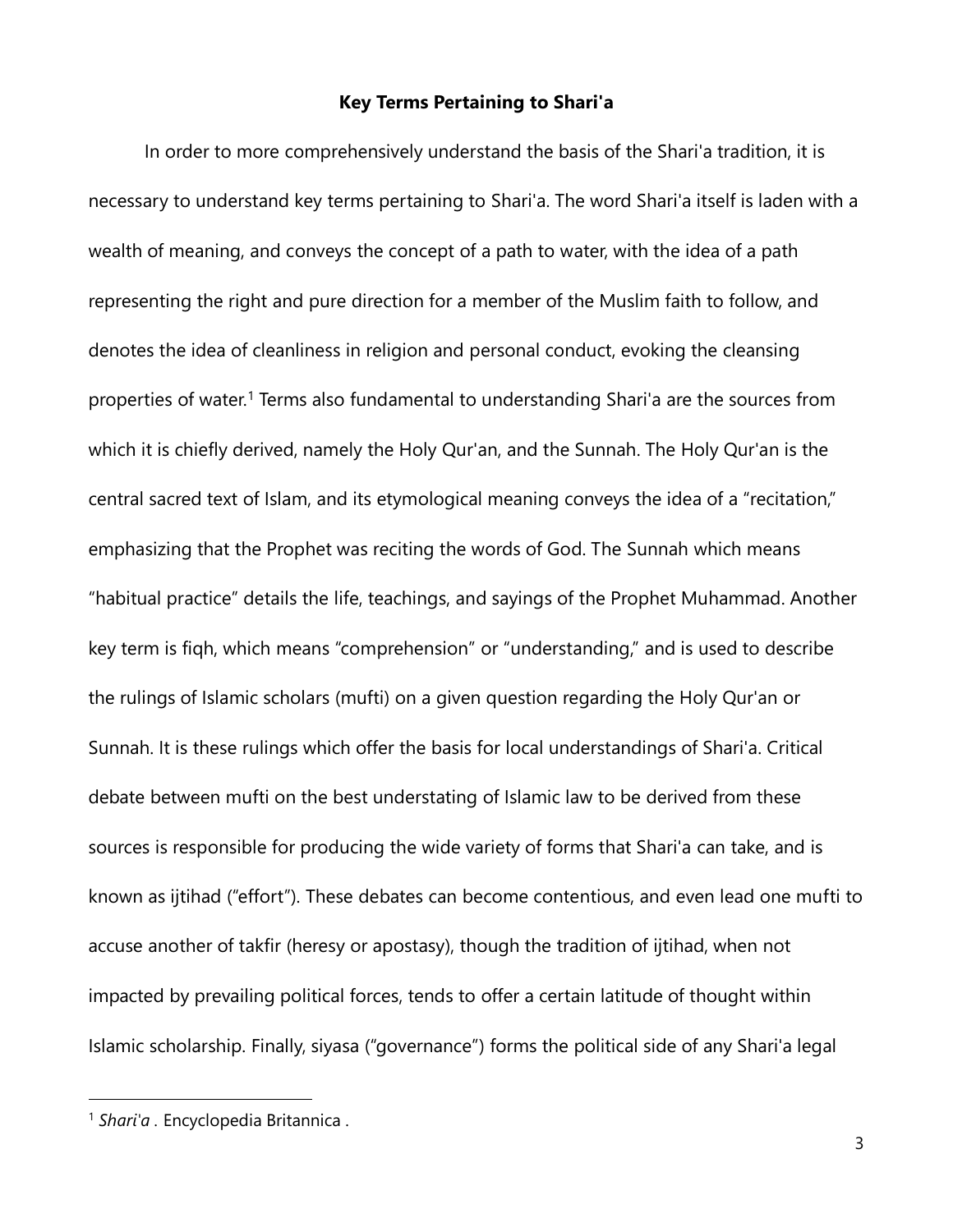system, and is meant to offer Muslims a just and moral system in which to live. However, the definition of this term, in many contexts, is flexible enough to be true in many different kinds of government.

## **Introduction**

In recent decades, increased communication technologies and improved transportation infrastructure have united different regions of the globe to a degree never previously seen. With these advances have come new opportunities in international commerce, diplomacy, and intellectual discourse. Likewise, increased interchange between different areas of the world in the form of immigration has led to the commingling of cultural spheres that were previously separated by geography. One of the most significant impacts of this new interconnectivity in Europe and North America is the introduction of a significant number of new residents of Islamic background, who possess cultural perspectives that are in some way unique from those of the majority of the populace in those countries. Western legal systems developed during the Enlightenment, which have traditionally separated religious doctrine from law and public policy, are faced with a new set of circumstances whereby some residents of Islamic background elect to solve civil disputes according to the principles of their faith rather than the conventional procedures of civil law. While some members of the Islamic communities of Western nations such as the United States and United Kingdom have recoursed to informal Shari'a religious courts for some time, some Western nations have taken steps to formalize supervised Shari'a councils as recognized legal arbitration courts whose rulings may be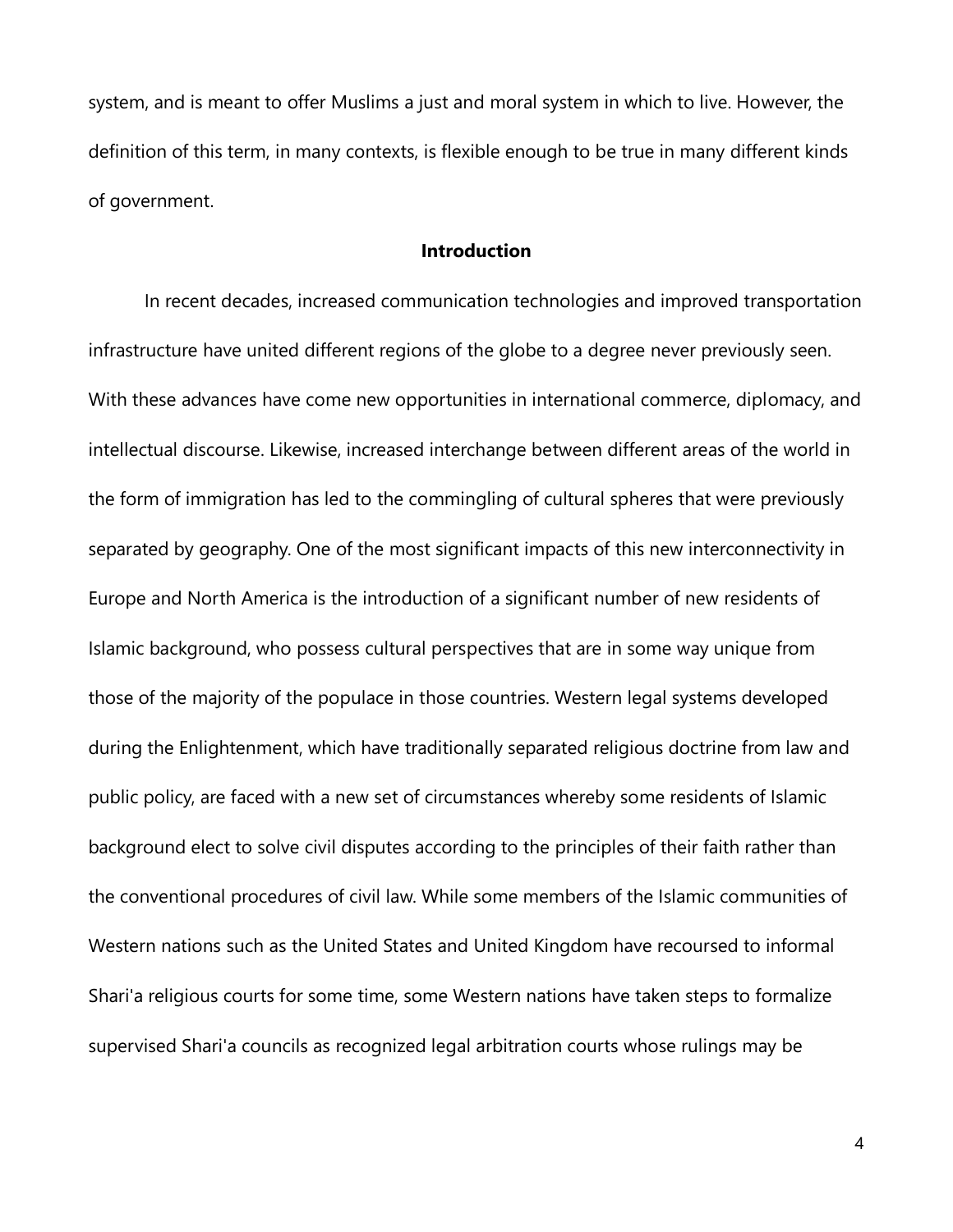enforced by the standard justice system.<sup>2</sup> Predictably, this has caused controversy in some circles, as some members of the public have raised concerns about the implications of faithbased arbitration systems being integrated into standard legal practice.

This project examines the growth of Islamic faith-based arbitration courts, the debate over their formalization, and the reaction of the public towards those Shari'a arbitration courts, in an effort to determine whether or not the issue has contributed to a broadly negative backlash against the Islamic communities residing within the Western countries where this debate is currently occurring, namely Britain, Canada, and the United States. This project also attempts to determine whether or not Shari'a law and courts are in fact compatible with the traditional conventional legal practices in these countries, which tend to eschew spirituality from their deliberations in favor of established law or precedent. In order to understand all facets of the complex relationship between Islam and democraticconstitutional law, both in the context of domestic Shari'a arbitration courts and in the arena of international politics, it will be necessary to examine not only the activities of the Shari'a arbitration courts in Western nations, but the historical factors impacting the development of, and attitudes towards liberal thought in the Islamic world. Finally, it will be necessary to analyze the relationship between perspectives of Islamic theology and liberal values such as freedom of speech, freedom of religion, and equal protection of the law. Through these means it will be determined that while Islamic third-party arbitration courts may present an

<sup>&</sup>lt;sup>2</sup> William, Arsani An Unjust Doctrine of Civil Arbitration: Sharia Courts in Canada and England. Stanford Journal of International Relations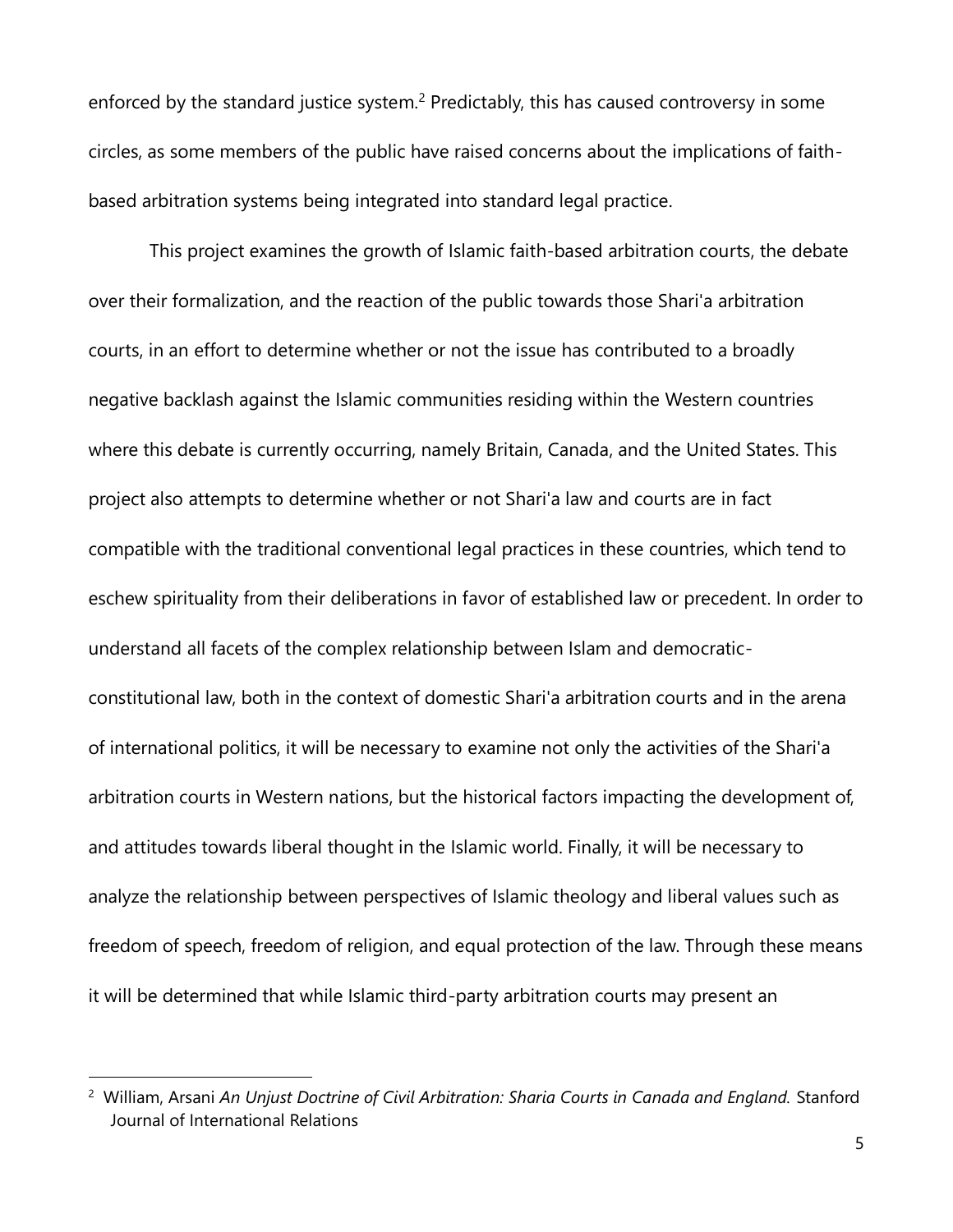intimidating problem for some observers in the West, and their future is for that reason uncertain, there is nothing necessarily contradictory between democratic principles and the practice of government-monitored third-party religious arbitration courts based on certain understandings of Shari'a law.

The relationship between law and religious tradition in the traditionally-defined Western world, has, since at least the time of the Enlightenment, been one of mutual wariness, as jurists have fiercely debated the definition and limits of religious freedom, and viewed with skepticism the interactions between religion and government, particularly when that interaction involves the encroachment of religious ideology within secular law and the interference of secular law with religious liberties. Since the social and legal upheavals of the Enlightenment, the question of whether religion should play an explicit role in legal procedures has been largely regarded as settled, as most Western nations have adopted either formal or informal concepts of the separation between church and state. This separation ranges from Thomas Jefferson's "wall of separation" enshrined in American political thought, to the principle of Laïcité (government secularism and religious neutrality) $3$ considered integral to French law.

Given this longstanding legacy in Western democracies of mutually exclusive coexistence between religious doctrine and public laws of the state, the impact that modern transportation and communications technologies have had on the resurgence of the debate over the appropriate limits of interaction between religion and law arguably represents one of

 $\overline{a}$ 

<sup>&</sup>lt;sup>3</sup> *The deep roots of French secularism.* Henri Astier BBC News Online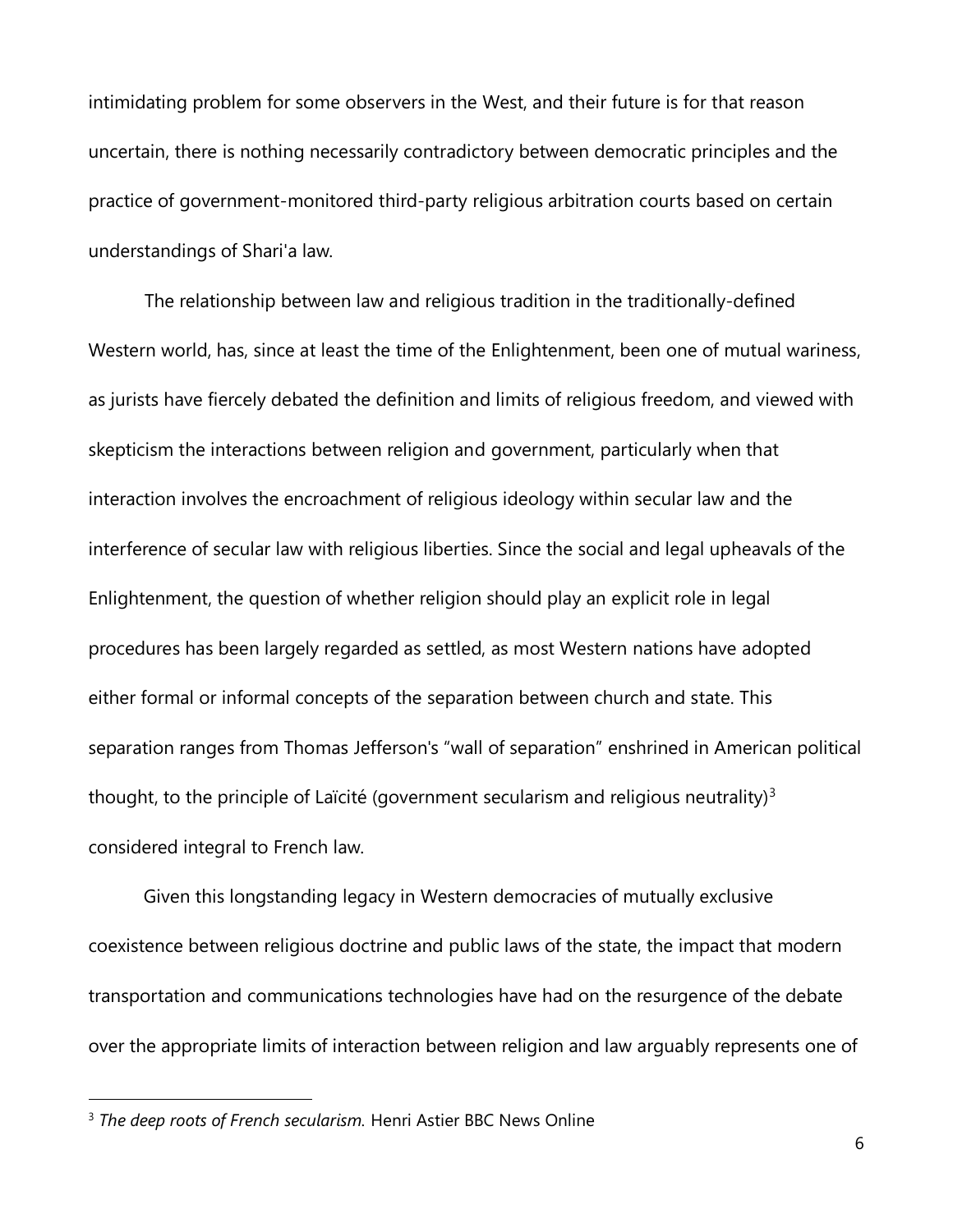the most unexpected developments of the  $21<sup>st</sup>$  century, as hitherto the general trend has seen religion taking an increasingly less significant role in society and civil governance, let alone legal procedure. However, the increased interaction between the traditionally-defined West and the Islamic World has led to precisely that circumstance.

Likewise, the influx of immigrants from traditionally Islamic nations devoid of the overriding cultural heritage of secular legal thought has led specifically to demands that citizens of Islamic background be allowed to rely on Islamic law and customs rather than the secular laws and customs of their adopted countries. While other religious groups within these nations, such as Catholics and Jews, have long-standing arbitration courts of a similar nature, some observers and activists feel that the unique aspects of Shari'a law merit increased regulations on all such religious tribunals; in short, the Shari'a courts having typically been the focal point of activist campaigns against such faith-based arbitration courts.

#### **I: Shari'a and Democratic Thought**

## **(i.) Literature Review**

In the face of timely debates denouncing and defending Islamic legal traditions, Islamic affairs specialist Eric Chaumont of France's National Center for Scientific Research notes that, in regards to what Shari'a law actually is, "There are a lot of misunderstandings right now...Sharia is literally the way, that is, the law, that God revealed in the Koran and which is binding on all Muslims. The ambiguity is that Sharia has never been implemented anywhere in the world. What is implemented are different interpretations of Sharia – what are called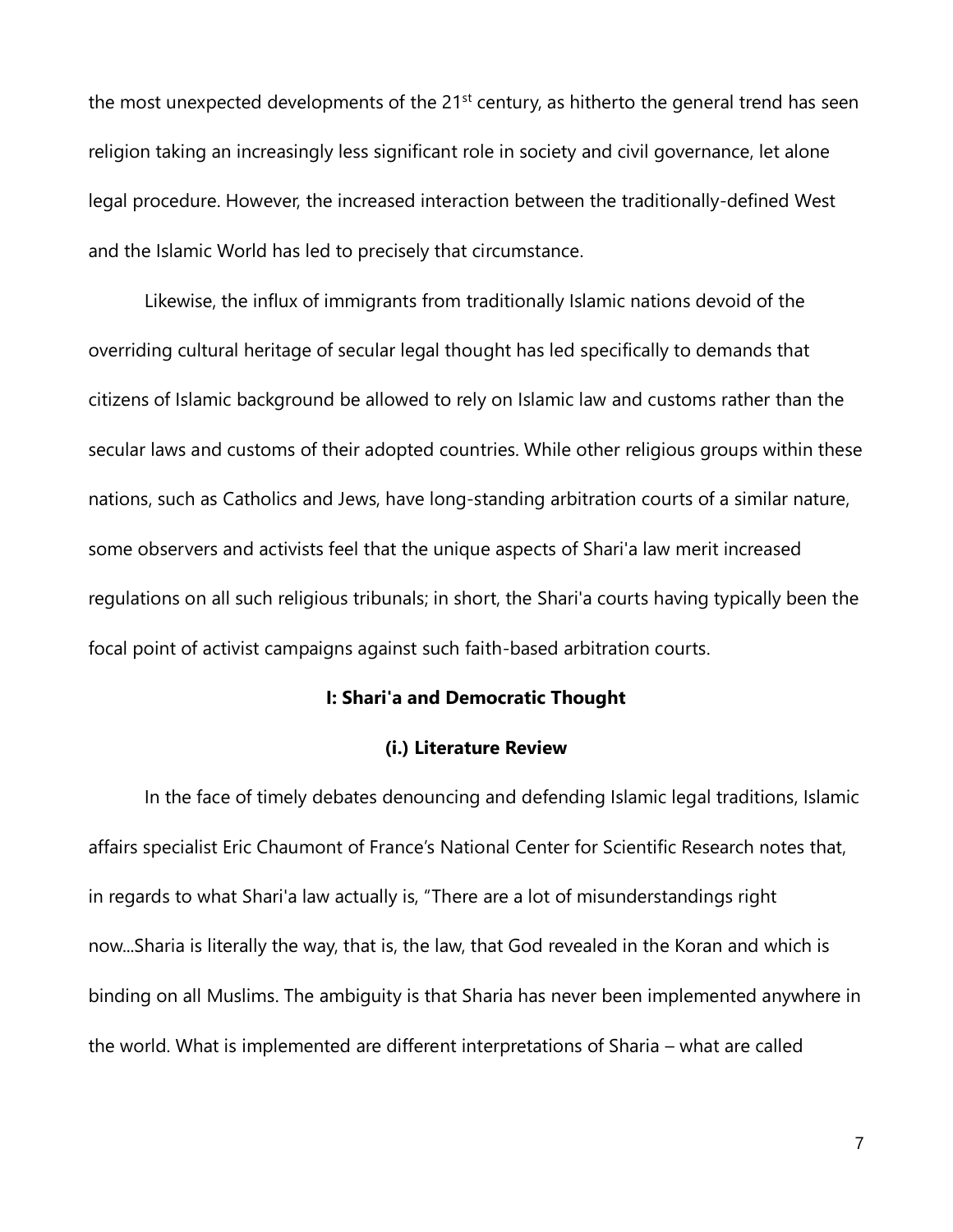Muslim laws, el-Figh – interpretations of the law which are strict to varying degrees."<sup>4</sup> Chaumont furthermore notes that because of the highly subjective and contextual nature of Shari'a law, a legal system claiming to use Shari'a law as a source or inspiration need not adhere to any existing models or prior religious interpretations of it. In contrast to certain heavily theocratic-leaning states which claim to derive legal legitimacy from Shari'a law, other interpretations allow for the full interpretation of Western forms of law, which some Muslim scholars interpret as legitimate approximations of Shari'a. In such situations, secular forms of law are granted religious legitimacy under more liberal interpretations of Shari'a law, demonstrating that certain forms of Shari'a could arguably coexist with a democratic constitutional system of law. Chaumont cites the example of Egypt, which, since President Anwar Sadat's regime of the 1970s, has claimed Shari'a as an important inspiration for its policies, with Sadat's regime later escalating the claim by asserting that it was the regime's only source of law. But, as Chaumont notes, "In reality, statutory law itself was not affected and the law implemented in Egypt today remains a law that is inspired by the French civil code, established under Napoleon."<sup>5</sup> Based on this dynamic, Caumont demonstrates that Shari'a law need not be held as mutually exclusive with more conventionally "secular" forms of civil law, given the highly elastic nature of what constitutes Shari'a law in the first place.

Michael Curtis of the Gatestone International Policy Institute, a non-profit political think-tank based in New York, raises fears that the faith-based courts in Western Democracies

 $4$  ^Ibid.

 $5$  ^Ibid.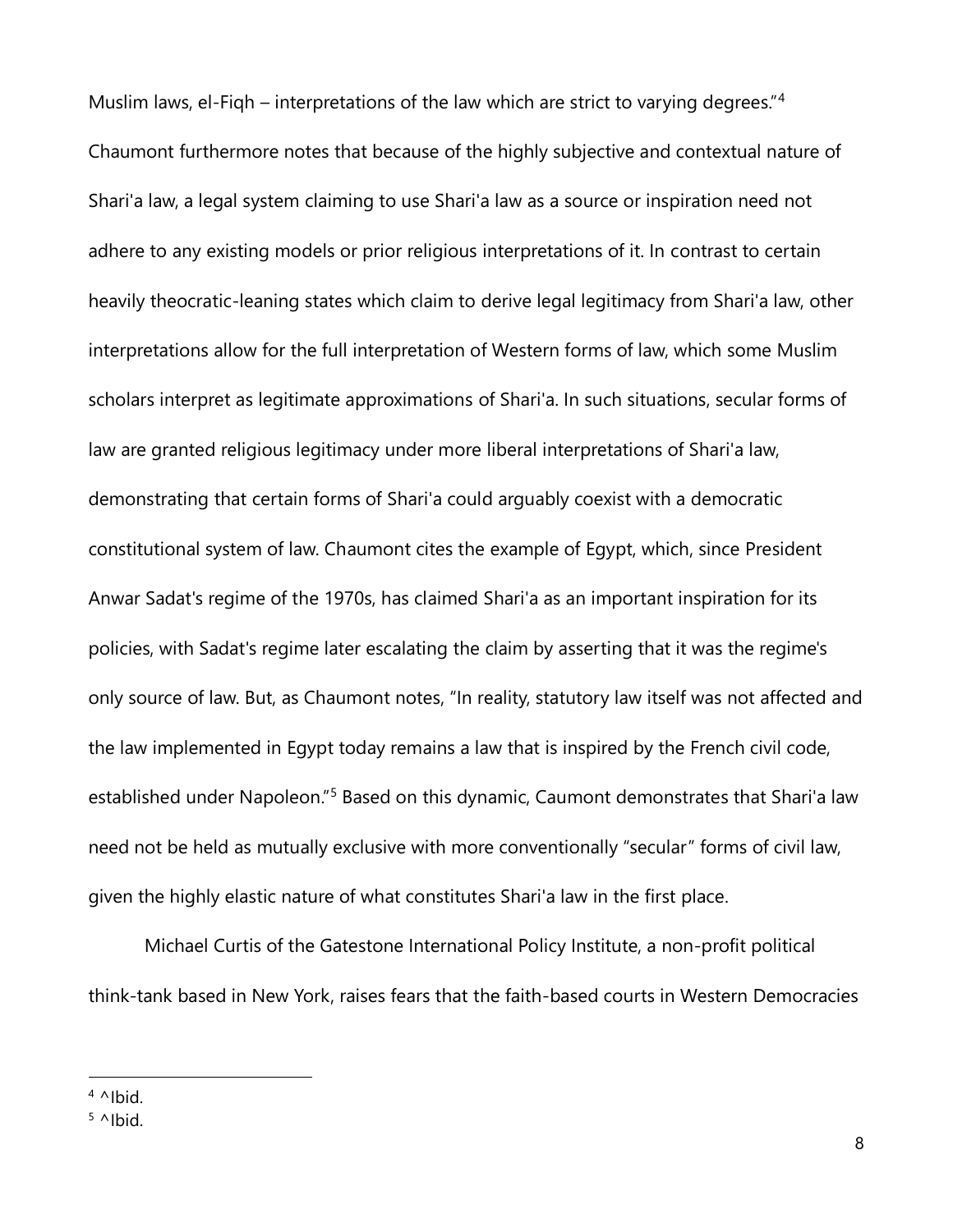will increase the influence of "Islamic extremists," and asserts that these courts present "a challenge" to legal practice, by "the influence of religion in society, by differences over social issues such as women's rights, marriage, and divorce, and by the trend towards a legal system for Muslims, separate from the rest of the population."<sup>6</sup> In contrast, religious freedom and arbitration expert Dr. Michael Hefland, in an interview with Russia Today, argues that these fears are misplaced, noting that alternate forms of arbitration have worked "quite well" in the United States. at resolving excess disputes, alleviating stress on the court systems. Likewise, Hefland notes that Islamic arbitration systems have existed "for quite some time" informally along with many other forms of arbitration, without the projected problems or significant controversy. Furthermore, he notes that religious arbitration courts in the United States are required to abide by the standards set by U.S. law, and that in general such courts have cooperated with those standards. "In order to have your awards enforced you have to satisfy our minimum standards for certain types of well-being, conduct, and a variety of other things, and that means religious tribunals of all different types know what the ground rules are. And they embrace the ground rules and in turn what you get is arbitrational awards that work quite well in the American legal system." Like Chaumont, Hefland predicts that such systems will typically conform to the larger court system of their host nation rather than influence it in a meaningful way.

Legal expert Dr. Almas Khan, writing for the *Chicago Journal of International Law*, notes that a formalized Shari'a arbitration system would offer certain benefits for new citizens of

 $6$  Curtis, Michael. The Problem of Sharia Law in Britain. Gatestone Institute.org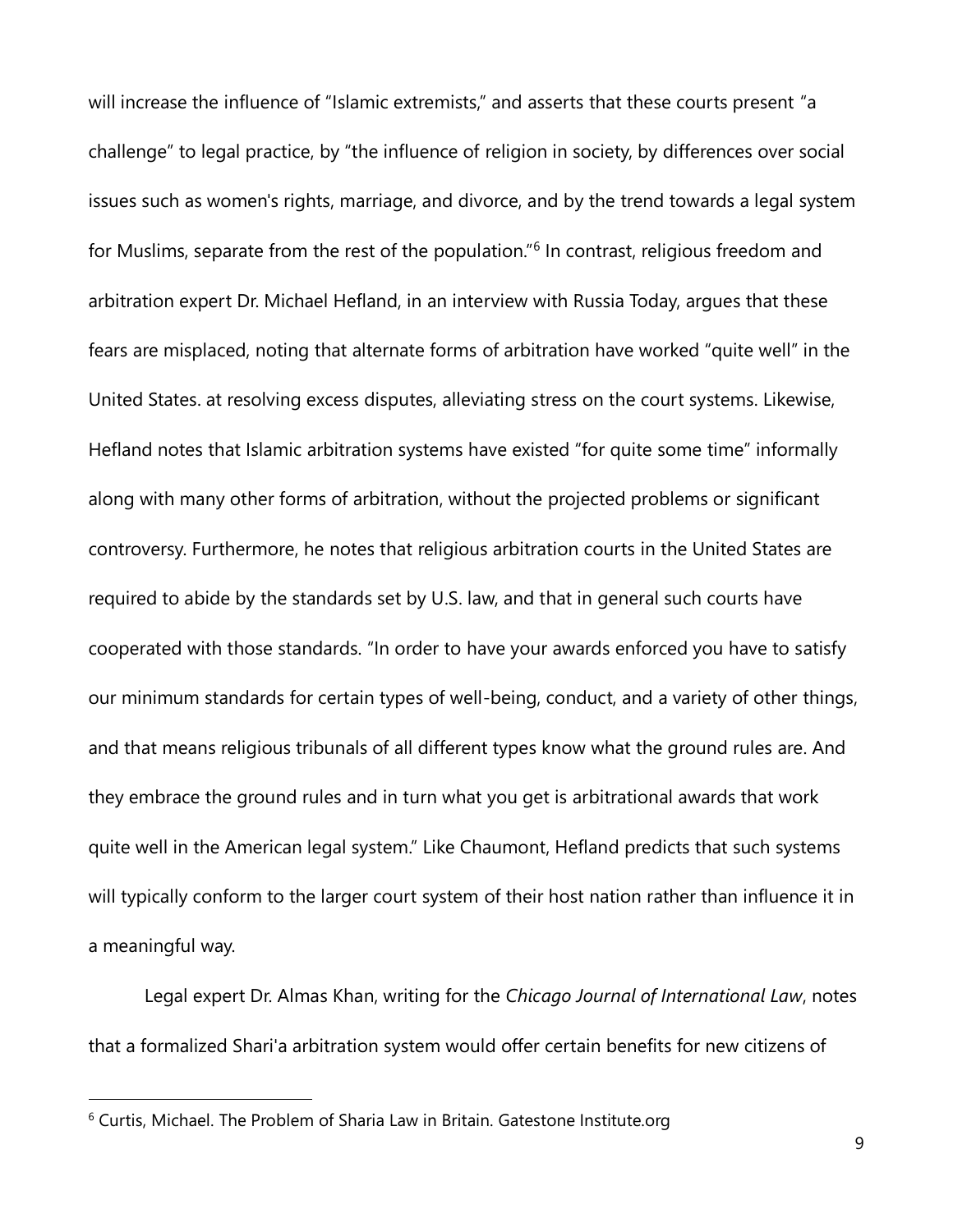Islamic background, namely a familiar form of law for recent Muslim immigrants "not acclimated to the secular court system and thus wary of it... formalized shariah tribunals would offer the best of both worlds---Islamic law with limited state monitoring. Muslim newcomers would also be more readily integrated...if they believed that their voice was represented in the formulation of laws."<sup>7</sup> In the arena of American political discourse, too, the issue of Shari'a court systems, and more generally the perceived influence of "Islamists" upon local laws, has inspired fiery rhetoric as some observers frame the issue as one of religious freedom and equality, while others regard any legitimization of Islamic law as fundamentally polemical to American values. Republican Senate hopeful Sharron Angle epitomized one extreme end of this spectrum, asserting that certain towns in the United States with a high density of Muslim citizens were in danger of becoming theocratic---and that "Frankford, Texas, and Dearborn, Michigan, were both subject to a sharia regime, as a result of the 'militant terrorist situation' that existed in those places.<sup>"8</sup> In the United Kingdom, public protests against the perceived imposition of Shari'a law on British soil have garnered the support of both nationalists groups such as the English Defense League, and self-described "moderate" Muslims under the banner of the One Law for All organization.<sup>9</sup> Other British Muslim organizations have publicly demonstrated in favor of the Shari'a arbitration courts, contending that there is nothing inherently immoderate about the forms of Shari'a practiced in the West.<sup>10</sup> Proponents of the

<sup>&</sup>lt;sup>7</sup> Khan, Almas *The Interaction between Shariah and International Law in Arbitration. Chicago Journal of* International Law Volume 6 | Number 2 Article 16

<sup>8</sup> *Whose law counts most?* The Economist. October 2010.

<sup>9</sup>  *Muslims rally for Sharia law in UK, prompting nationalist protests.* Russian Times. June 2010. 10 Ibid.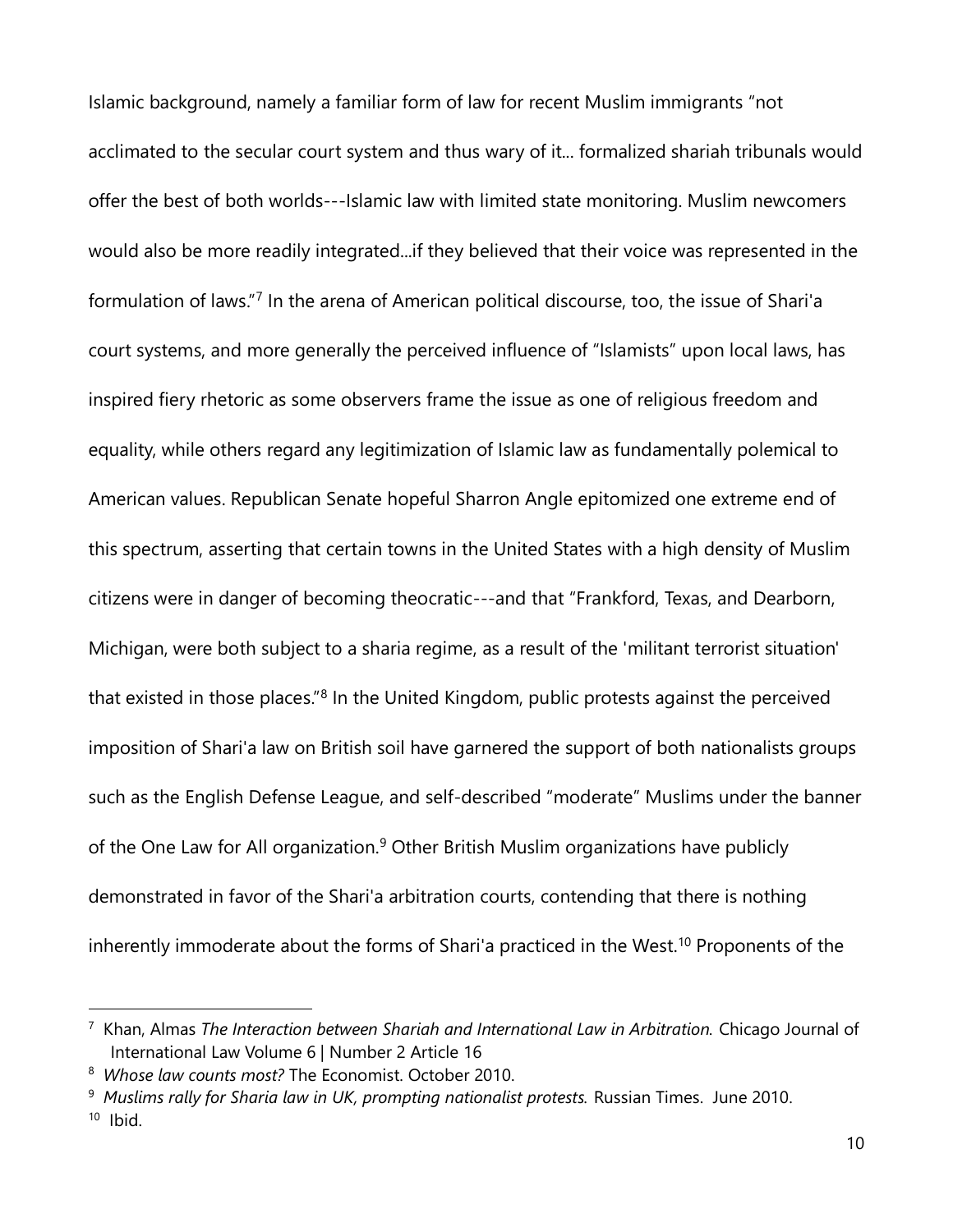Shari'a courts in the United Kingdom point out that under the Arbitration Act of 1996, alternative forms of dispute resolution are both legal and enforceable under higher law---and that there is no precedent for excluding Shari'a courts so long as all aggrieved parties agree to abide by its rulings, and the rulings do not violate British law.<sup>11</sup>

While scholarly theories of Islamic law prevailing within repressive autocratic regimes tend to prop up the political status quo, those interpretations originating from outside the sphere of influence of such regimes are extremely varied in terms of their political leanings and implications. In the context of Western constitutional democracies, scholarly interpretations of Islamic law display a greater variety than is common in many areas of the Islamic world, with some heavily right wing scholars endorsing militaristic and repressive versions of Islamic teaching commonly seen in repressive regimes, and others favoring a more moderate and liberal approach that seeks to reconcile democratic principles with those of the Islamic faith. The former view is epitomized in the person of British Imam Abu Hamza al-Masri, an Islamic activist and *mufti* notorious for endorsing the extremist position of Shari'a scholarship. Al-masri leads the extremist Muslim activist organization Supporters of Shari'a,<sup>12</sup> and has repeatedly stretched the limits of freedom of speech by preaching that true Shari'a must incorporate antisemitism. His supportive statements towards terrorist attacks led to calls for his deportation from the UK, and he was ultimately arrested for soliciting the murders of

<sup>&</sup>lt;sup>11</sup> Matthew Hickley, *Islamic Shari'a Courts in Britain are now "Legally Binding."* Daily Mail. September 2008

<sup>&</sup>lt;sup>12</sup> Philip Sherwell. Abu Hamza verdict: The hate preacher of Finsbury Park who tried to plead he was a *friend of the West.*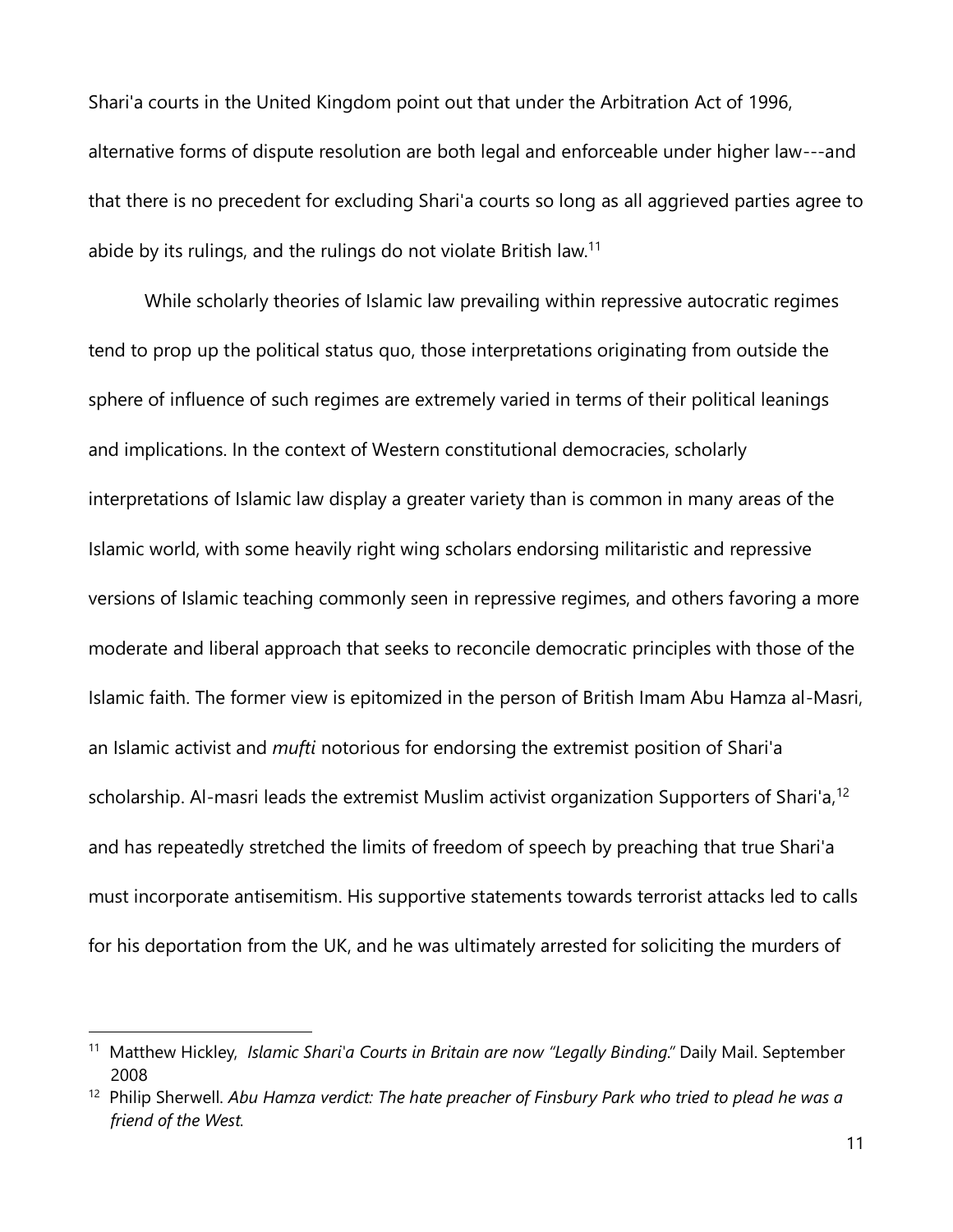non-Muslims, and passing information to a suspected terrorist operative to aid in a planned attack. Subsequently, after evidence emerged the Al-Masr had been involved in a number of terrorist activities on American soil, including attempted recruitment and training, he was extradited to the United States, convicted, and is currently serving a life sentence in a New York correctional facility.<sup>13</sup>

On the other end of the spectrum of Shari'a law interpretation is Turkish-born American *mufti* Fethulah Gülen, who offers an alternative interpretation of Shari'a, based on more moderate readings of Islamic religious texts. Drawing on Quranic passages speaking of the absolute necessity of permitting individuals to have freedom from compulsion to follow a given religion, Gülen argues that Shari'a binds Muslims to respect the concept of religious freedom.<sup>14</sup> In stark contrast to the more narrow and dogmatic readings offered by fundamentalists like al-Masri, Gülen and his fellow moderates argue that the majority of Islamic principles can in fact be reconciled with democratic principles and Western law. In fact. Gülen states that "95% percent of Islamic teachings" can be reconciled with Western principles, and that the "remaining 5% are not worth fighting for," being nonessential to the practice of the Islamic faith.<sup>15</sup> Indeed, the comparison between different ideological camps of *mufti* as regards the proper interpretation and execution of Shari'a in the context of Western nations reveals a divide on many fundamental issues, including women's rights, political secularism, and attitudes towards armed religious warfare, with the views endorsed by

 $13$  Ibid.

<sup>&</sup>lt;sup>14</sup> Questions and Answers about Islam (Vol.1) M. Fethullah Gulen Published: 2000

 $15$  Ibid.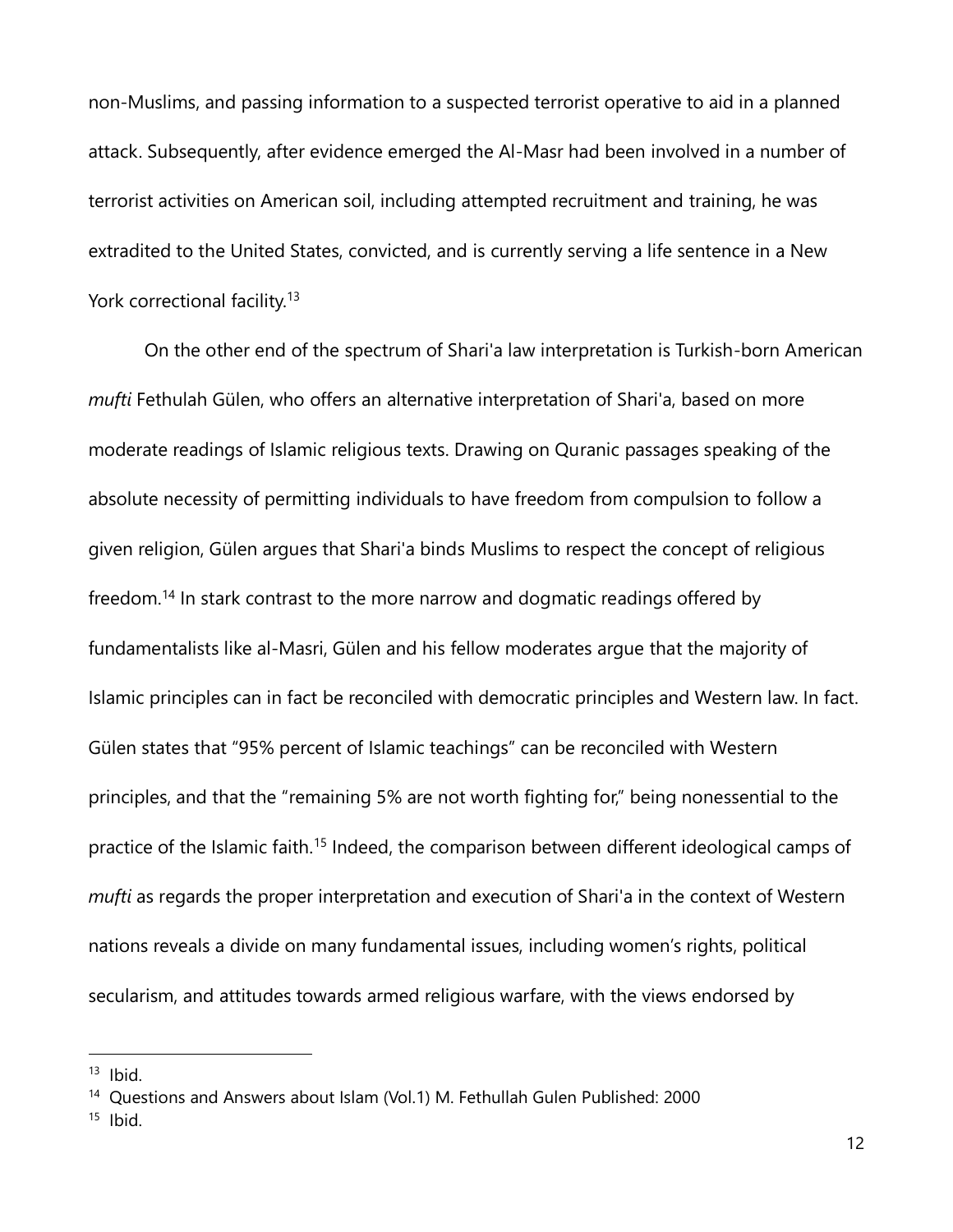mainstream and moderate *mufti* more frequently resembling the views of the wider public of the country in which they reside in. In contrast, fundamentalist *mufti* such as al-Masr typically make no argument that their conception of Shari'a is reconcilable with, or should be reconciled with, the democratic principles prevailing in the West.

Another significant aspect of Shari'a practice in the West is the fact that the ideological conflict between moderate and fundamentalist *mufti* is even taking place. The greater freedom afforded by liberal principles of free speech has rekindled a long-dormant legalistic debate within the Muslim community over the fundamental nature of what role Shari'a should play in the civic lives of Muslims, in a manner that has been all but stifled in many regions of the traditionally-defined Islamic world. Unlike many of their counterparts living under monarchies and autocracies in the traditional Islamic world, *mufti* residing in Western democracies do not feel obliged to adhere to a specific religious narrative tailored to bolster the legitimacy of a regime.

While debating the nature of Shari'a and the proper interpretation of religious texts with respect to political and social rights can result in a literal death sentence for religious scholars within nations such as Saudi Arabia, the principles of government religious neutrality and free expression prevailing in many Western nations have resulted in something of a Renaissance for the tradition of political dialogue and debate within Islam. This tradition, known as *ijtihād,* holds that religious and legal principles such as Shari'a must be subject to independent critical reasoning, and the religious and legal theories there derived must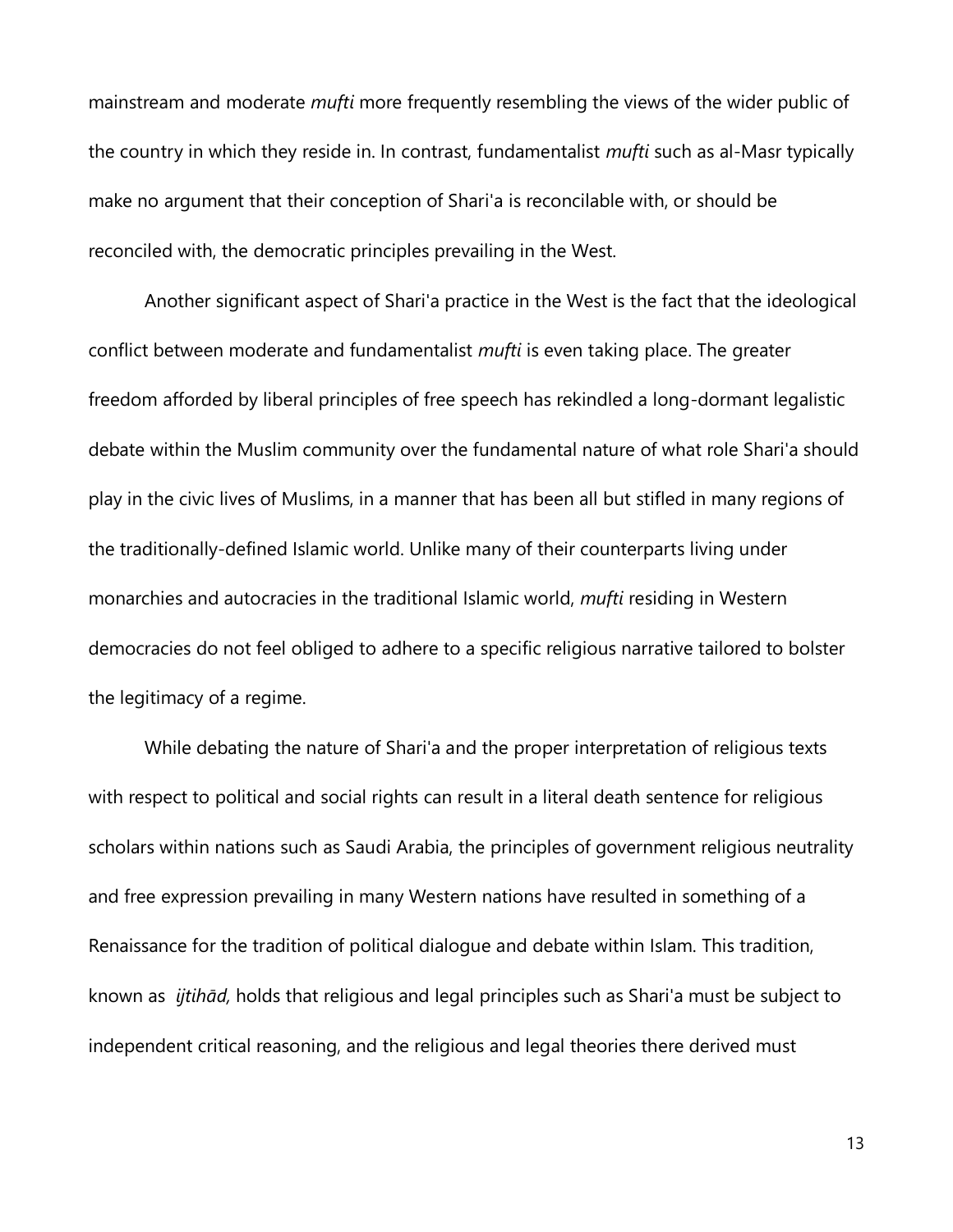likewise be subject to debate within the Islamic community.<sup>16</sup> Because theological debate and dispute could threaten the theologically-derived legitimacy that many Islamic regimes seek to establish through the rulings of government-backed *mufti*, this tradition has long been absent from the practical day-to-day religious life of many modern Muslims. Regimes such as Saudi Arabia, as was seen in the mass-execution of early 2016, do not tolerate either political or religious principals out of line with those set by the regime, with "heresy" and "religious unorthodoxy" being grounds for prosecution if a religious leader is deemed to pose a significant threat to the ideology of the government.

Speaking for the moderate ideological wing of the community of Western *mufti,* Fethulah Gülen argues that democratic societies do indeed offer Islam more protections than even an allegedly Islamic autocracy, and that Islam, in turn, presents no fundamental contradiction or threat to the principles of those democracies.

In fact in a democratic society, the source of law is colorblind and free from ethnic prejudice. It promotes the...participation of individuals and society in decision making institutions ... Everybody should be allowed to express themselves... Also, members of minority communities should be allowed to live according to their beliefs. If these sorts of legislations are made within the norms of international law and international agreements, Islam will have no objection to any of these. No one can ignore the universal values that the Qur'an and the Sunnah have presented with regard to the rights mentioned above. Therefore, it is impossible to prove in any way that Islam opposes democracy.<sup>17</sup>

 $\overline{a}$ 

<sup>16</sup> Nader Hashemi. *Islam, Secularism, and Liberal Democracy.* Oxford University Press, 2009. <sup>17</sup> Ibid.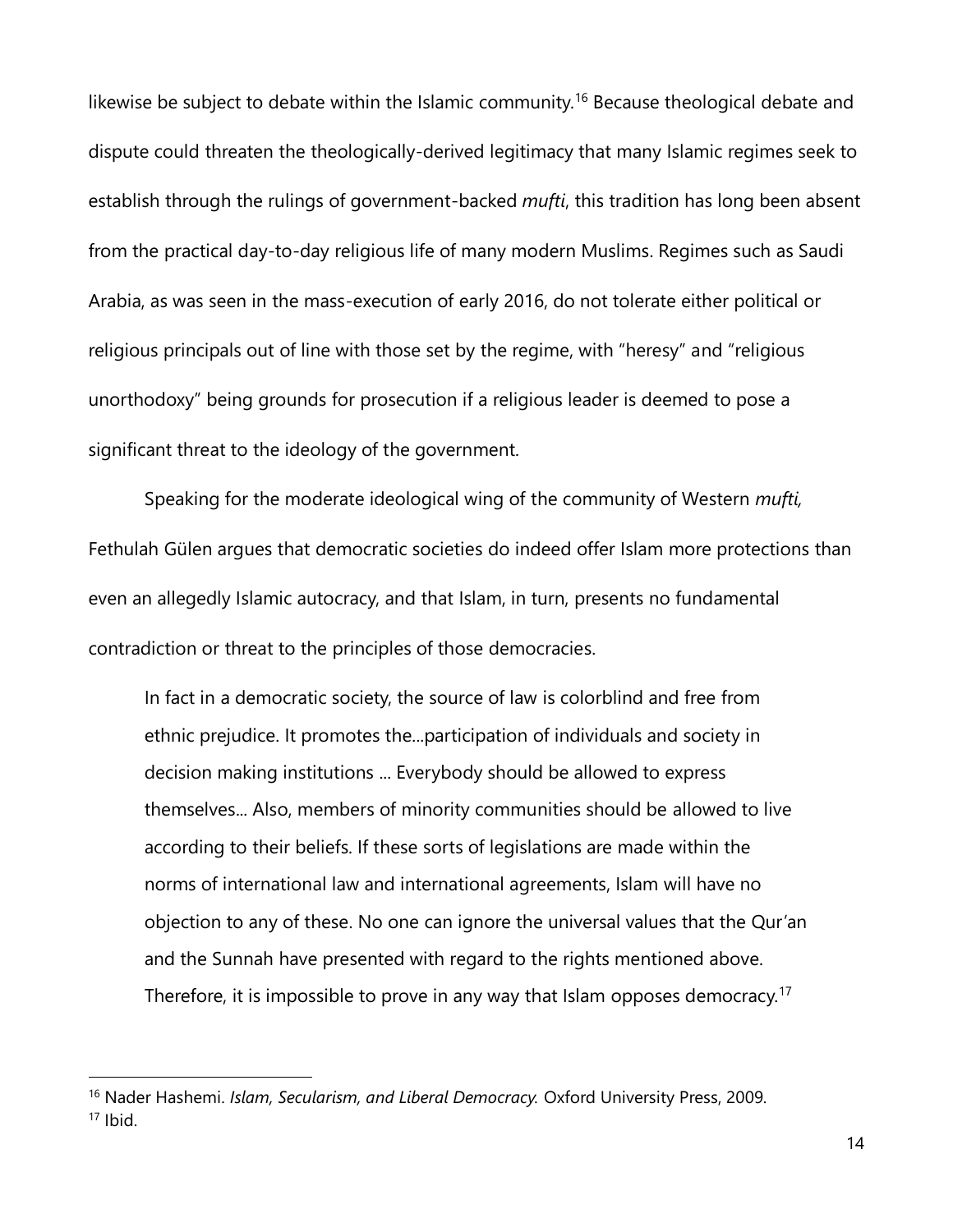Paradoxically, therefore, some aspects and traditions of Islamic faith are more freely practiced outside the sphere of influence of self-described Islamic governments. For Islamic thinkers such Gülen, democratic nations where religious rights are protected under the auspices of constitutionally-assured religious freedom offer the opportunity for a more free and personal practice of Islam than is possible in many autocracies claiming to represent Islamic principles.

In some countries, notably the United Kingdom, there has been an increasing reliance in the Muslim community on a relatively extensive system of alternate arbitration courts operating under the standards of Shari'a law; under the Arbitration Act of 1996, the rulings of these courts can be enforced by the standard court system, including the High Court of Justice, the United Kingdom's equivalent of the United States Supreme Court.<sup>18</sup> This has led, understandably, to mixed reactions within Western nations with growing populations of Muslim citizens. in the debate over the government formalization of Shari'a law, the Islamic community has been subject to frequent accusations that it is attempting to illegitimately import foreign cultural customs into the framework of Western law. Some observers have raised fears about the practice of polygamy among some members of the Islamic community, arguing that these marriages<sup>19</sup> are not recognized by legal authorities and may leave women without full legal rights in the event of a divorce.<sup>20</sup> Shari'a courts, and Shari'a customs in general, these commentators argue, are components of this culture of inequality, and must

<sup>&</sup>lt;sup>18</sup> Taher, Abul (2008-09-14). ["Revealed: UK's first official sharia courts".](http://www.thesundaytimes.co.uk/sto/Migration/article235989.ece) London: Times Online. Retrieved 2010-01-04.

<sup>19</sup> Harley, Nicola. *Rise in Sharia marriages prompts polygamy fears.* The Telegraph. July 2015.  $20$  Ibid.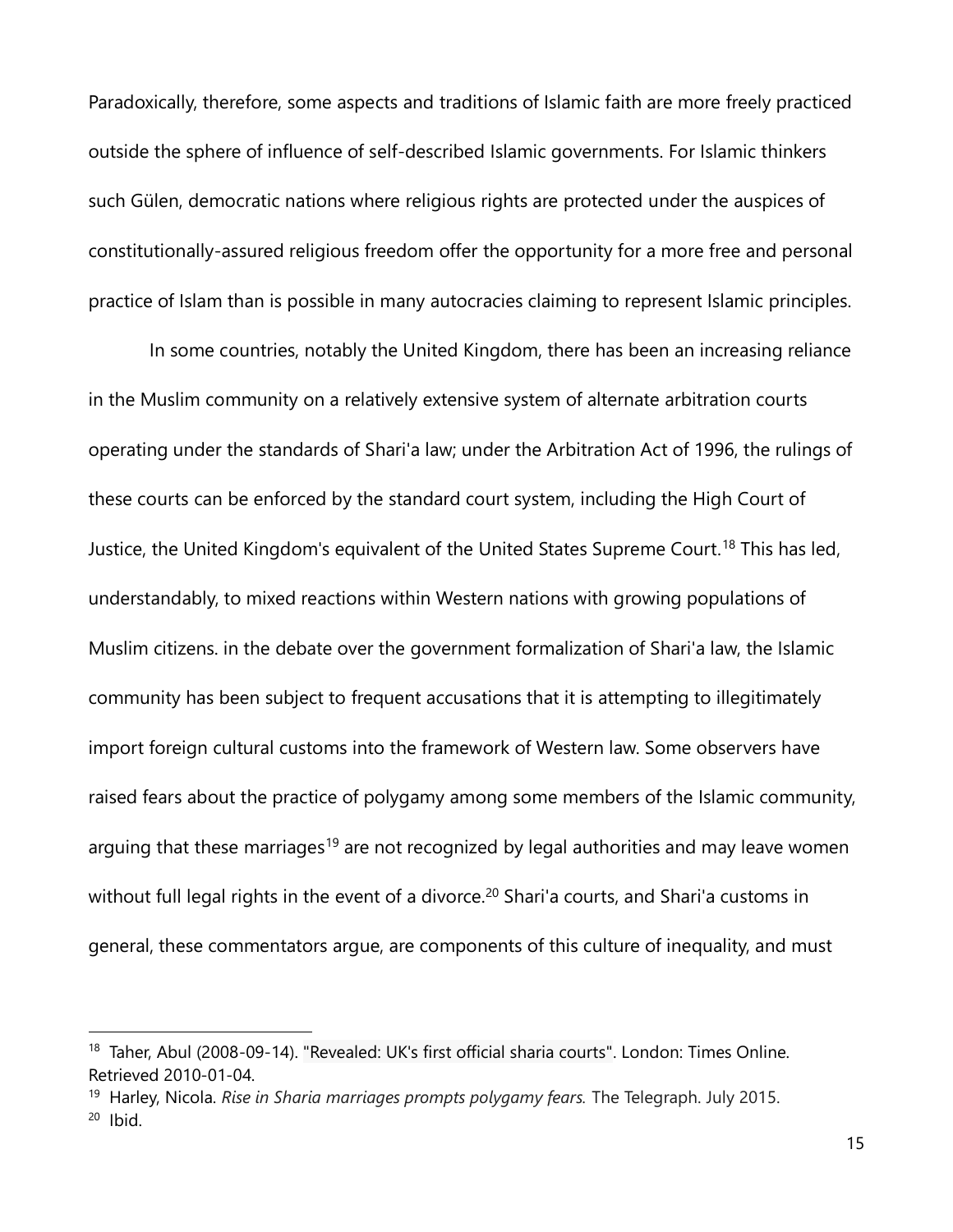therefore not be permitted equal status under the laws of Western countries. However, on the issue of polygamy, some Muslim commentators retort that the prevalence of illicit polygamous unions within the Western Islamic community is overstated, arguing instead that the prevalence of unregistered marriages among the Muslim community stems from unequal treatment regarding matrimonial registration. Writing for The Telegraph newspaper, journalist Myriam Francois-Cerrah notes this discrepancy: "While Christian couples who marry in a church, or Jewish couples who marry in a synagogue find their marriages automatically recognized under UK law, Muslims, Sikhs, Hindus and other religious groups are not afforded the same recognition, requiring them to undertake a separate, civil ceremony.<sup>"21</sup>

Another particularly contentious aspect of the debate is the fact that Shari'a courts have decided sensitive issues such as domestic disputes and domestic abuse cases. Such observers argue that arbitration tribunals based on the principles of Shari'a law are inherently weighed against women; they point to specific cases where Shari'a law arbitration courts have addressed domestic abuse by obliging the offending party to take anger management courses.<sup>22</sup> Muslim Lawyer Sheikh Faiz-ul-Aqtab Siddiqi, a chief proponent and organizer of Shari'a Courts in Britain, counters that such Shari'a rulings, far from disenfranchising women, are designed to repair dysfunctional marriages and oblige abusive husbands to amend their behavior without dissolving the family.<sup>23</sup> Inayat Bunglawala of Muslim Council of Britain notes

<sup>21</sup> Francois-Cerrah, Myriam *Sharia marriage in the UK is not toxic - polygamous men are.* The Telegraph. July 2015

 $22$  Ibid.

 $23$  Ibid.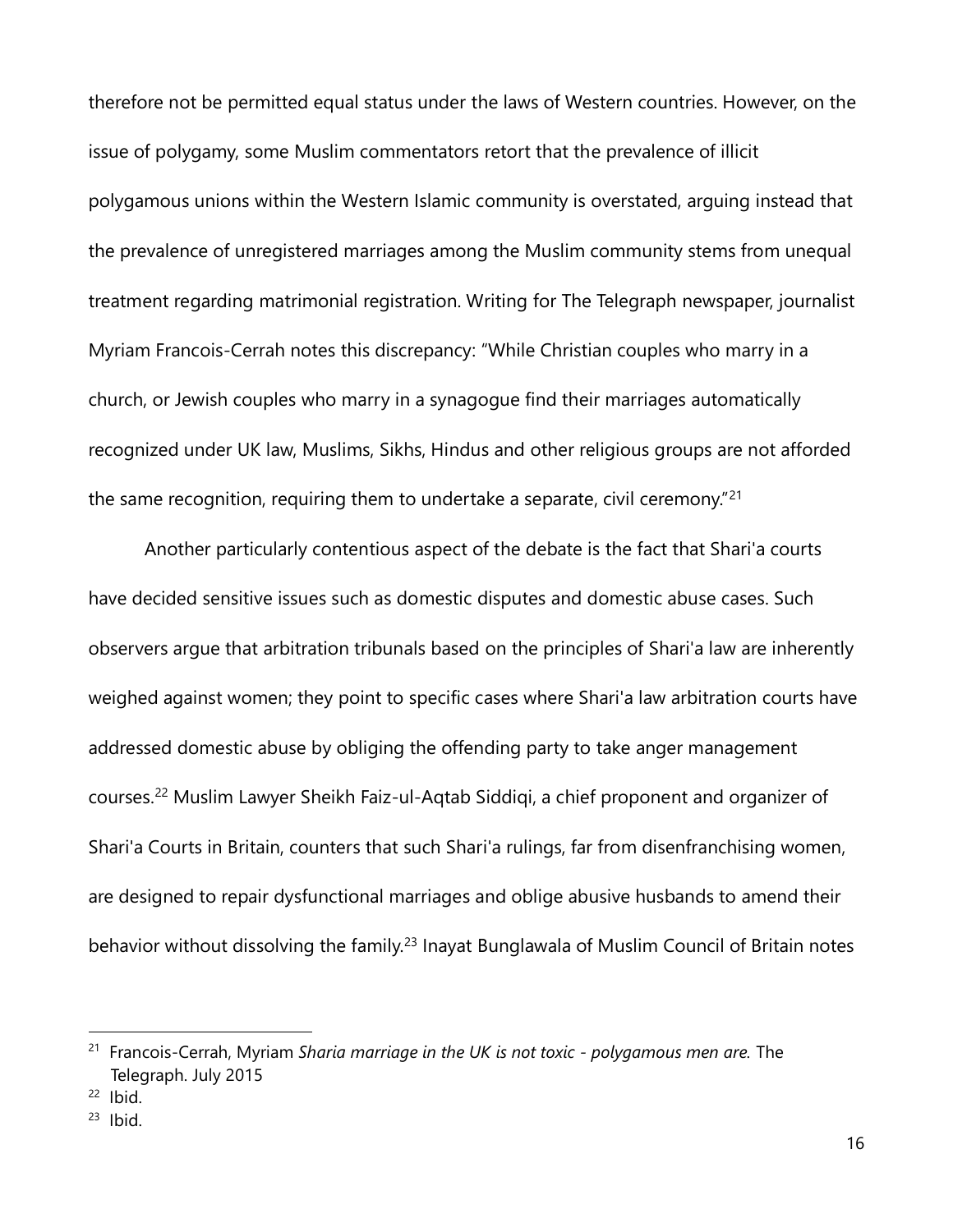that the movement against the implementation of Shari'a arbitration courts on these grounds is relatively unique; Jewish arbitration tribunals, known as Beth Din Courts, have operated in the United Kingdom for over a century, rendering decisions on family law and other forms of civil dispute according to the principals of Jewish theology.<sup>24</sup> All such courts, Bunglawala concludes, are further protected in Britain under the Arbitration Act of 1996. This rationale could likewise be extended to the practice of Shari'a law arbitration in other Western nations, notably the United States, which also enforces the rulings of arbitration courts under the Federal Arbitration Act of 1925.<sup>25</sup> Within the United States, both Christian and Jewish arbitration courts have been a long-term part of the legal landscape.

While the United States and other Western nations are, due to government-sanctioned arbitration courts, seeing a rise in non-territorial entities, it is worth noting that Shari'a law itself is in fact designed to operate within a partially non-territorial federal system, where a pluralistic arrangement of the secular national government and non-territorial religious schools of thought offer two parallel forms of legal guidance. From the perspective of traditional Islamic modes of governance, a kind of non-territorial federalism between secular and religious law is fundamental to a well-functioning society. This form of legal pluralism divides law into two distinct realms, that of secular law, known as *Siyasa,* and religious rulings, known as *fiqh*. Islamic legal scholar Asifa Quraishi-Landes of the University of Wisconsin describes the system in detail: "*Fiqh* sets out rules and guidelines for living a good Muslim life,

 $24$  Ibid.

<sup>25</sup> The Economist. *Whose law counts most?* October 2010.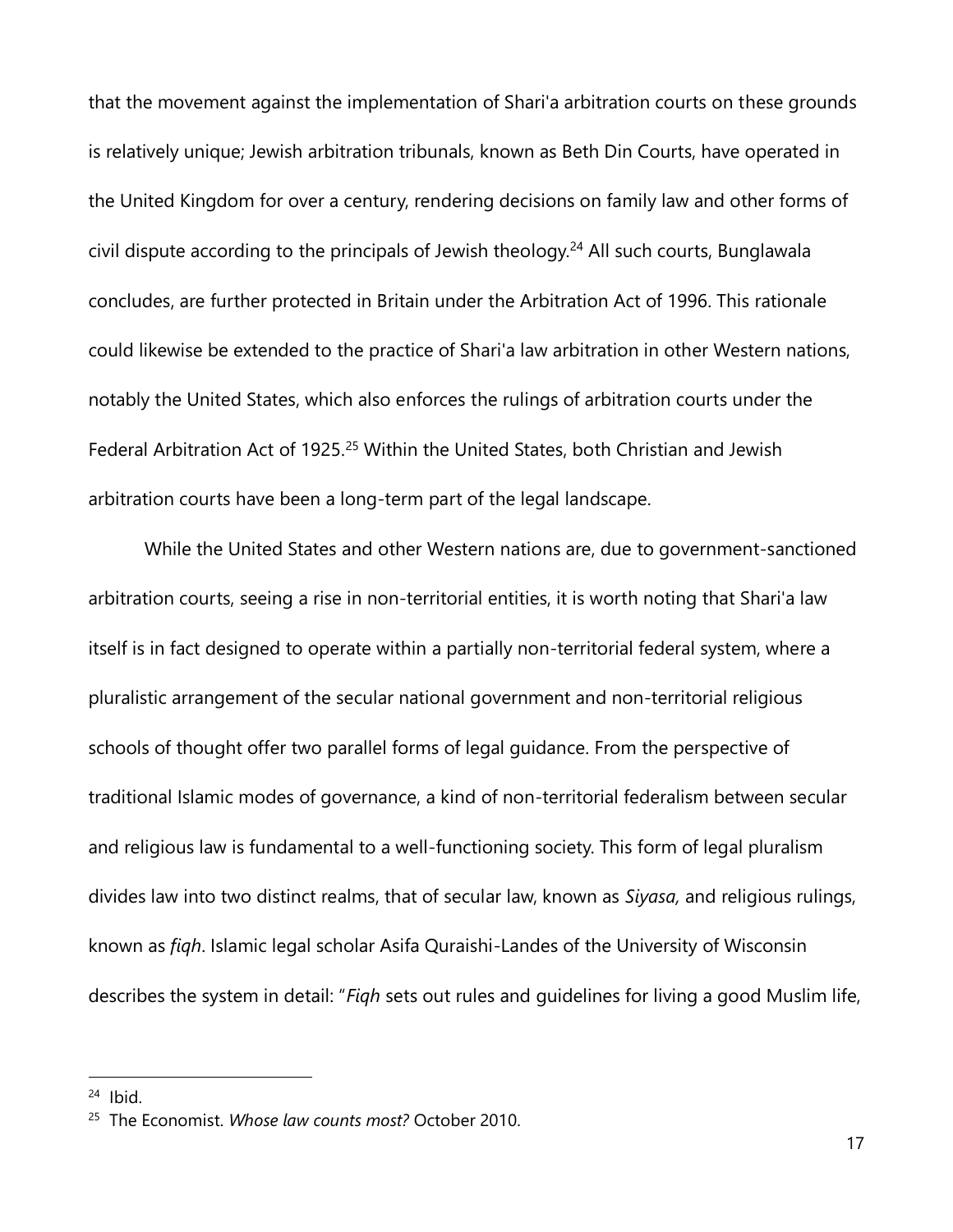based on interpretations of Muslim scripture (the Quran and the life of the Prophet Muhammad) by religious legal scholars...*Siyasa* is a very different animal. It is not about directing Muslim lives. Rather, *siyasa* laws are created by the rulers of a society in order to organize that society efficiently and safely."<sup>26</sup>

Additionally, in recognition of the fact that the religious aspects of Shari'a law are debated and interpreted differently by various schools of thought within Islam, Quraishi-Landes states that under proper Islamic governance, no religious ruling in a dispute is legally binding unless the parties involved agree to take their complaint to the secular government.<sup>27</sup> "...A married couple following the Hanafi school would get a different answer about their legal grounds for divorce than a couple who went to a Maliki legal scholar... the answer from the Maliki or Hanafi legal scholar (called a fatwa) is not binding in itself...And this is done entirely in the private realm. The only time a *fiqh* rule is imposed by the state is when the parties cannot resolve their conflict with just a fatwa, and they seek out state-enforced resolution."<sup>28</sup> The secular government of Islamic countries under this dual system, while otherwise barred from interfering in religious rulings (and vice versa) nonetheless must rely ultimately upon Islam's holy text to form the basis of law. In a certain sense, the Qur'an, hadiths, and other holy texts of the Islamic faith are to Quraishi-Landes' traditional Muslim government what the Constitution is to the United States legal system; the writ basis on which legislation of every

<sup>26</sup> Quraishi-Landes ,Asifa. *How to create an Islamic government – not an Islamic state.* Middle East Eye. Friday 17 February 2017

 $27$  Ibid.

 $28$  Ibid.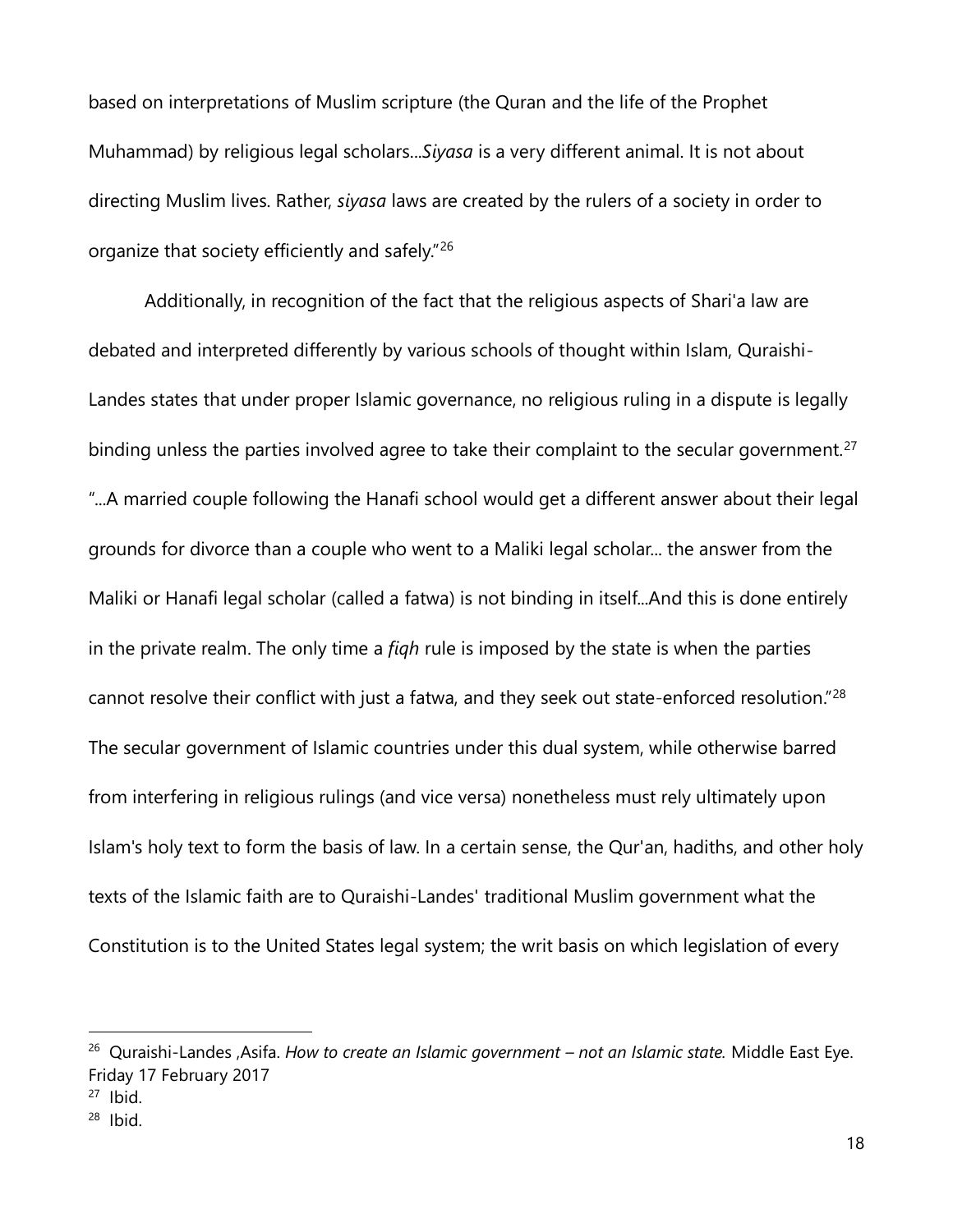kind must reference and respect as the ultimate authority in lawmaking. As with the United States Constitution, the Muslim holy texts referenced by Shari'a law are interpreted and understood in many different ways, generating rival schools of thought that are as fundamentally contentious as Originalists and Living Constitutionalists are in the realm of American legal scholarship.

As quasi-legal actors in the extended civil justice system Shari'a courts and other arbitration courts occupy a unique niche in political theory. While Federalism is generally characterized by a sharing of power between state and local government entities, authorized sources of third-party legal arbitration share a small part of that authority, and use it to serve the legal disputes of a population that is not specifically linked to any kind of official geographic jurisdiction. This has led to a novel paradigm whereby third-party arbitration courts and religious tribunals, practically speaking, share in the larger equation of federalism, with their rulings (if legal) being enforceable by the government, by virtue of the Arbitration Act. While state and local courts serve a designated locality, and federal courts serve the national government, arbitration courts are not bound to any specific political-geographic or administrative locale, but rather serve individuals on a voluntary, contractual basis, sometimes related to a belief system as in the case of Shari'a and other religious arbitration courts. As government-sanctioned non-governmental players in the civil justice system, arbitration courts, particularly religious arbitration courts, raise distinct questions about the role such third-party authorities should play in American political-judicial procedure.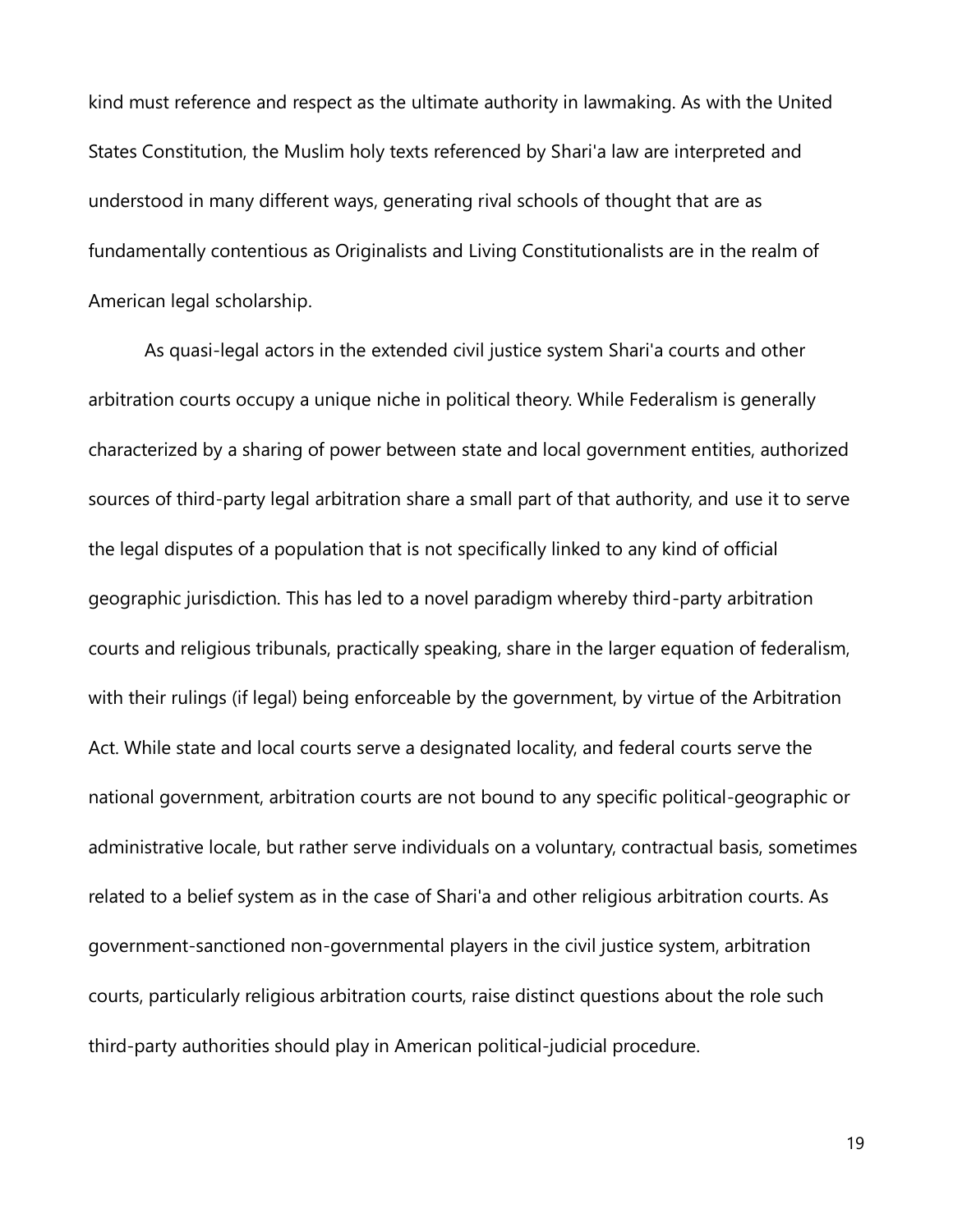## **(ii.) Shari'a and Theories of Federalism.**

While advocates of such non-territorial systems can point to the well-established benefits to the official court system in the detouring of official cases to third-party entities, there is a predictable uneasiness in some quarters regarding the implicit sharing of authority with non-territorial entities, particular those associated with a system as distrusted and poorly understood as Shari'a law, as demonstrated in the campaigns against Shari'a courts. On the state government level, fear of Shari'a law's influence on judicial systems is reflected in the fact that fears of state judges "consulting" Shari'a law in their decisions has resulted in thirty-four states considering "foreign law" bans, with two dozen states having actually passed such laws.<sup>29</sup> This legislation serves as useful barometer of how many state governments may feel about the sharing of legal authority with an alternate system of semi-legalistic values like Shari'a law. Indeed, in the official state and federal courts, such legislation would appear redundant, given the Establishment Clause's preexisting prohibition of religious teaching being established as American law---a constitutional requirement which was applied to the states under the Incorporation Doctrine in the twentieth century, rendering additional legislative bans more of a symbolic gesture than an impactful law. However, while this expression of displeasure is one that can be enacted within the context of the official system, non-territorial third-party entities that have been introduced into the equation of American federalism by the Arbitration Act are, for the time being, largely exempted from these

 $29$  Farmer, Liz (4 November 2014). "Alabama Joins Wave of States Banning Foreign [Laws".](http://www.governing.com/topics/elections/gov-alabama-foreign-law-courts-amendment.html) *governing.com*. Retrieved 27 August 2015.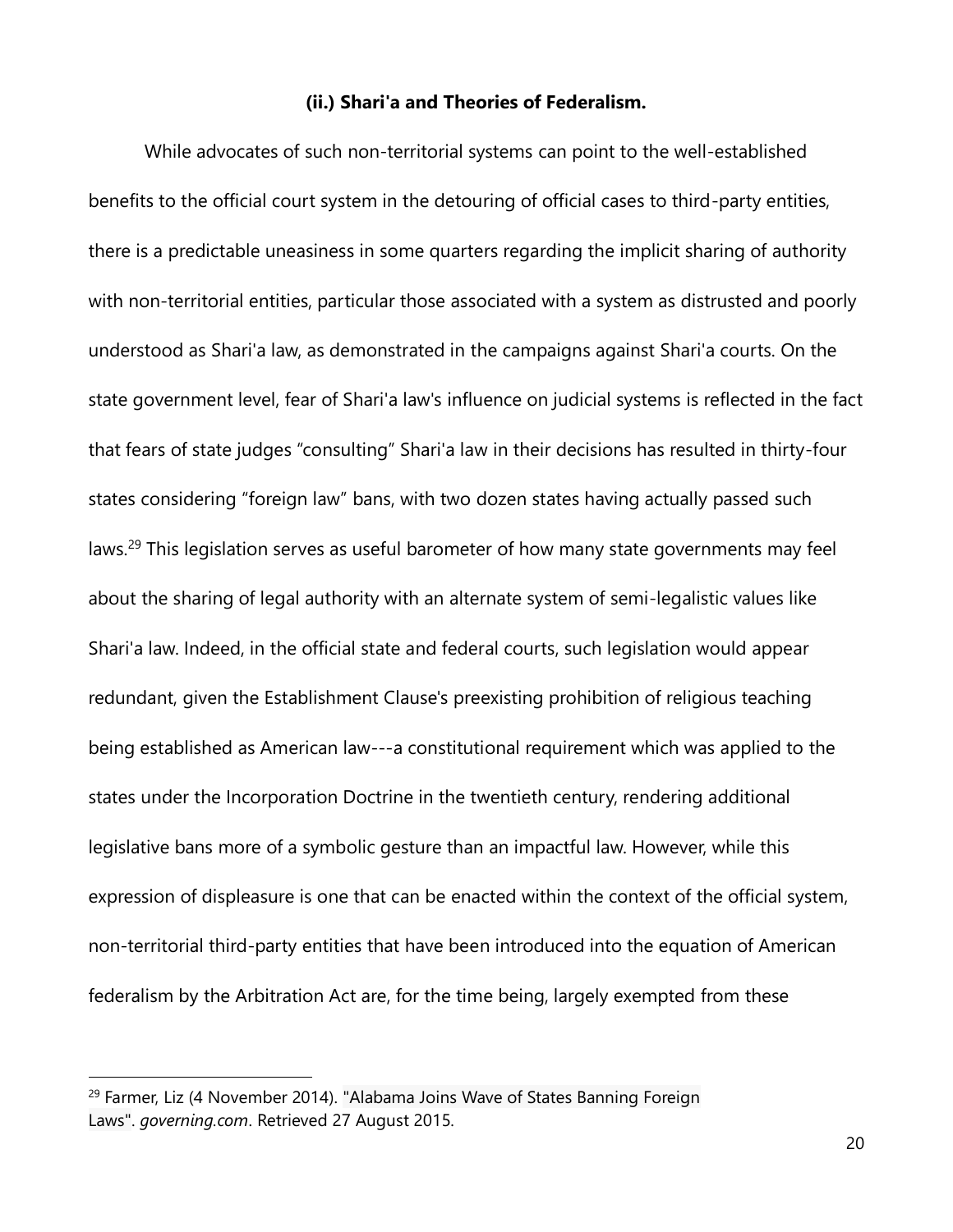legislative countermeasures. So long as the parties resorting to the third-party tribunals are doing so of their own free will, and the rulings of the non-territorial tribunals are not themselves in violation of federal or state law, their determinations stand with legal force.

## **II. Shari'a Law and Nation Case Studies**

## **(i.) The United States.**

Despite the precept of freedom of religion enshrined within Federal Law, and longstanding acceptance of various kinds of religious arbitration courts, the issue has been no less contentious in the United States than in the United Kingdom and other countries. In some quarters, notably on the American political right, Islamic arbitration courts represent a special case. While such observers regard longstanding Christian and Jewish arbitration courts as permissible components of the fabric of the nation's traditional religious culture, they view the introduction of Shari'a arbitration courts catering to the growing American Muslim community as tantamount to intrusion by an alien religious presence. Such sentiments have led sixteen U.S. States to ban judges from considering the precepts of Shari'a law in their rulings, in what critics have called at best a pointless remedy to a non-existent threat, and at worst a discriminatory exception to religious freedom.<sup>30</sup> Legal expert Michael Hefland states that, ironically, the attempts at curbing the influence of Shari'a law in the U.S. are more often worrying then the rulings of nearly any Islamic arbitration court. He points to the specific example of *Soleimani v. Soleimani,* which saw an American Muslim woman bring her husband to a Kansas state court in an attempt to extract a *mahr* (dowery) fee of \$677,000 he had

<sup>&</sup>lt;sup>30</sup> Gebreyes, Rahel. *The Unfortunate Consequences Of Banning Sharia Law*. Huffington Post. May 2015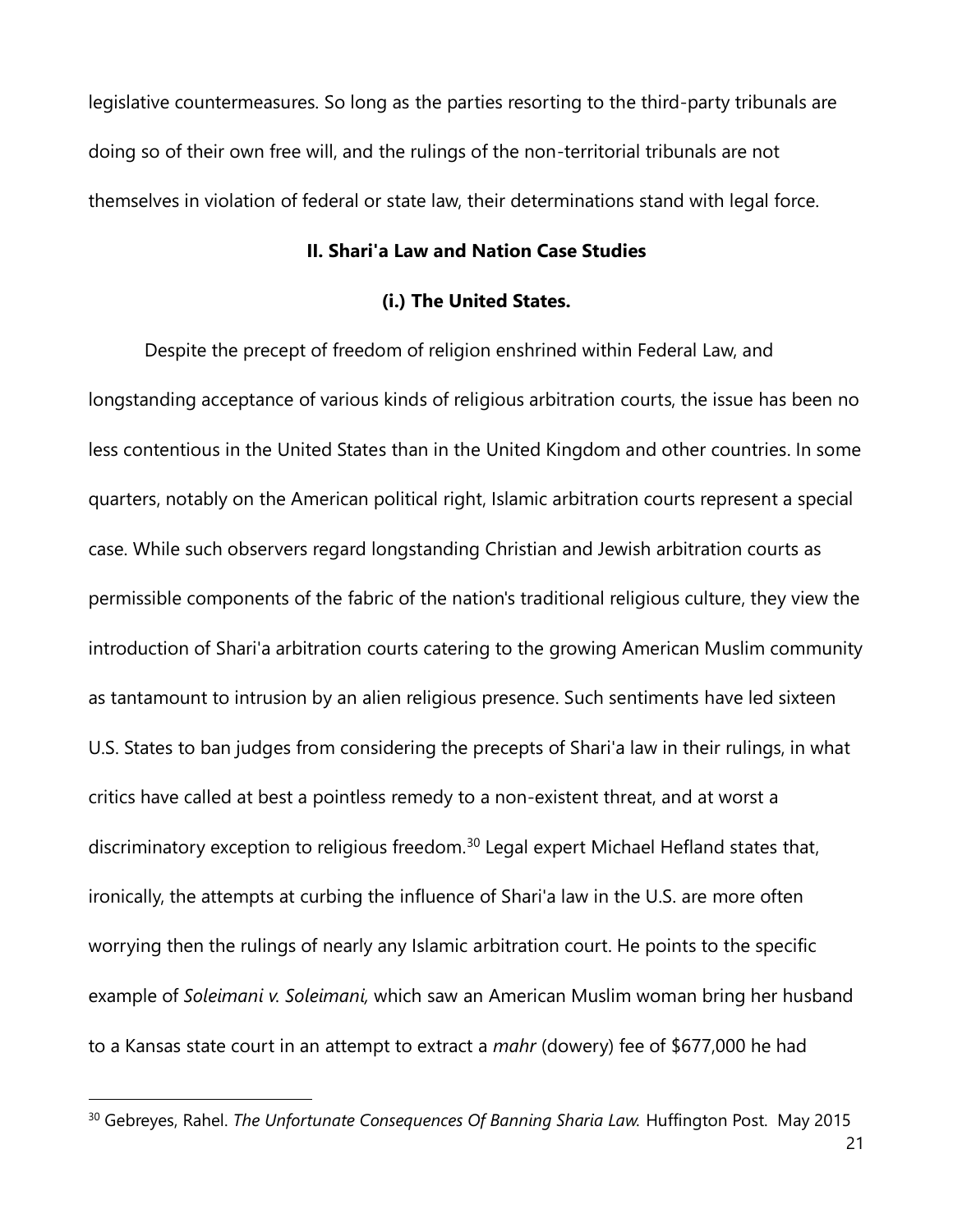agreed to pay upon their marriage.

 $\overline{a}$ 

However, despite the fact that the husband's signature was presented on a written contract agreeing to pay the dowry, the court ruled that the contract was invalid, citing a state law which forbade the consideration of "foreign law" in court, effectively pronouncing Islam a "foreign religion" and any contractual agreement signed according to the customs of Shari'a null and void.<sup>31</sup> Interestingly enough, though the plaintiff did not appeal the decision, she could have arguably made a case that the Kansas state court had violated the Federal Arbitration Act in its decision, since the Supreme Court established in *Prima Paint Corp. v. Flood & Conklin Manufacturing Co* (1967) and *Moses H. Cone Memorial Hospital v. Mercury Construction Corp* (1983) that the protections to arbitration agreements instituted under the Federal Arbitration Act is applicable in state and as Federal courts and the act does not, as Justice Black had stated in his dissent in *Prima,* solely apply to arbitration agreements pertaining to inter-state commerce, but to a wide variety of arbitration agreements.

Likewise, the Court's decision in *Southland Corporation v. Keating* (1984) determined that due to the Supremacy Clause, state laws which contradicted arbitration agreements protected by the Federal Arbitration Act would be superseded: "Looking to and interpreting legislative history, the court stated that it was Congress' intent to create a substantive rule under the Commerce Clause that would be applicable in state and federal courts, and would preclude state laws that attempted to 'undercut' enforcement of arbitration agreements."<sup>32</sup> In

<sup>&</sup>lt;sup>31</sup> Ryan H. Boyer "Unveiling" Kansas's Ban on Application of Foreign Law. Kansas Law Review.

<sup>32</sup> Hollis, Kearner, Pearson & Vacca. *Is State Law Looking for Trouble: The Federal Arbitration Act Flexes Its Preemptive Muscle.* Journal of Dispute Resolution, Volume 2003 | Issue 2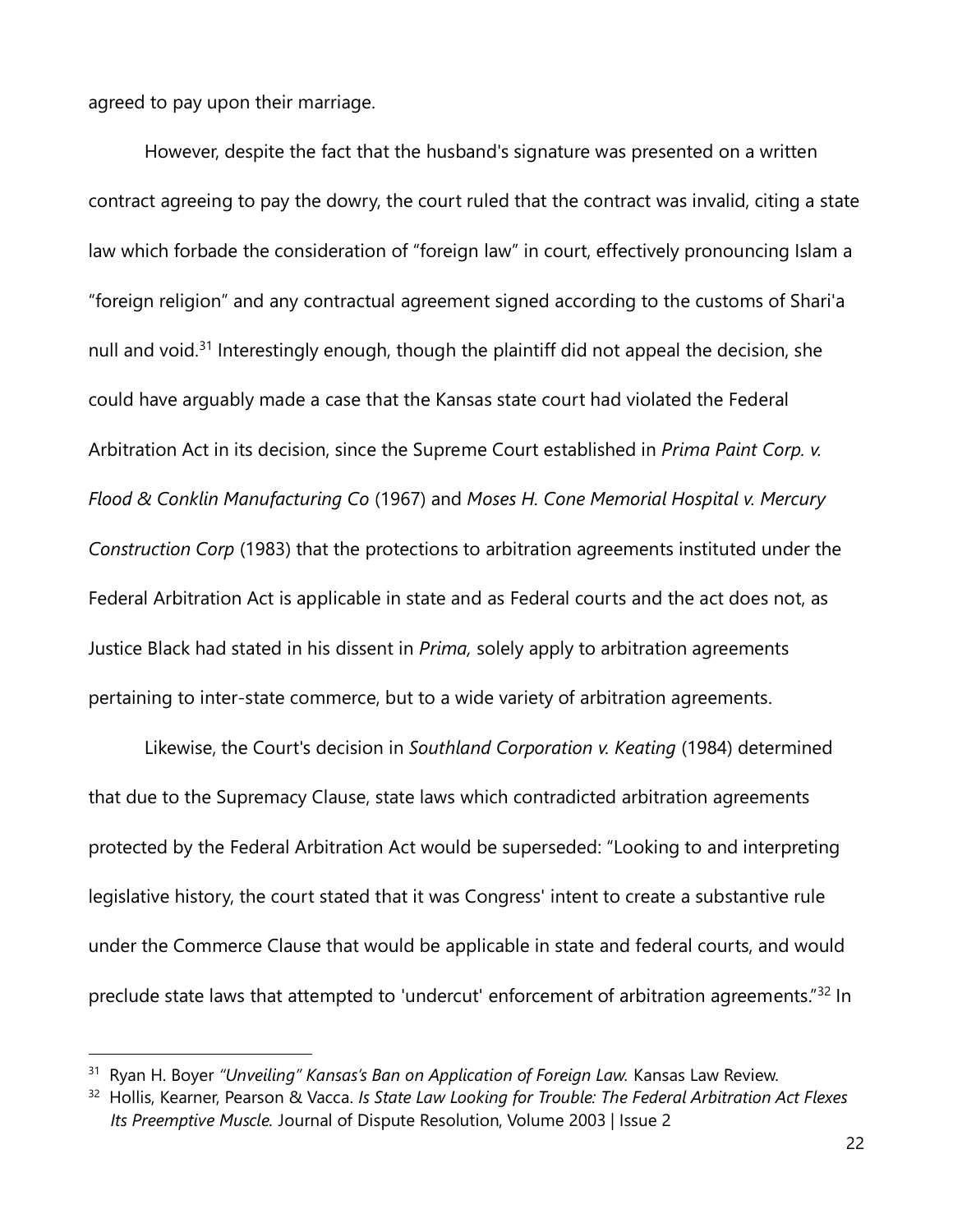the context of American politics, these cases create a risky dynamic for state legislators and judges who oppose Shari'a arbitration courts in their rulings and policies. While the Shari'a courts are highly controversial, as arbitrational courts, they are arguably protected by both federal legislation and case law.

Given the inherently religious nature of Shari'a arbitration courts, and their obvious interaction with the standard legal system, there are some inherent First Amendment concerns that would not be present in a secular arbitration court. Indeed, it could be argued that the legal system's enforcement of awards or penalties imposed by explicitly religious courts based on religious doctrines presents a violation of the Establishment Clause. The answer to this objection is complicated, given the unique relationship that has developed between religious tribunals, and the secular justice system. In practice, for example, United States courts have tended to enforce arbitration awards by religious tribunals, treating them like any other arbitration case, focusing on the contract made rather than the topic it concerns, and thus superficially avoiding the religious aspect of given cases altogether.<sup>33</sup> Writing in the Boston University Law Review, Michael Hefland notes, "when reviewing [religious] arbitration awards, courts are tasked simply with ensuring that the arbitrators' decision was issued pursuant to an arbitration agreement between the parties and that the arbitrators complied with the statutorily mandated procedural requirements."<sup>34</sup> This, as Hefland notes, creates a peculiar paradigm whereby United States courts, when faced with the case of an Imam who has been

<sup>33</sup> Hefland, Michael A. *Litigating Religion.* 494 Boston University Law Review Vol. 93:493 . 2013. <sup>34</sup> Ibid.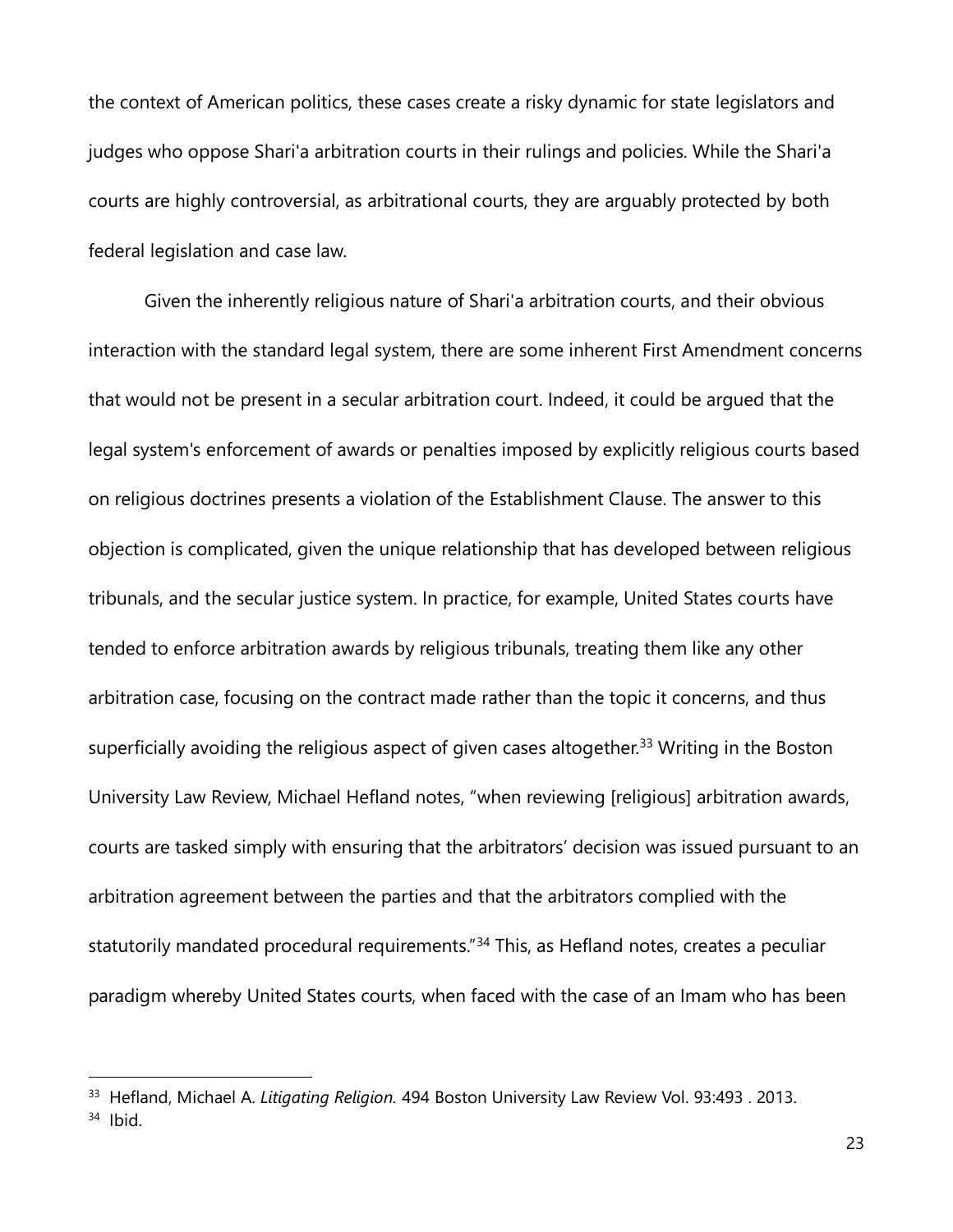accused of preaching sermons that violated Islamic teaching, will refuse to hear the religious case on Establishment Clause grounds---but will readily enforce the decision of a religious arbitration court that imposes a financial penalty on the Imam for the same reason.<sup>35</sup>

Insulating First Amendment concerns by focusing only on whether an arbitration agreement was formed by the concerned parties, regardless of any religious content, has been the standard procedure for courts faced with religious tribunals' decisions. This basic standard, which is known as the Neutral Principles doctrine, was affirmed by the Supreme Court in *Jones vs. Wolf* (1979). In *Jones,* the Court noted that though it could not directly interfere with religious doctrines and practices due to the First Amendment, it was perfectly entitled to adjudicate in disputes where legally agreed-upon rules, contracts, or bylaws of an organization had been violated. "The primary advantages of the neutral-principles approach are that it is completely secular in operation, and yet flexible enough to accommodate nearly all structures of religious organization and administration.. The method relies exclusively on objective, well-established concepts of trust and property law familiar to lawyers and judges. It thereby promises to free civil courts completely from entanglement in questions of religious doctrine, administration, and practice."<sup>36</sup> Here again, the standard legal procedure for addressing the violation of agreements involving religion has typically adopted the tactic of focusing on whether an agreement was in fact made, and more or less ignoring the religious context it was made in. For this reason, Shari'a arbitration courts are fairly unlikely to run afoul

 $35$  Ibid.

<sup>36</sup> Jones v. Wolf, 443 US 595 - Supreme Court 1979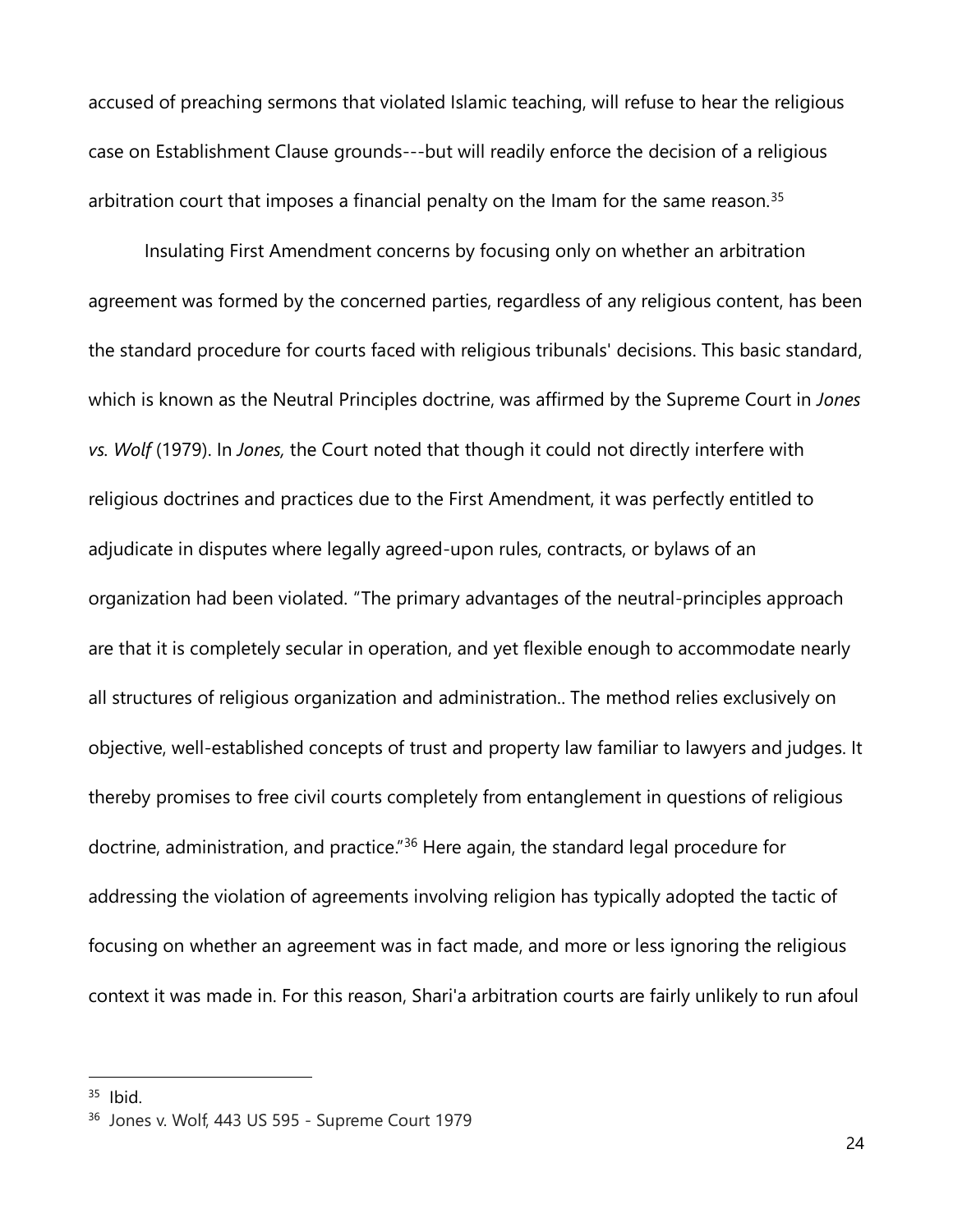of the First Amendment.

### **ii.) Canada**

In Canada, the debate over Shari'a arbitration courts is colored by a different understanding of religious freedom. As in the United States, Canada has not seen any overriding ban on Shari'a law on the national level, but has seen strong opposition and some regional bans on the application of Shari'a law, even if the manner in which Shari'a rulings are applied arguably conforms to Canadian law. The debate reached particular prominence in the Province of Ontario in 2004 when Toronto lawyer and Muslim community organizer Syed Mumtaz Ali announced that an organization dubbed the Islamic Institute of Civil Justice would begin dispensing arbitrational rulings on civil disputes and family law based on the principles of Shari'a law.

Over the next twenty months, the debate over the proper limits of religious freedom and secular neutrality within Canadian legal practice would continue unabated, with the supporters of the arbitration courts facing organized opposition by some women's groups,  $37$ who repeated the oft-cited argument alleging that Shari'a law stripped women of their rights, and that the families of some Muslim women might pressure them to use Islamic tribunals. The issue was eventually resolved by an all-encompassing ban on alternative arbitration tribunals that made decisions based on anything other than Ontario or national law, effectively outlawing religious tribunals of all varieties, including Christian and Jewish arbitration courts that had operated without controversy since 1991. While some other

<sup>&</sup>lt;sup>37</sup> McIlroy, Anne One law to rule them all. The Guardian. September 2005.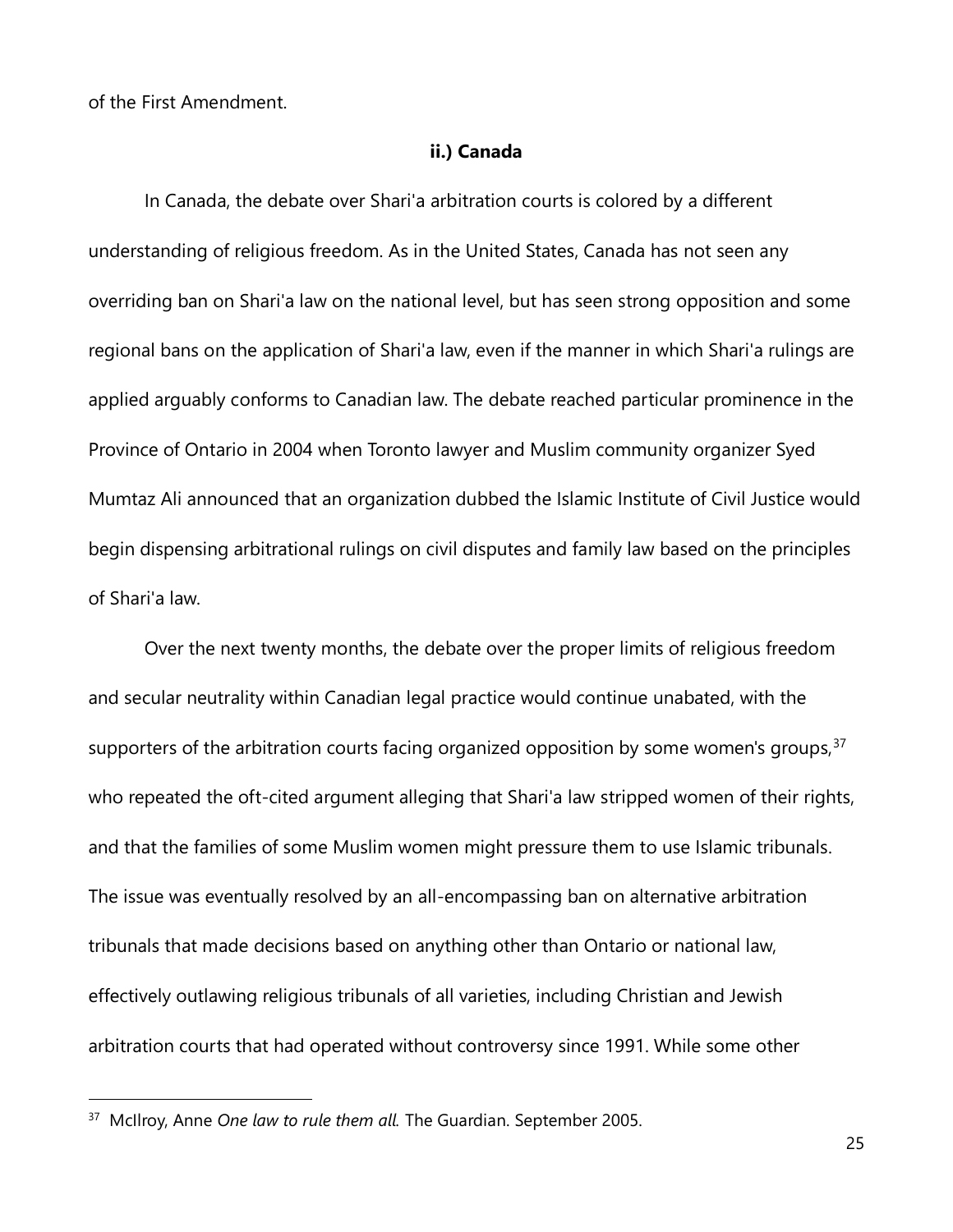religious groups were upset by the bans, Islamic organizations had particular cause for consternation, as the bans, though universal to religious arbitration tribunals, came into being when the potential for Islamic arbitration courts in Ontario became a realistic possibility.

Indeed, the concern over the establishment of Shari'a arbitration courts in Ontario, and the ensuing controversy, ultimately superseded the original rationale for permitting the arbitration courts in the first place. The court system of Ontario, like many regional and national courts across the Western world, was suffering from a high degree of backlog as the justice and arbitration system struggled to serve the demands of an unprecedentedly large population.<sup>38</sup> The formalization of religious arbitration courts in 1991 was intended to redirect specific varieties of civil disputes away from the normal court system, thereby alleviating a portion of the justice system's case-load.<sup>39</sup> The elimination of all religious arbitration courts in the province, therefore, demonstrates that some Ontarians would prefer to forego the benefits that religious tribunals of all varieties provide for the larger court system than permit the establishment of Shari'a tribunals in their province. The comparative lack of controversy surrounding religious arbitration tribunals prior to the proposed establishment of Shari'a courts demonstrates that Shari'a itself is likely the point of controversy. As in the United Kingdom and the United States, the suppression of Shari'a law in Ontario raises the question of if, and to what degree, anti-Islamic sentiment influences the movement against Shari'a arbitration courts, and whether such opposition represents a reaction to the specific content

<sup>38</sup> Sturcke, James. *Sharia in Canada, Almost.* The Guardian. February 2004.

<sup>39</sup> Ibid.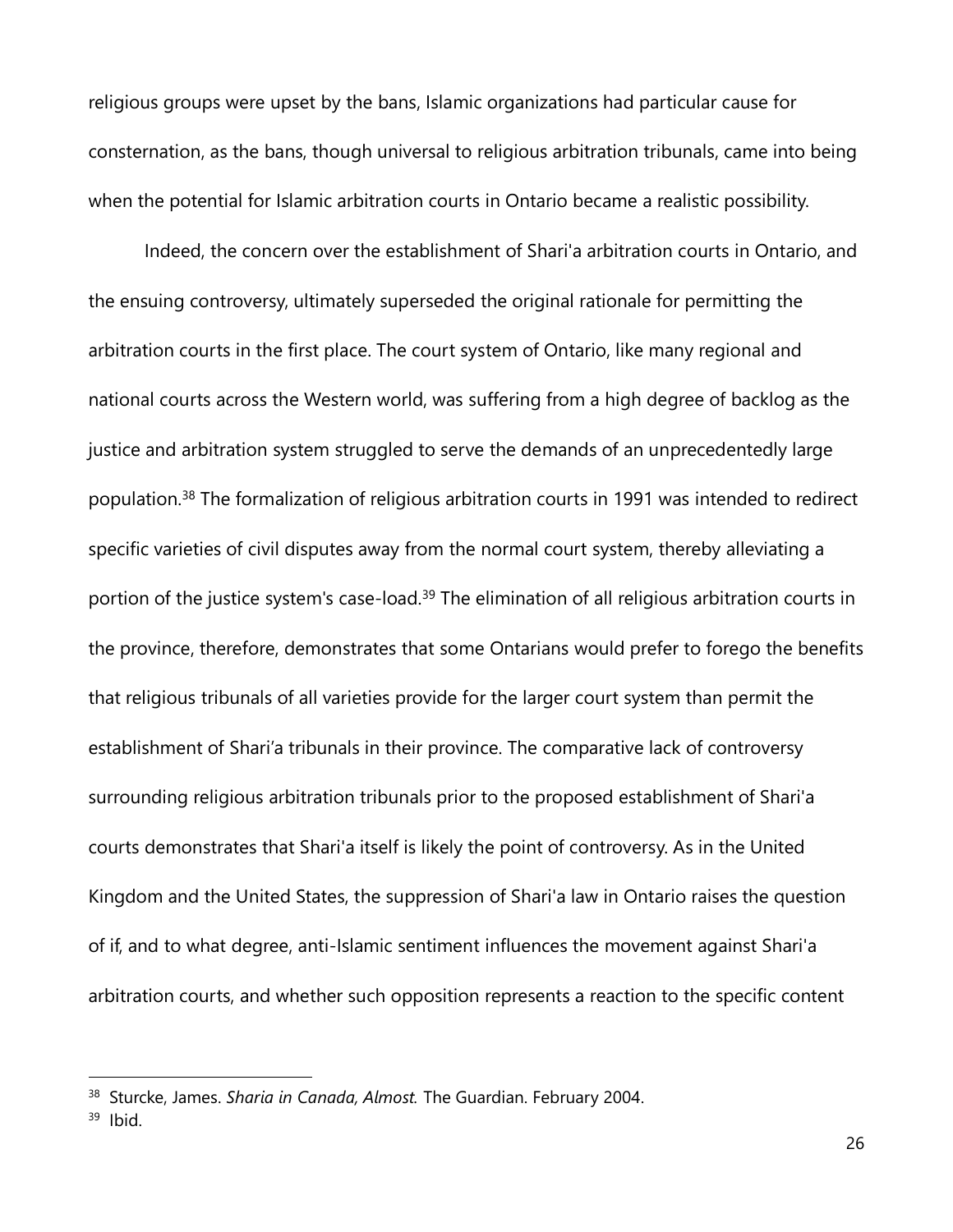of Shari'a tribunal rulings, or if systemic societal bias against Islam is the chief motivating factor, given the general tolerance of and lack of opposition to other arbitration courts that lack religious influence.

### **III. The Source of Radicalism: Faith or Politics?**

## **(i.) The Importance of Politics in Shaping Religious Practice**

Apart from the sentiments towards Shari'a prevailing within Western countries hosting significant Muslim immigrant populations, another front on the debate between Islamic thought and Western conceptions of law extends within the Islamic community itself. The Islamic community in the West presents a paradoxical dichotomy between fully acclimated and educated Muslim citizens who are highly accepting of the democratic legal thought prevailing in their country, and those immigrants who have arrived more recently, perhaps from a less rigorously educated background, who view Western conception of law with varying degrees of wariness, fearing bias or erasure of their own cultural identity.<sup>40</sup> Additionally, the rapid modernization of some Muslim immigrants' countries of origin has resulted in a contemporary paradigm where Muslim immigrants from these countries embrace far more traditional attitudes than their co-religionists from more developed areas of the Islamic world; Muslim immigrants hailing from post-colonialist nations where local application of democratic theory is in its infancy may be more suspicious of such political philosophies.

It would be remiss to overlook the practical status of the development democratic governments throughout much of the Islamic World. Historically, the Islamic world has been

<sup>40</sup> Hashemi, Nader. Islam, Secularism, and Liberal Democracy..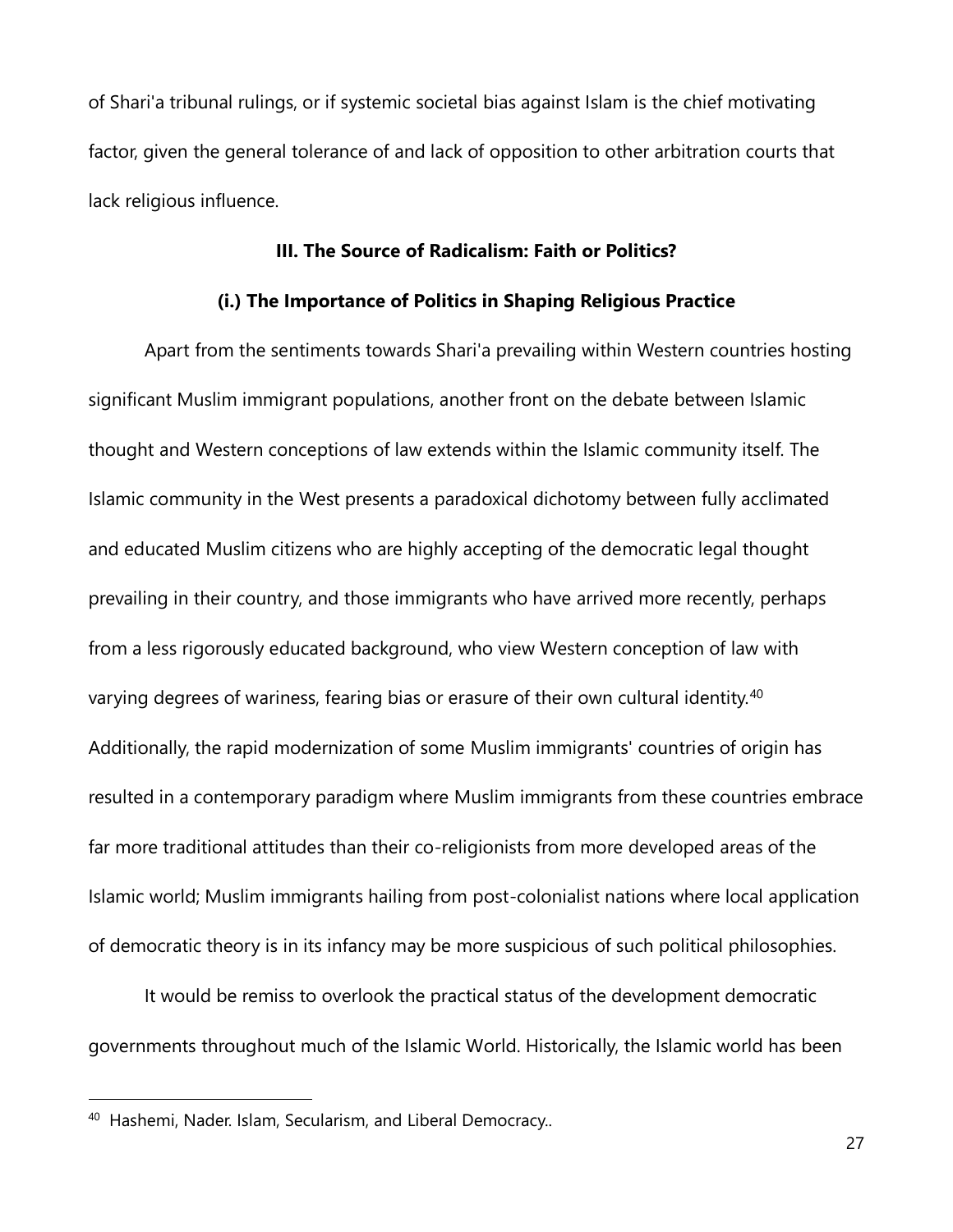comparatively slow to transition from pre-democratic forms of government, and the hegemony of militaristic autocrats and traditional monarchies remained largely unquestioned until the wave of Arab Spring Revolutions beginning in 2011. Of the six absolute monarchies extant in the modern era, (Vatican City, Brunei, Swaziland, Saudi Arabia, Oman and Qatar and the United Arab Emirates) five are Islamic majority nations.<sup>41</sup> It is also noteworthy that certain other Islamic states embrace variations of monarchical or stratocratic government systems which largely preclude the populace's participation in the legislative process. Iran, for instance, operates as a constitutional theocracy, where Islamic scholars oversee much of the legislative process.

Another symptom of the ways the Islamic world has trailed behind its peers in the West in terms of democratic development is the comparative prevalence of draconian and archaic laws in certain Islamic nations. In Indonesia, for instance, regional laws criminalize homosexuality and specify a penalty of one hundred lashes,<sup>42</sup> while in Yemen, Mauritania, Saudi Arabia, Qatar, Sudan, and some regions of Somalia, homosexual acts carry the death penalty. Qatar imposes the death penalty on heterosexual couples who engage in premarital sex, and in many conservative countries within the Islamic world, public displays of affection such as kissing and holding hands can result in fines, imprisonment, and other civil penalties. Indonesia specifies that "passionate" kissing in public can be punished with up to

<sup>41</sup> The Times of India. *Learning with the Times: 7 nations still under absolute monarchy.*

 $42$  Gayatri Suroyo and Charlotte Greenfield (27 December 2014). "Strict sharia forces gays into hiding in Indonesia's Aceh"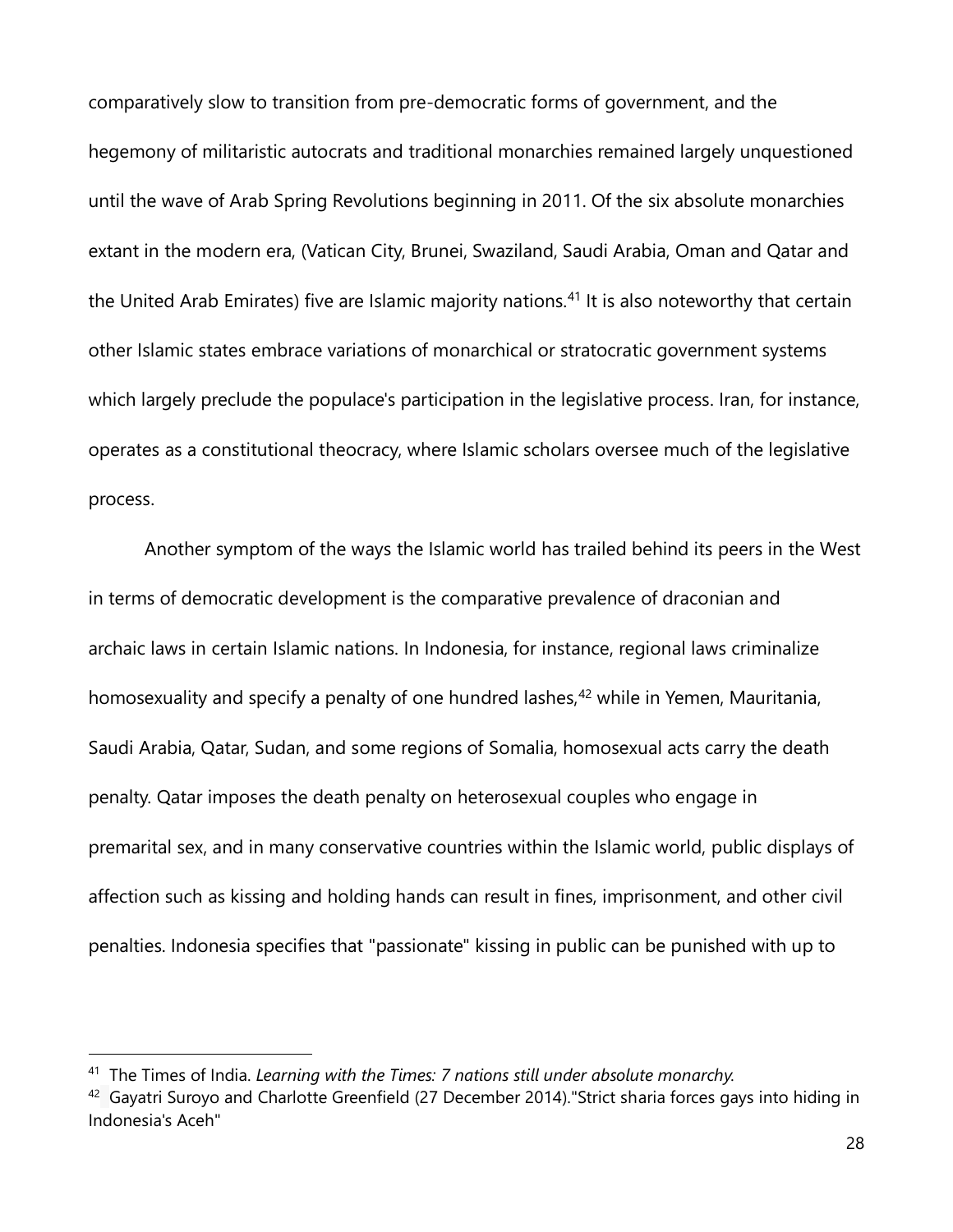five years in prison,<sup>43</sup> while the United Arab Emirates deports foreign expatriates quilty of lewd behavior.<sup>44</sup> Even some highly advanced and wealthy first-world nations within the Islamic world cling to severe legal standards that have been discarded in many other regions of the world. In Saudi Arabia, the death penalty can be inflicted for certain non-violent offenses such as the sale and smuggling of illegal narcotics, as well as for homosexuality. Indeed, the human rights organization Amnesty International recorded 151 instances where executions were sentenced and carried out in the Saudi justice system in 2015, compared to 35 instances in the United States in the same year.

Even more controversially, Amnesty International notes that certain ideological and religious offenses are theoretically punishable with the death penalty within the Saudi Kingdom, including blasphemy, apostasy, homosexuality, and adultery. In 2008, Saudi Arabian authorities made international headlines with their arrest of Ali Hussian Sibat, a popular Lebanese-born talk show host known for predicting the fortunes of listeners who called his program.<sup>45</sup> Sibat was convicted on charges of sorcery and sentenced to death by beheading in a trial unusual in the context of a first-world country in the 21<sup>st</sup> century. Under international pressure, the Saudi Supreme Court overturned the sentence and released Sibat in 2010.<sup>46</sup> Amnesty International notes that Saudi authorities continue to prosecute dozens of

<sup>43</sup> Daily Mail UK. *Indonesia Bans Kissing in Public.* March 2004.

<sup>44</sup> Simpson, Colin. The National. UAE The ru*les are clear, says lawyer: no kissing allowed in Dubai.* July 4 th 2013

<sup>45 &</sup>quot;Muree bin Ali bin Issa al-Asiri, Saudi Arabian Man, Executed For 'Witchcraft And Sorcery'". 06/19/2012. Huffington Post.

<sup>46</sup> Bid.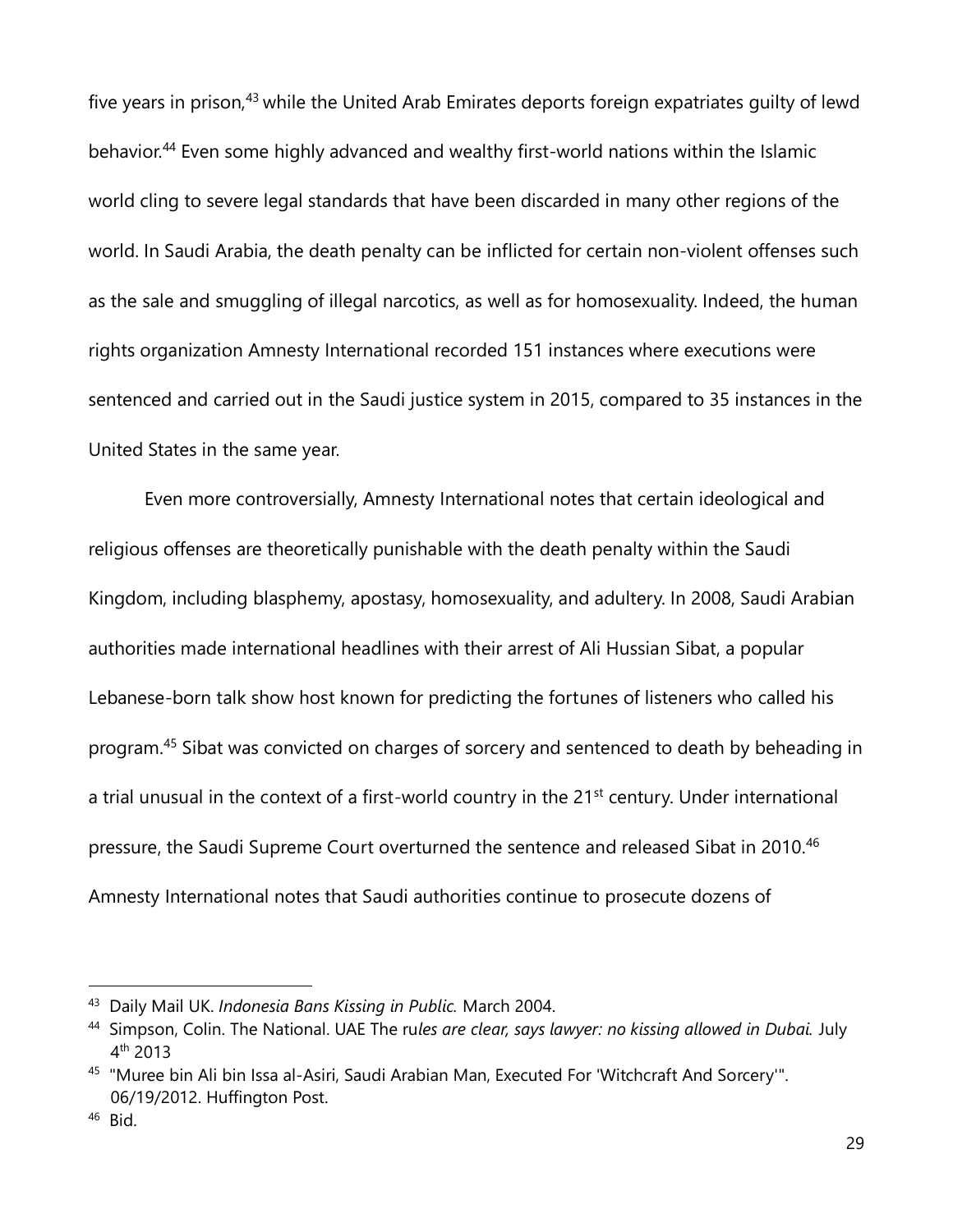individuals for sorcery every year, with the last reported execution for sorcery occurring in 2007, when Egyptian-born pharmacist Mustafa Ibrahim was convicted and beheaded for desecrating a Qur'an and allegedly practicing witchcraft.<sup>47</sup> For a variety of charges, capital punishment within Saudi Arabia is routinely performed through traditional and anachronistic methods, including firing squads and beheading, and occasionally stoning and crucifixion for certain religious and ideological offenses. 48

The development of women's rights within much of the Islamic world varies from nation to nation, with highly conservative Muslim-majority states such as Saudi Arabia and Iran presenting a comparable deficit in women's rights, with required male guardianship in public, a strictly enforced Islamic dress code, inability to travel without the consent of male guardians, and comparatively limited rights to marry the partner of their choice, or obtain a divorce.<sup>49</sup> In contrast, more liberal Muslim-majority nations such as Turkey have historically afforded women with most of the legal rights enjoyed by their peers in the West.<sup>50</sup> In Iran, along with less developed Islamic nations such as Yemen, child marriages remain theoretically enshrined in the law, though in practice it is uncommon in Iran.

While the status of democratic rights within the traditionally-defined Islamic world may

<sup>47</sup> ABC News. *Saudia execute Egyptian for practicing 'witchcraft'.* November 2, 2007.

<sup>48</sup> Amnesty International. *The death penalty in Saudi Arabia: Facts and Figures.* 25 August 2015

Dunn, James. "*Protester due to be CRUCIFIED in Saudi Arabia was arrested and 'tortured into a confession when he was 17 to make his rebel cleric uncle stop talking."* Daily Mail UK. February 6 2016.

<sup>49</sup> Katayoun Kishi, United States Institute of Peace., *Iran v Saudi Arabia: Women & Minorities.* January 4 2016

<sup>50</sup> Ali Çarkoğlu, Binnaz Toprak ; translated from Turkish by Çiğdem Aksoy (2007) .*Religion, society and politics in a changing Turkey* Karaköy, İstanbul: TESEV publications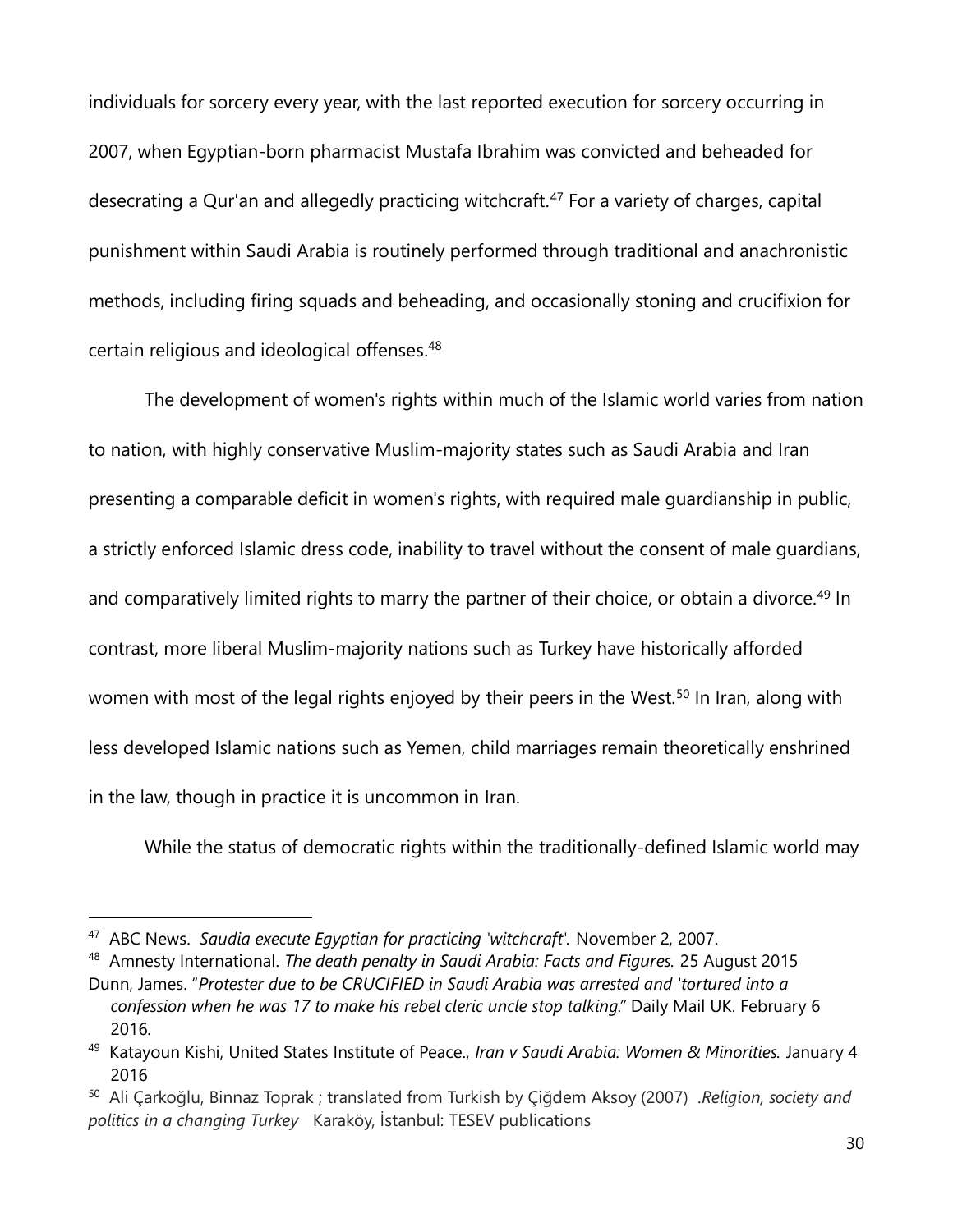offer some insight into the context from which many recent Islamic immigrants to Western democracies derive their cultural perspectives, it is not a perfect metric for determining the compatibility between Shari'a forms of legal thought and Western forms of law within the realm of arbitration, given that each state within the Islamic world has a historical and socialpolitical context outside of Shari'a law that impacts the interpretations offered by religious scholars in the region. In this sense, it may be argued that those state within the Islamic world that support undemocratic or archaic policies have hijacked the legitimacy of Shari'a law within the Islamic world to prop up their own political customs and power structure. Indeed, states such as Saudi Arabia have been accused of assuming a mantle of religious piety for secular political ends, and persecuting the regime's political opponents with an interpretation of Shari'a law that permits it to condemn political enemies of the regime as violators of religious law. Vague charges of affronting Islam and "adopting a *takfiri* (heretical) approach to religion, contrary to the Sunnah and Qur'an" have been used as a justification to silence the ruling House of Saud's critics within both political and religious circles in the kingdom.

The rulings of *mufti* are, in this sense, often used to justify repressive policies, and maintain the political and religious status quo. Fundamentalist *mufti* arguably form symbiotic relationships with autocratic governments; government regimes grant legal force to the rulings of religious scholars, who in turn imbue a theological varnish to the policies of the regime. Due to this religious-political dynamic, opposition groups who represent a threat to the political legitimacy of the regime often face double charges of criminal misconduct and heresy. One of the most notorious examples of this trend occurred in January of 2016, when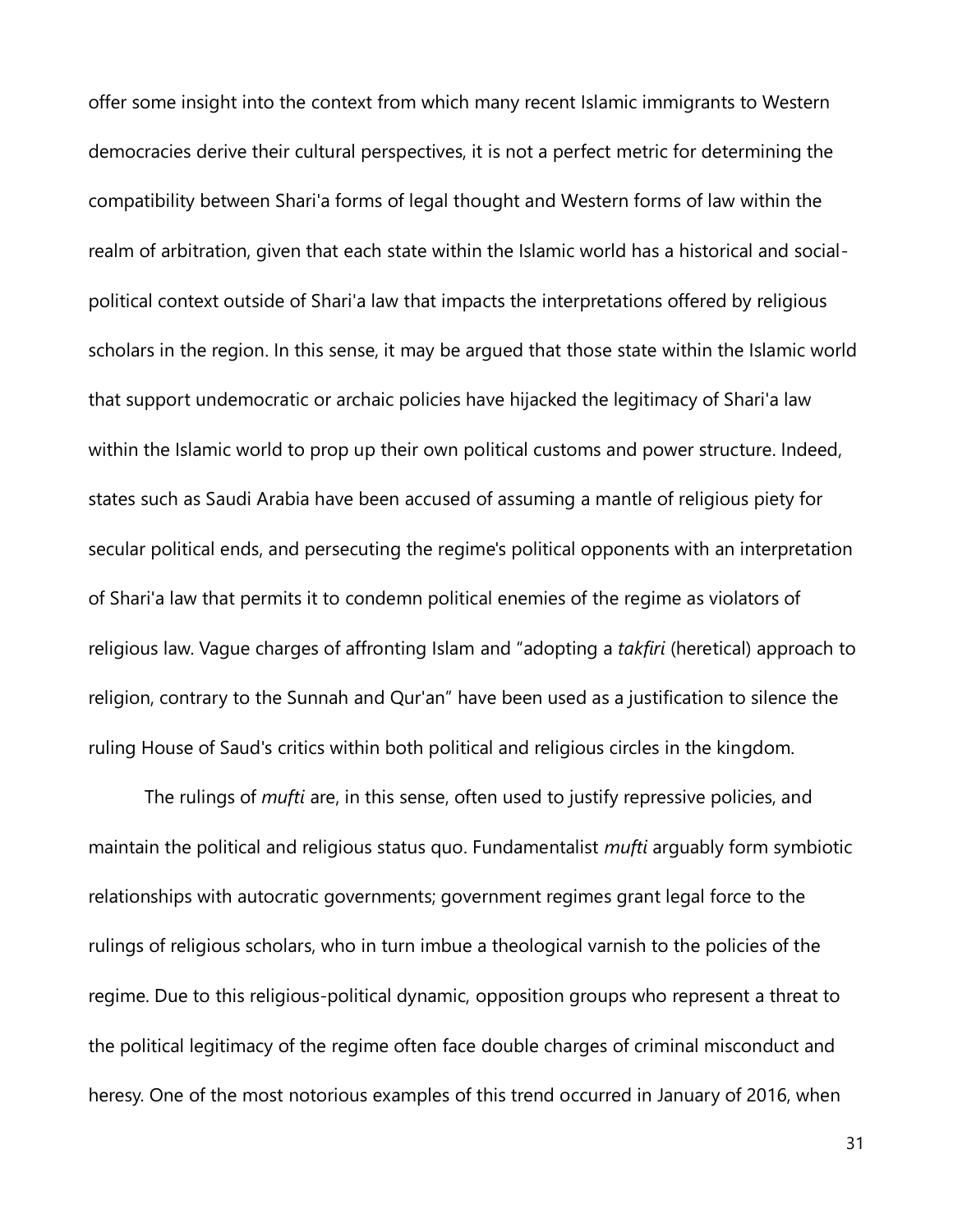forty-seven Saudi activists led by popular Islamic religious leader and liberal pro-democracy activist Sheikh Nimr al-Nimr were convicted on charges of terrorism and religious unorthodoxy and sentenced to death following a string of peaceful protests against the autocratic governments of Saudi Arabia, Bahrain, and Syria.<sup>51</sup> Al-Nimr and his followers advocated for a peaceful transition to more democratic systems of government in the Middle East, and an increase in human rights, and furthermore suggested that portions of the Saudi Kingdom should secede if these ideals were not respected. Citing al-Nimr's supposed violation of the kingdom's religious laws and denouncing his movement as terrorism, the Saudi regime argued that the mass-execution was justified under Islamic principles, while other observers criticized the move as a transparent hijacking of Shari'a law to dispose of the regime's political opponents.<sup>52</sup>

Similarly, Iran, Qatar, Yemen, Pakistan and other Islamic states arguably take full advantage of the highly elastic and subjective nature of Shari'a law in order to grant religious legitimacy to laws considered to fall below the standard of democratic human rights. It is arguable that the manner in which Shari'a is interpreted in certain Islamic nations most frequently falls into line with the political interests of the ruling regime, and is typically tailored to lend autocratic regimes an artificially inflated legitimacy in an age when such governmental structures are considered outmoded in much of the world. In this sense, the manner in which Shari'a is executed within the context of the Islamic world is arguably a poor test of whether it

<sup>&</sup>lt;sup>51</sup> B.C. "Who was the Shia cleric killed in Saudi Arabia?". The Economist. January 2016.

<sup>52</sup> Anne Keleny, *Nimr Baqir al-Nimr: Saudi Arabian Shia cleric who denounced the kingdom's rulers and called for religious freedom.* The Independent. January 2016.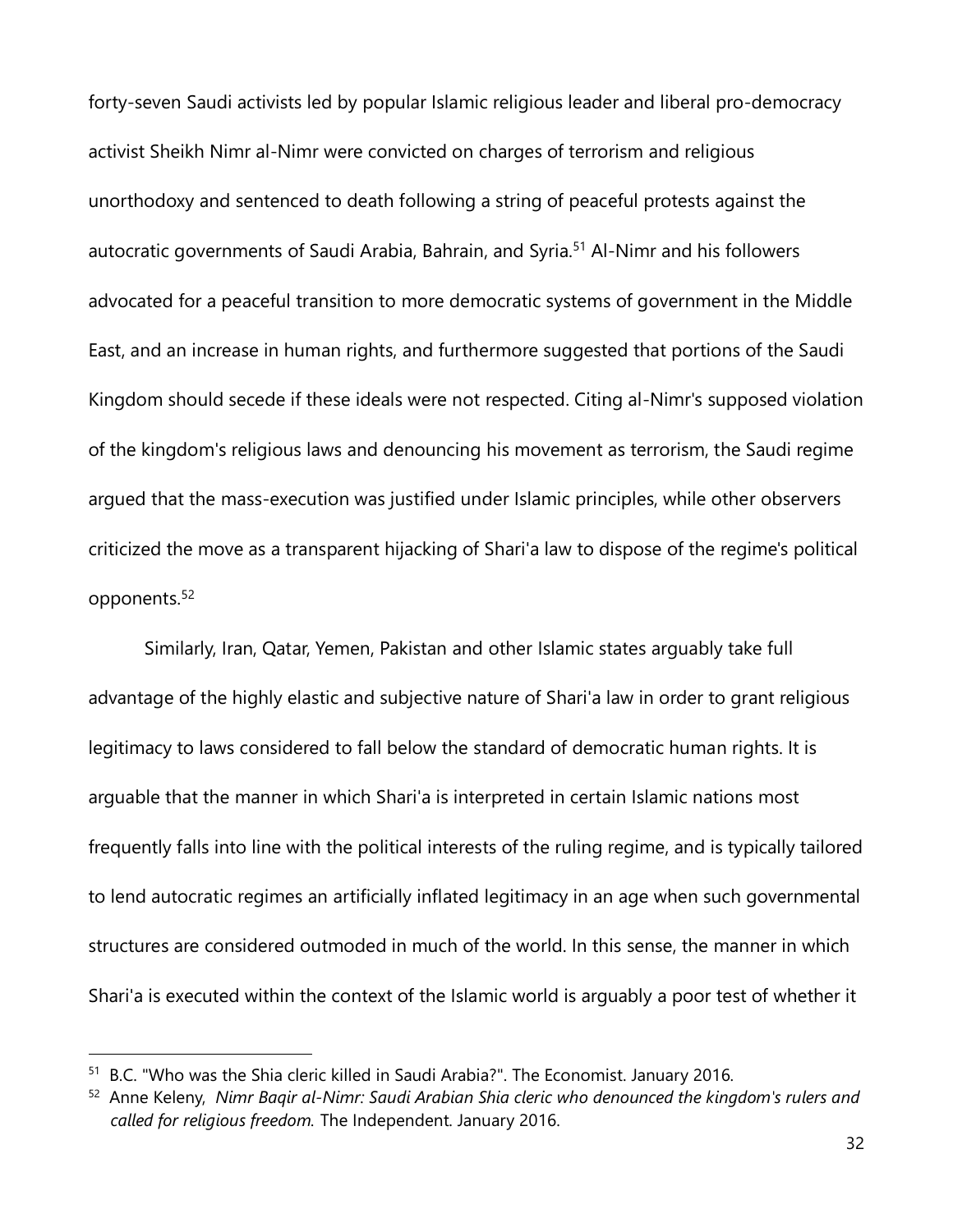is compatible with Western forms of law, or how Muslim scholars in the context of Western Shari'a arbitration courts might interpret religious texts when removed from the context of autocratic and monarchical regimes as exist in certain parts of the Islamic world.

Furthermore, analyzing the manner in which democracy has exhibited a comparatively slow level of growth in the Islamic world, it is likewise necessary to factor in the demise or upset of numerous longstanding autocratic governmental structures in the Arab Spring Revolutions beginning in 2011. Upheavals within much of Islamic society saw the end of autocratic regimes in Tunisia, Libya, Egypt, and threatened the survival of others, notably Syria, which has endured five years of civil war as opposition forces seek to dissolve the government of Basshar al-Assad. While it avoided outright revolution, Saudi Arabia likewise experienced a number of protests in 2011-2012, which saw the deaths of several activists at the hands of the authorities, but ultimately did not seriously damage the regime's authority.

While the waves of protests, revolts, and regime terminations prevailing over much of the Middle East and North Africa presented a profound reshaping of the political climate within certain Islamic countries, they also saw changes in the way Shari'a rulings were constructed and executed, as religious scholars supportive of fallen autocratic regimes increasingly lost influence. In Libya, the fall of Muamar Gaddafi's regime saw the rise of new interpretations of Sharia law comparatively more favorable towards democracy, clashing with the work of scholars of more conservative readings which had prevailed prior to the revolution of 2011.<sup>53</sup> After Gaddafi's regime was dissolved in 2011, the National Transitional Council led

<sup>53</sup> EuroNews. *Sharia law and the Arab Spring.* 26/10/2011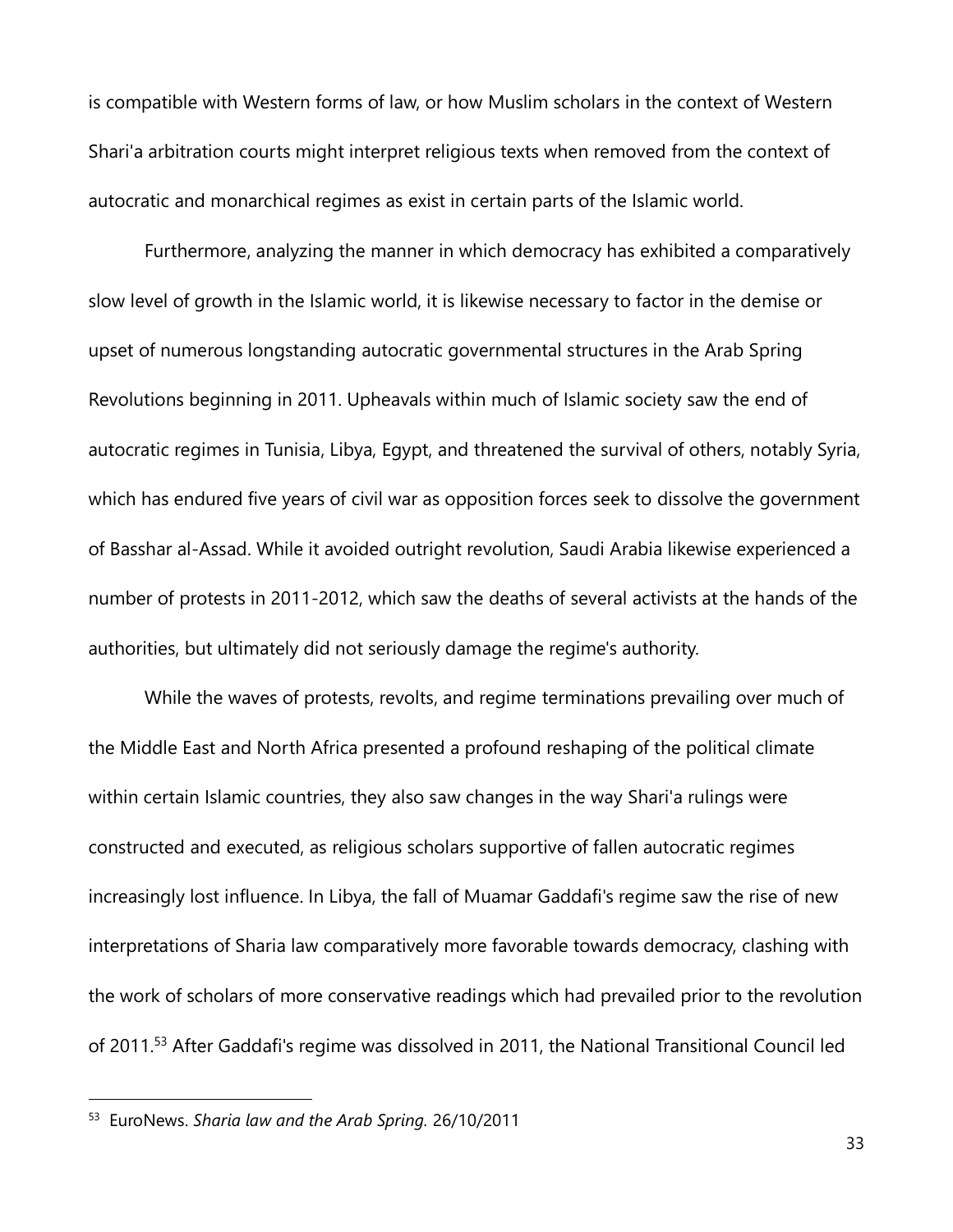by Mustafa Abdel Jalil announced that the new government would use Shari'a as a source for its constitution, leading to some concerns among Western observers about the fortunes of democracy in a post-Gaddafi Libya, with some pointing to repressive states such as Saudi Arabia as functional examples of how Shari'a is executed in practice. However, as previously stated, the manner in which Shari'a is practiced in Saudi Arabia is the political result of one of many potential scholarly interpretations of Islamic religious texts---and paradoxically, the repressive political climate of Saudi Arabia is likely a key influence in promoting those interpretations, in a manner that permits the regime to draw upon the cultural legitimacy of Islamic theology to maintain the social status quo and stifle political opposition. In the question of whether or not Shari'a law can be consonant with the principles of Western-style constitutional democracy, it is necessary to address how a religious form of law like Shari'a could coexist with the purely secular and religiously neutral form of government prevailing in most Western nations.

Likewise, while it is demonstrable that some of the autocracies claiming Islam as a source of legitimacy are not above discarding its more inconvenient traditions in the name of political expediency, it is necessary to address the nature of Shari'a's minimum role within society, given the relatively high number of those autocratic regimes claiming it as an inspiration in their policies. Fethulah Gülen asserts that while there are some observers both within and outside of the Islamic community who regard Shari'a as a primarily political aspect of Islamic teaching, these observers are mistaken, arguing that any interpretation of Shari'a is primarily a standard for Muslims to live by in their own religious lives, and it is not designed to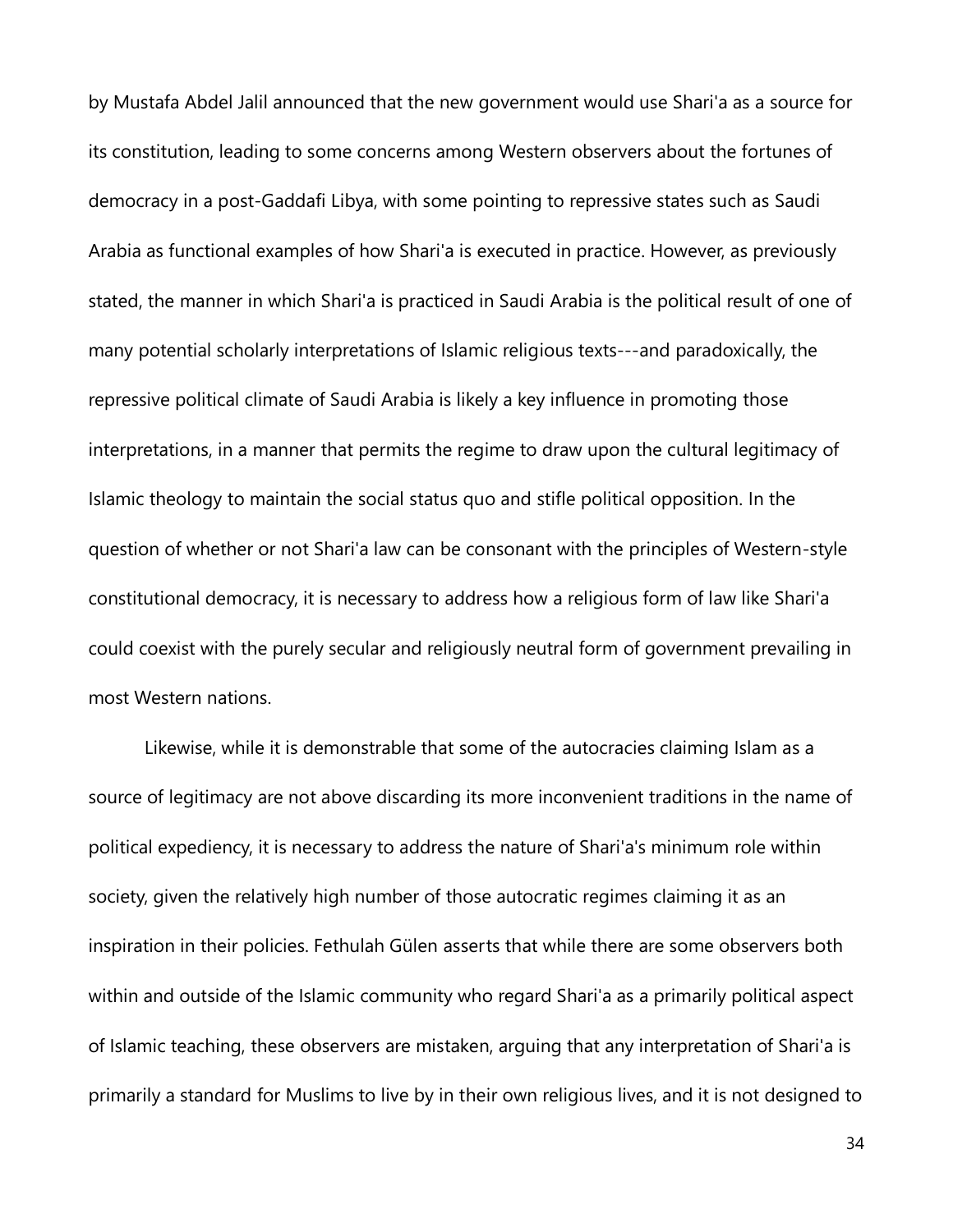supersede or replace secular laws imposed by the greater society. He points out that Islamic societies down through history have relied upon secular government apparatuses to form and execute laws---even in the case of heavily theocratic states such as Saudi Arabia, which claim inspiration from Shari'a in its government's policies. "In Islam, the legislative and executive institutions have always been allowed to make laws. These are based on the needs and betterment of society and within the frame of general norms of law...Muslims have always developed laws. The community members are required to obey the laws that one can identify as "higher principles" as well as laws made by humans."<sup>54</sup>

He furthermore argues that any government that permits Muslims to reasonably practice their faith without interference is sufficient to compel Muslims to obey its laws. Muslims are by no means obliged to replace functional secular laws with theocratic ones, especially if their religious freedom receives greater protection in the context of a secular constitutional democracy. Gülen concludes: "In the presence of such a state, there is no need to seek an alternative state...In order to make such ideal laws, lawmakers should reform, renew, and organize the system according to the universal norms of law. Even if such a renewal is not considered *tashri'i* (based on Shari'a), it is not conceived of as being against it."<sup>55</sup> In principle, therefore, it is arguable that not every form of Shari'a necessarily promotes nondemocratic thought, even if Shari'a interpretations prevailing within theocratic autocracies tend to affirm the policies of those regimes---and, as previously stated, the dominance of autocratic regimes

<sup>54</sup> Ibid.

<sup>55</sup> Ibid.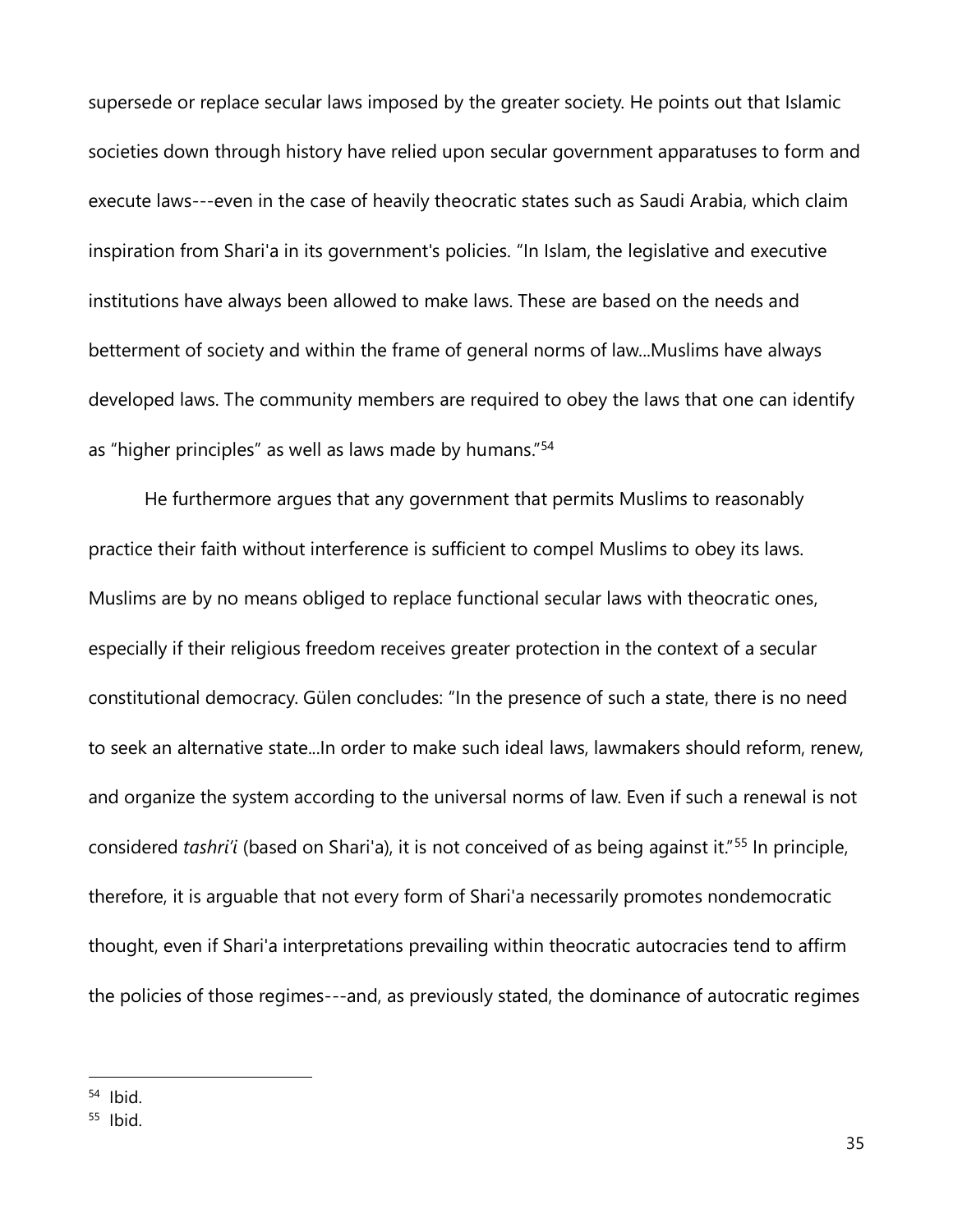and their influence on the development of Islamic legal thought may tend to artificially bolster theocratic *mufti* by suppressing others who refuse to cooperate with the regime.

Another dynamic at play within the Islamic world, as previously intimated, is the legacy of colonialism, and the perception that democracy is a product of the secular West which is hostile the values indigenous cultures of the region. In many areas of the Islamic world, Muslim advocates of democracy are faced with the challenge of contending against the historical cultural memory of past experiences with democratic societies, which, unfortunately, have not always been positive. Due to competing political interests, Western democracies have, at times, contributed to the negative political dynamics prevailing in many parts of the Islamic world today. This has in turn contributed to a kind of besieged attitude in some parts of the Islamic world, which tends to further bolster the legitimacy of self-proclaimedly "Islamic" autocratic regimes, which can capitalize upon this negative historical legacy to demonize pro-democracy Islamic thinkers as cultural traitors. In order to understand all aspects of the Islamic world's relationship with democratic thought, it is necessary to understand these historical events and their impact on the perception of democratic ideals in some key Muslim-majority nations.

#### **(ii.) The Impact of Historical Politics on Islamic Perceptions of Democracy**

One of the most notorious and far-reaching examples of how political interactions with Western democracies has contributed to negative perceptions of democracy in some quarters of the Islamic world is found in the events leading up to the Islamic Revolution in Iran in 1979. Over the first half of the twentieth century, Iran experienced a whirlwind cultural and political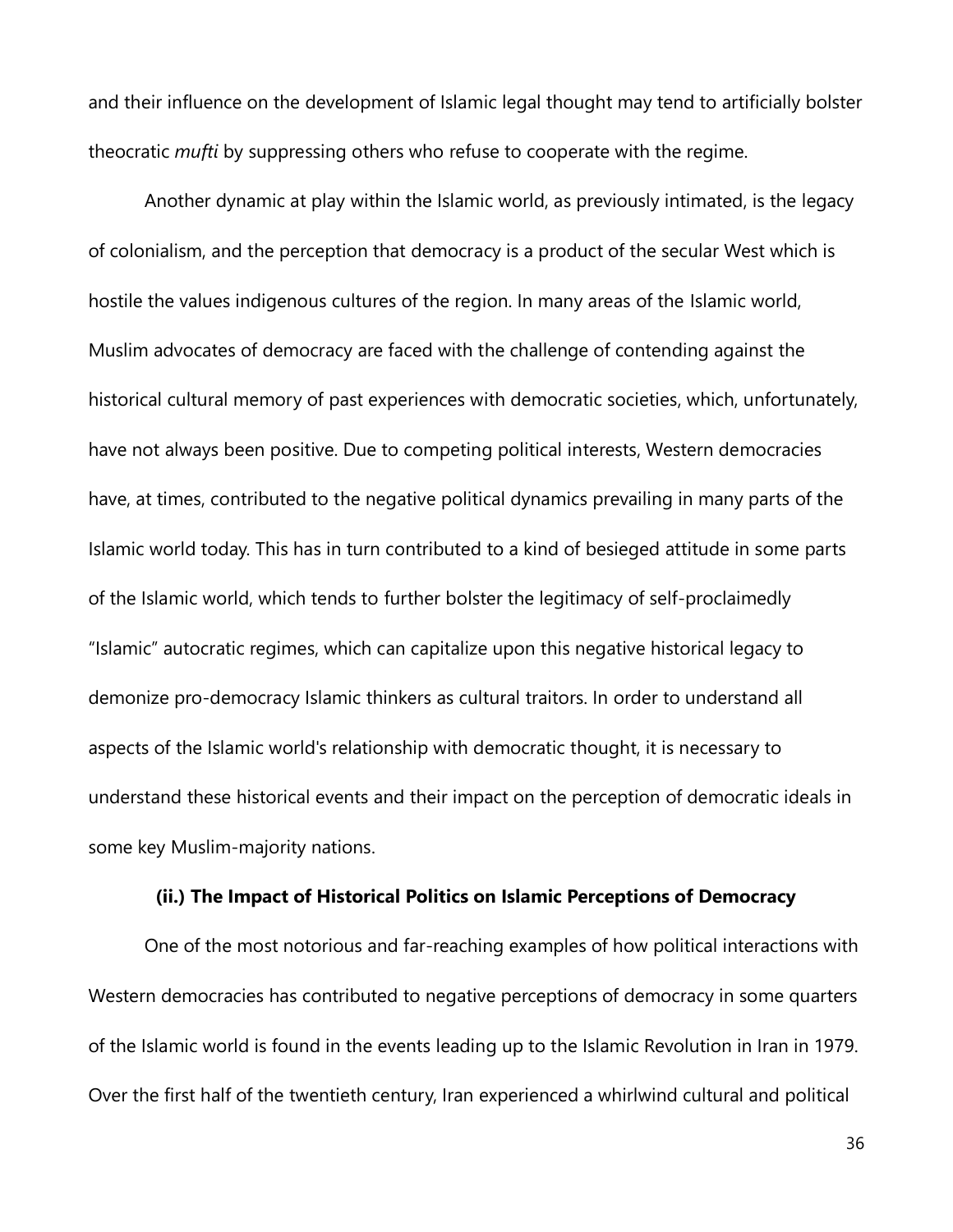movement in favor of Westernization that brought the absolutist power of the Qajar Monarchy to an abrupt end, replacing it with a constitutional monarchy under Reza Shah in 1925.<sup>56</sup> In 1941, United Kingdom and USSR invaded Iran, following accusations that Shah's government was colluding with the Axis powers, despite Iran's declaration of neutrality. Ultimately, the British obliged Shah to abdicate in favor of his son Mohammad Reza Pahlavi in 1941. Additionally, Iran entered into an arrangement with the Anglo-Persian Oil Company (a precursor to the modern British Petroleum Company) which was seen by many Iranians to overwhelmingly favor the British, who were likewise perceived to be using the oil company's assets in influence Iranian politics. Growing dissatisfaction with the constitutional monarchy's policies led to the rise of the Iranian National Front, which sought to transform Iran into a fullfledged democratic republic.

The election of National Front candidate Mohammad Mosaddegh to the office of Prime Minister of Iran in 1951 saw the introduction of wide variety of Western-inspired liberalization measures, including labor protection laws, the construction of Western-style universities and infrastructure, and a wide variety of other development projects aimed at realizing the National Front's vision of transforming Iran into a modern republic.<sup>57</sup> His most controversial project was the proposed nationalization of the Anglo-Persian Oil Company's assets, which would placed Iran's fossil-fuel resources under the control of the Iranian government, and

<sup>56</sup> "Reza Shah Pahlavi (shah of Iran): Introduction".*Britannica Online Encyclopedia*. Retrieved 16 June 2012.

<sup>57</sup> Constantino, Redentor Renato, *Nothing New in the World.* The Asia Times, September 2004.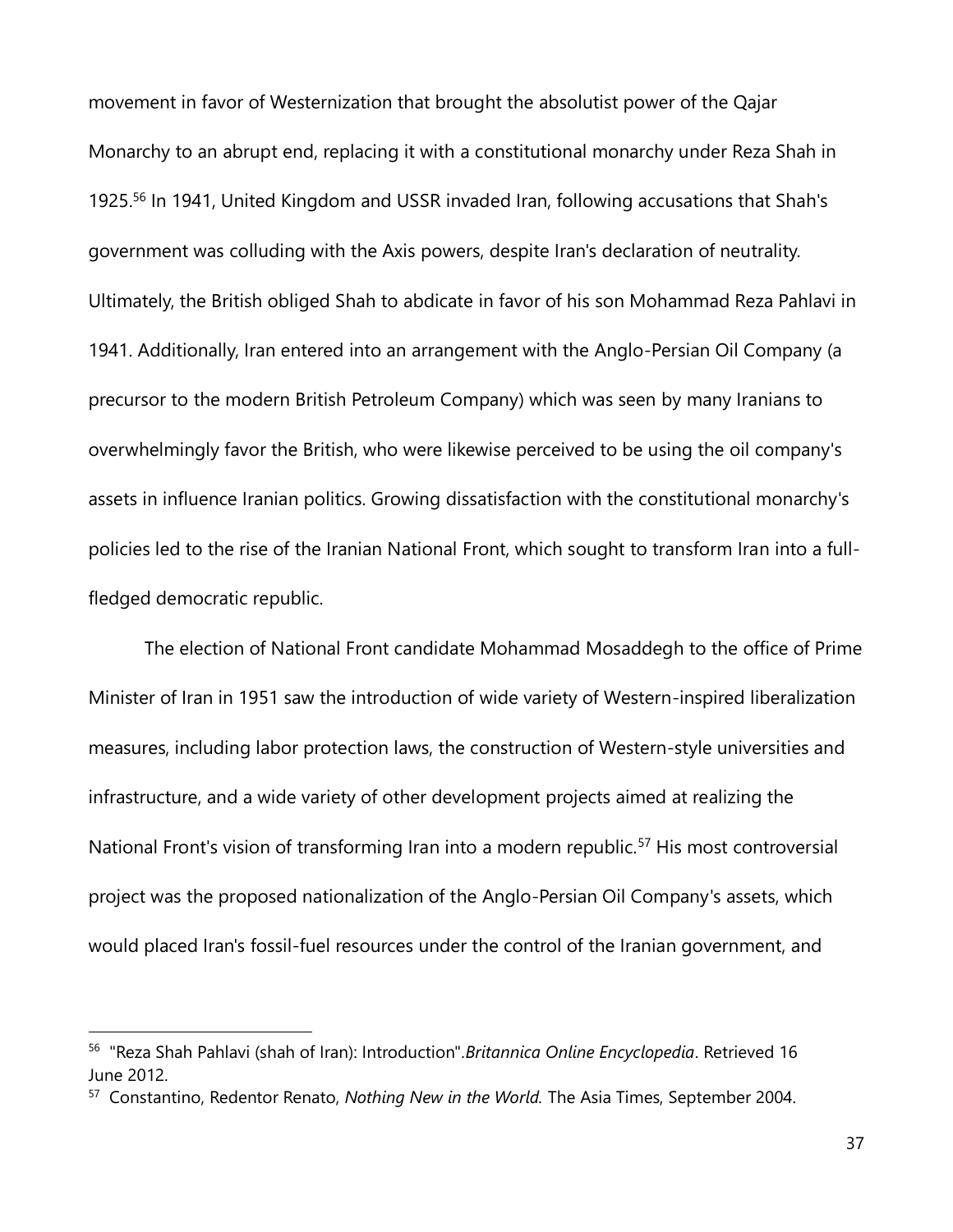beyond the reach of the British economy, which had benefited immensely under the previous agreement. In direct response to this event, the United Kingdom established itself as a strong opponent to the ascendant democratic movement within Iran. Likewise, the United States government, concerned that Iran had remained neutral in the Cold War standoff between NATO and the Warsaw Pact countries, perceived the democratic faction of Iran as a potential threat to U.S. interests in the region, particularly if they potentially chose to support the Soviet bloc.<sup>58</sup> This fear was heightened to an ever greater degree when Mossadegh's government, in the face of British oil embargoes sending the Iranian economy into a state of near-collapse, successfully passed a referendum dissolving parliament and stripping the Shah of his remaining powers.

Accordingly, the CIA and MI6 colluded to overthrow the elected members of the Iranian government, and quash the Iranian democratic faction before it achieve its goals of appropriating Iran's natural resources for the country's own use. The operation, known by the codename Operation Ajax, not only sought to interfere with the Iranian electoral process by bribing local officials, but also manufacture civil unrest and violence to undermine the authority of Mossadegh's government. Ultimately, Operation Ajax culminated in a full-fledged coup d'etat which saw Mossedagh arrested by Iranian monarchist and army General Fazlollah Zahedi, and the Shah's full powers being restored against the will of much of the country.

Over the next three decades, the Shah's near-absolutist reign would be dogged by economic problems, accusations of brutality by his subjects, and the indelible stigma of being

<sup>&</sup>lt;sup>58</sup> Keddi, Nikki. "Roots of Revolution", Yale University Press, 1981,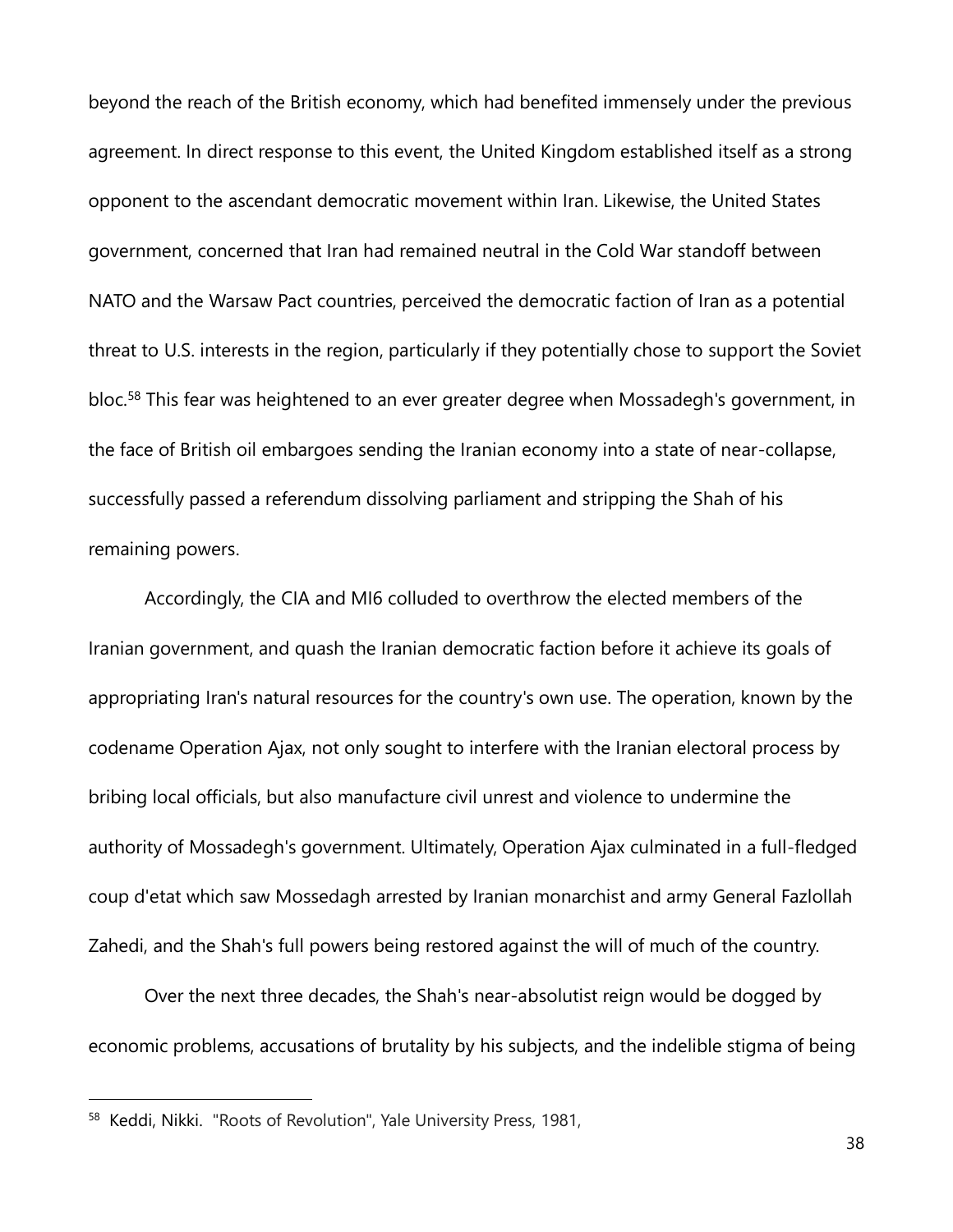an autocratic leader propped up by Western democracies. His restoration of Britain's considerable fossil-fuel privileges on Iranian soil likewise won him the further disdain of Iranian democrats and nationalists alike. Ultimately, Shah Pahlevi's dictatorial approach to modernization and secularization caused the galvanization of a nascent political faction of religious fundamentalists in Iran, and his lack of support from fellow secularists embittered by his Western-backed autocratic rule precipitated the Islamic Revolution of 1979, which instituted the theocratic government ruling Iran today. In 2013, CIA documents declassified under the Freedom of Information Act belatedly acknowledged the United States' intimate involvement in the Iranian coup of 1953, <sup>59</sup> confirming the long-held accusations of Iranian political historians that the United States had played a key role in orchestrating the extinguishment of the democratic movement of Iran--a suspicion which had, unsurprisingly, caused many Muslims in the region to lose faith in Western forms of democratic government.

Another major area of diplomatic abrasion between Middle-Eastern Muslims and the United States' foreign policy is the consistent support the United States has shown to Saudi Arabia's House of Saud. Indeed, economic interactions between the United States and the House of Saud in the 1930s arguably enabled the family to become power-brokers in the modern world, transforming them from an aristocratic but largely destitute Arab family whose fortunes were in apparent decline by the twentieth century, into an anachronistic but fantastically wealthy medieval-style Islamic monarchy before the dawn of the twenty-first

<sup>59</sup> Hanna, Jason, & Merica, Dan. *In declassified document, CIA acknowledges role in '53 Iran coup.* CNN, August 2013.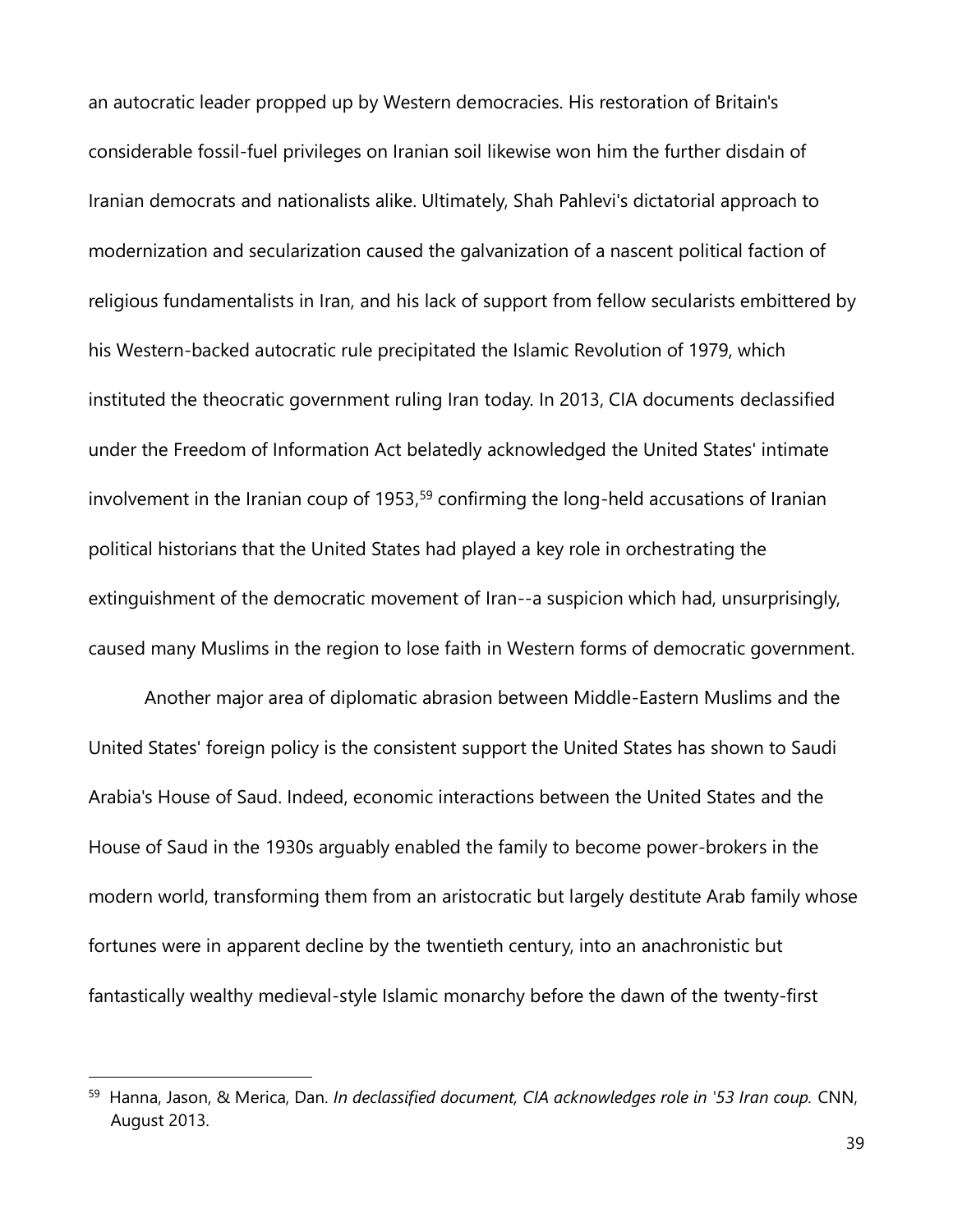century. The arrival of American oil surveyors in the region in the early 1930s was a pivotal event in the history of the Islamic world; while part of the region now known as Saudi Arabia had long held religious significance as the location of the holy city of Mecca, the area had, until the 20<sup>th</sup> century, been something of a political backwater on the fringe of the Ottoman Empire.

The discovery of Saudi Arabia's massive oil reserves by the American surveyors and the subsequent foundation of the Arab-American Company (ARAMCO) established the unlikely but enduring partnership between the United States and the Saudi Kingdom, which, over the course of the century, accrued unbelievable wealth due to the oil trade, enabling the Saudi monarchy to garner favor with its people by abolishing taxation. Additionally, the United States has consistently sold modern weaponry to the Saudi Kingdom, with the Obama administration offering to sell a total of \$115 billion in advanced tanks, aircraft, and other military hardware to the monarchy over the course of President Obama's two terms in office. Additionally, both the Obama and Trump administrations have offered logistical and strategic support to Saudi Arabia's controversial war in the neighboring state of Yemen, which, though widely criticized as a pointless struggle that has caused a major humanitarian crisis in the region, is reflective of a long pattern of political and militaristic aid that the United States has offered its ally and oil trading partner.<sup>60</sup>

The reasons that the United States' relationship with Saudi Arabia present a myriad of

 $\overline{a}$ 

<sup>60</sup> Keating, Joshua. *Trump Is Increasing U.S. Support for the Pointless, Brutal War in Yemen.* Slate Magazine, March 28, 2017/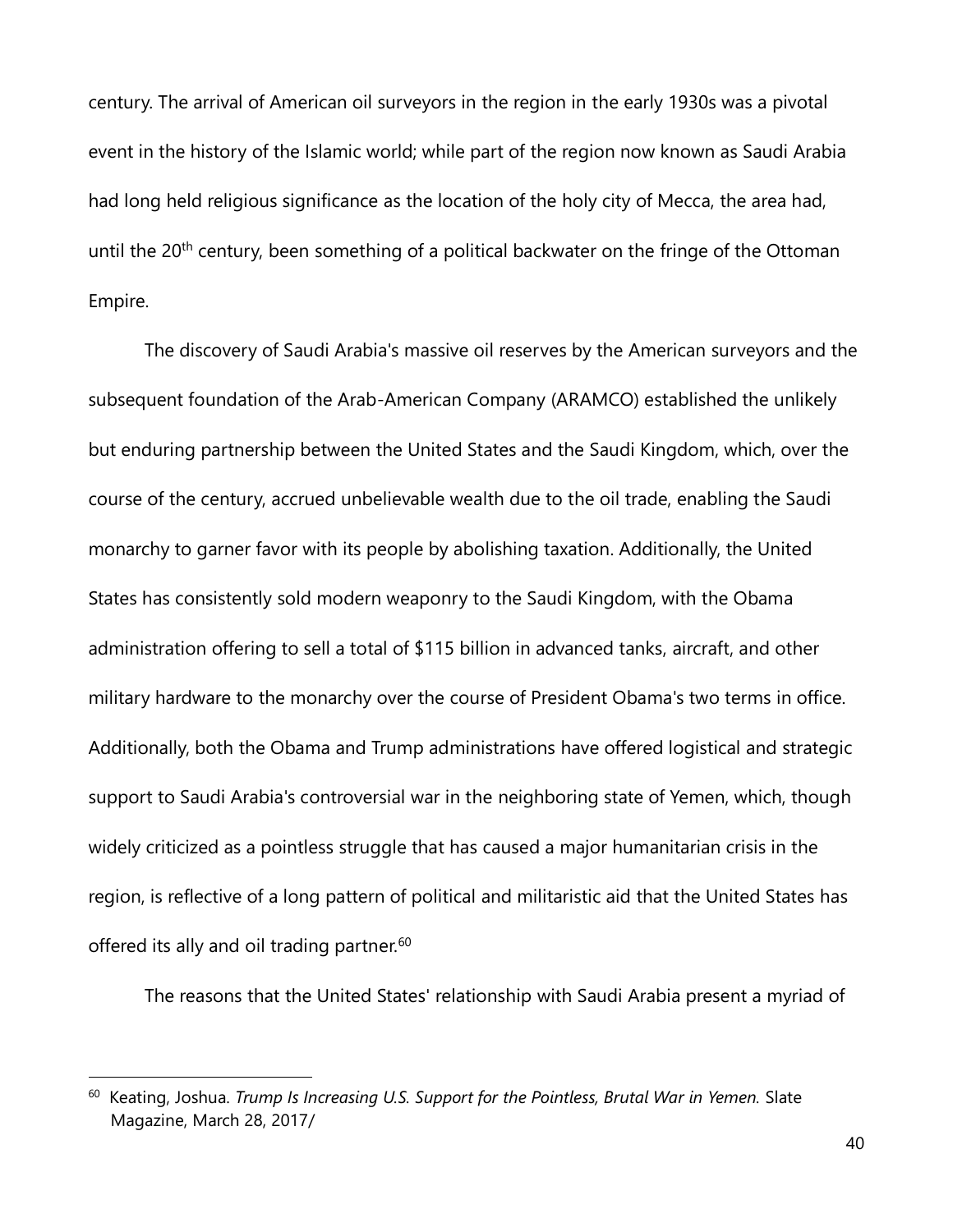problems for the perception of democracy in the region are as multi-faceted as they are unique to the politics of the region. The royal family of Saudi Arabia, while managing to maintain power into the modern era through the oil trade, nonetheless bears the dubious distinction of being despised by secularists, religious moderates, advocates of democracy, and radical fundamentalists alike across the Middle East, a near-unanimous hatred which colors much of the Islamic world's perception of the United States. The House of Saud has earned the ire of democratic reformers in the Islamic world, who loathe the regime's anachronistic governmental structures, which in the typical style of a feudal monarchy places members of the Saud clan in most important offices of government.<sup>61</sup> Religious moderates in the Islamic world detest the brutality of the Saud regime, and the executions of peaceful Muslim dissidents such as the late Shiekh Nimr al-Nimr, who, as previously stated, was beheaded with forty-six of his fellow activists for speaking against the policies of the Saudi government. Secularists oppose the Saudi government's theocratic policies, its alliance with the militant Wahabist sect, and its persecution of atheists such as Raif Badawi, a Saudi blogger who in 2016 was sentenced to ten years in prison and 2,000 lashes for tweets deemed blasphemous by Saudi athorities.<sup>62</sup>

Most peculiarly, the Saudi royal family has made innumerable enemies among many if not most radical fundamentalists outside of the Wahabist sect. Non-Wahabist fundamentalists

<sup>&</sup>lt;sup>61</sup> Usborne, David. Isolated abroad, hated at home: House of Saud faces uncertain future. The Independent. May 31<sup>st</sup>, 2004

<sup>&</sup>lt;sup>62</sup> Burke, David. Saudi Arabian man is jailed for 10 years and given 2,000 lashes for tweeting that he is *an atheist and criticising religion.* September 1st, 2016.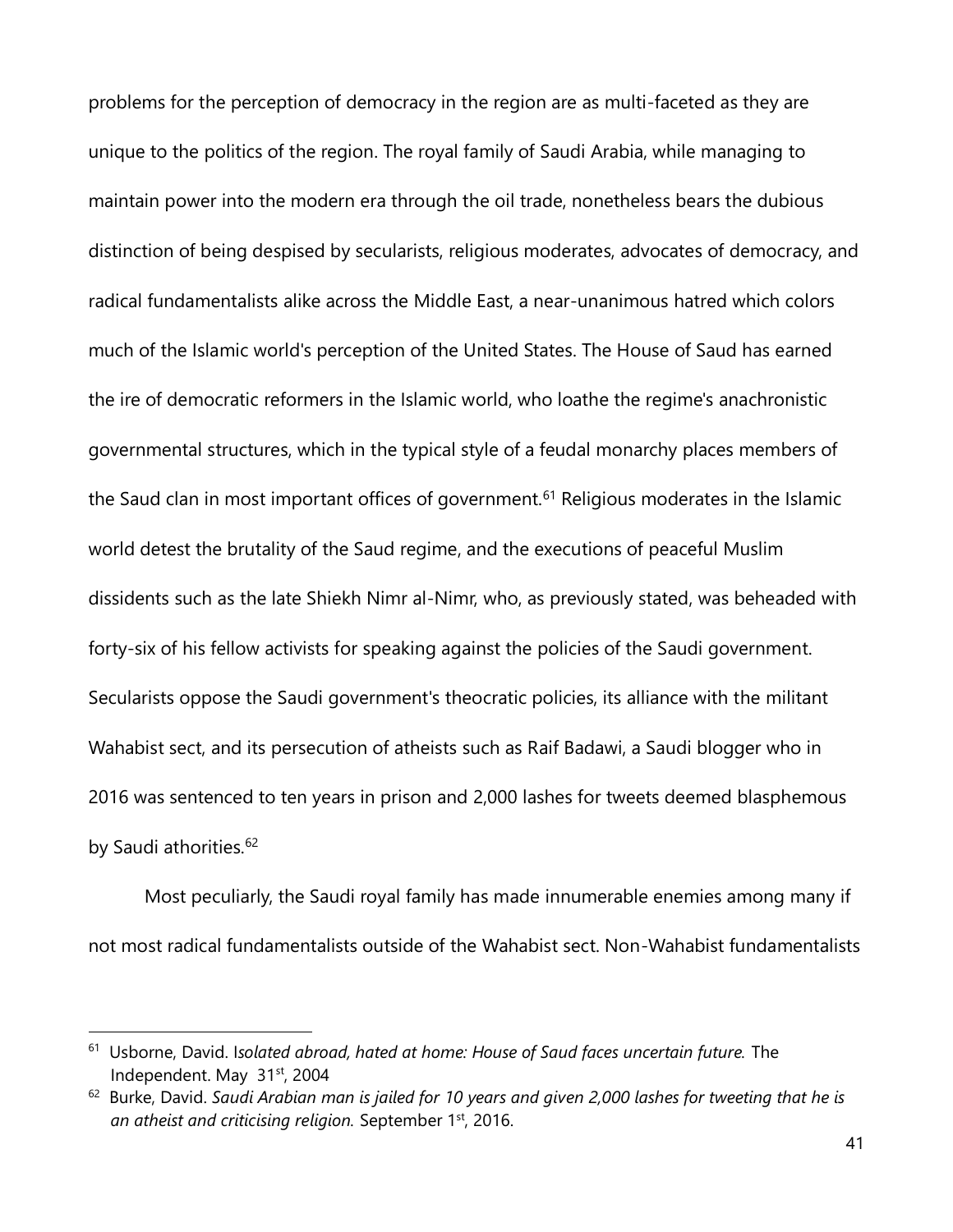often regard the supposed religiosity of the regime as a hypocritical front, and harbor a long list of grievances against the House of Saud. The fundamentalists point to the lavish Westernized lifestyles enjoyed by the Saudi oil-aristocracy, the numerous sex scandals that have rocked the sprawling royal family over the years, and the materialism and plutocracy that characterizes much of the government. Fundamentalists also object to the Saudi government's toleration of non-Muslims on the sacred ground where the Prophet Muhammed lived and preached, and were particularly outraged by the presence of non-Muslim military personnel on Saudi soil during the Gulf War, which they regarded as a profanation of holy ground.<sup>63</sup> Despised and beset on all sides by disparate ideological groups, and economically challenged by recent fluctuations in oil prices, the House of Saud can count few allies in the arena of world politics as influential as the United States---to the detriment of the United States' image in the region. Writing for the Atlantic newspaper, former CIA field director Robert Baer summed up the situation faced by the United States' monarchical Arab ally: "Saudi oil is controlled by an increasingly bankrupt, criminal, dysfunctional, and out-of-touch royal family that is hated by the people it rules and by the nations that surround its kingdom."<sup>64</sup>

Given the widespread disdain for the Saudi royal family from most ideological quarters of the Middle East, it is perhaps unsurprising that the United States' diplomatic and economic relationship with the monarchy reflects badly on the image of the democratic values that the United States symbolically represents on the world stage. Even to religious moderates and

 $63$  Ibid.

<sup>64</sup> Baer, Robert. *The Fall of the House of Saud.* The Atlantic. May 2003.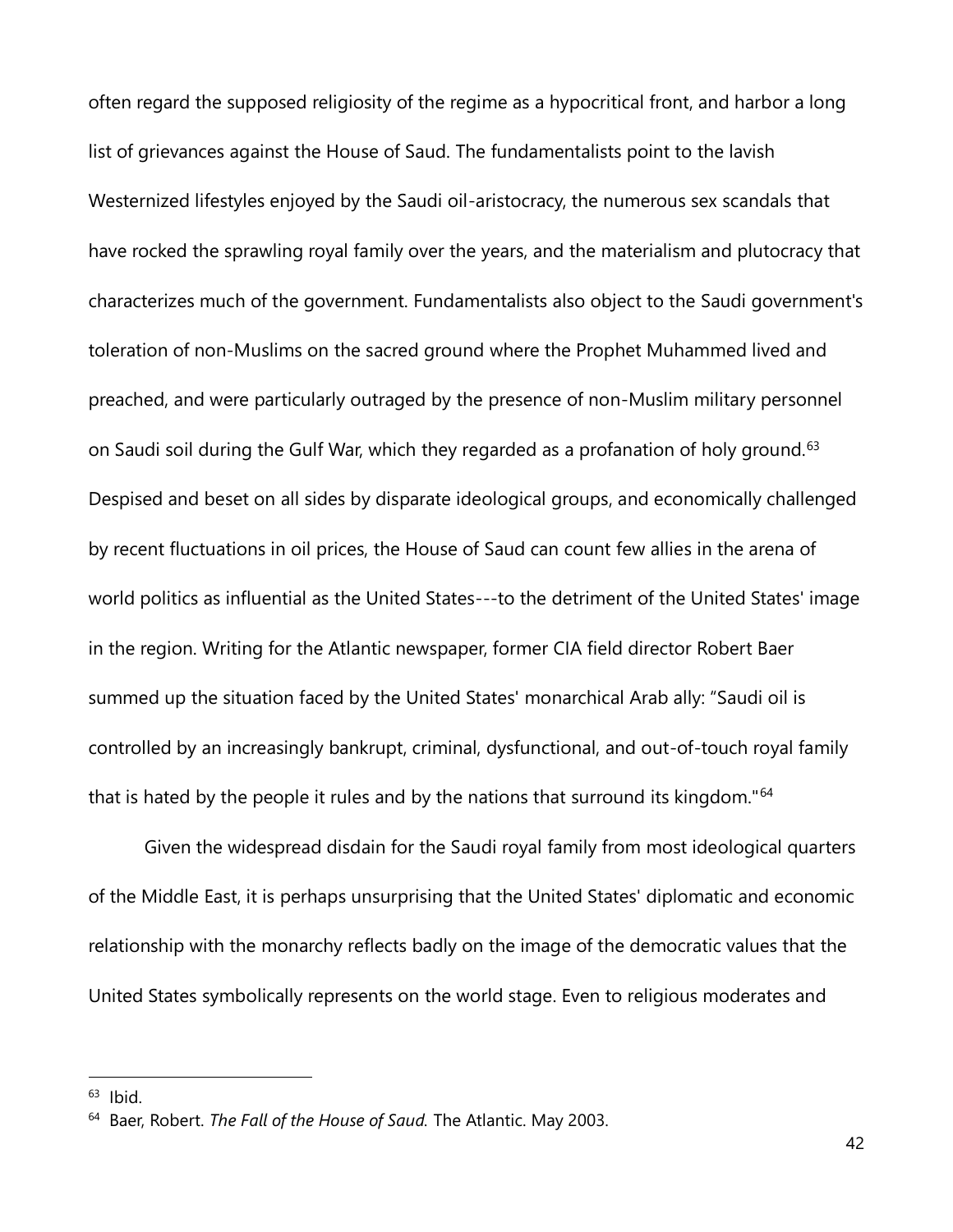advocates of democracy in the region, the United States' alliance with the feudal regime presents a frustrating dilemma, as it undermines faith in the values of the democratic governments of the West that are offering support to a brutal, despised, and anachronistic monarchy in the Middle East. International organizations such as the United Nations have in recent years also contributed to the growing doubts of some quarters of the Islamic world in the veracity of democratic values, which, in the context of international politics, may sometimes appear to be a moral fig-leaf for the ambitions of self-interested nations. In October of 2016, for example, while the Russian Federation's representatives were effectively kicked out of the United Nations Human Rights Council over the country's annexation of Crimea and subsequent support for rebel factions in Ukraine, Saudi Arabia was re-elected to the same UN human rights council, this following a controversy in September 2015 which saw one of Saudi Arabia's representatives being appointed as the chairman of a panel that selects independent human rights experts.<sup>65</sup> The Saudi Kingdom's re-election to the human rights council occurred despite the aforementioned mass-execution of peaceful pro-democracy activists at the start of the year, the consistent regressive persecutions of Islamic moderates, atheists, homosexuals, alleged "sorcerers", etc., and the deaths of Yemeni civilians in the kingdom's ongoing war in that country. In the face of this, organizations such as the United Nations, which claims democracy as one its "core values and principles"<sup>66</sup> have in their way served to further erode the confidence many Middle Eastern Muslims have in Western ideals

<sup>65</sup> Osbourne, Samuel. *"UK helped Saudi Arabia get UN human rights role through 'secret deal' to exchange votes, leaked documents suggest".* The Independent. 30 September 2015.

<sup>66</sup> United Nations.org Index. *Democracy.*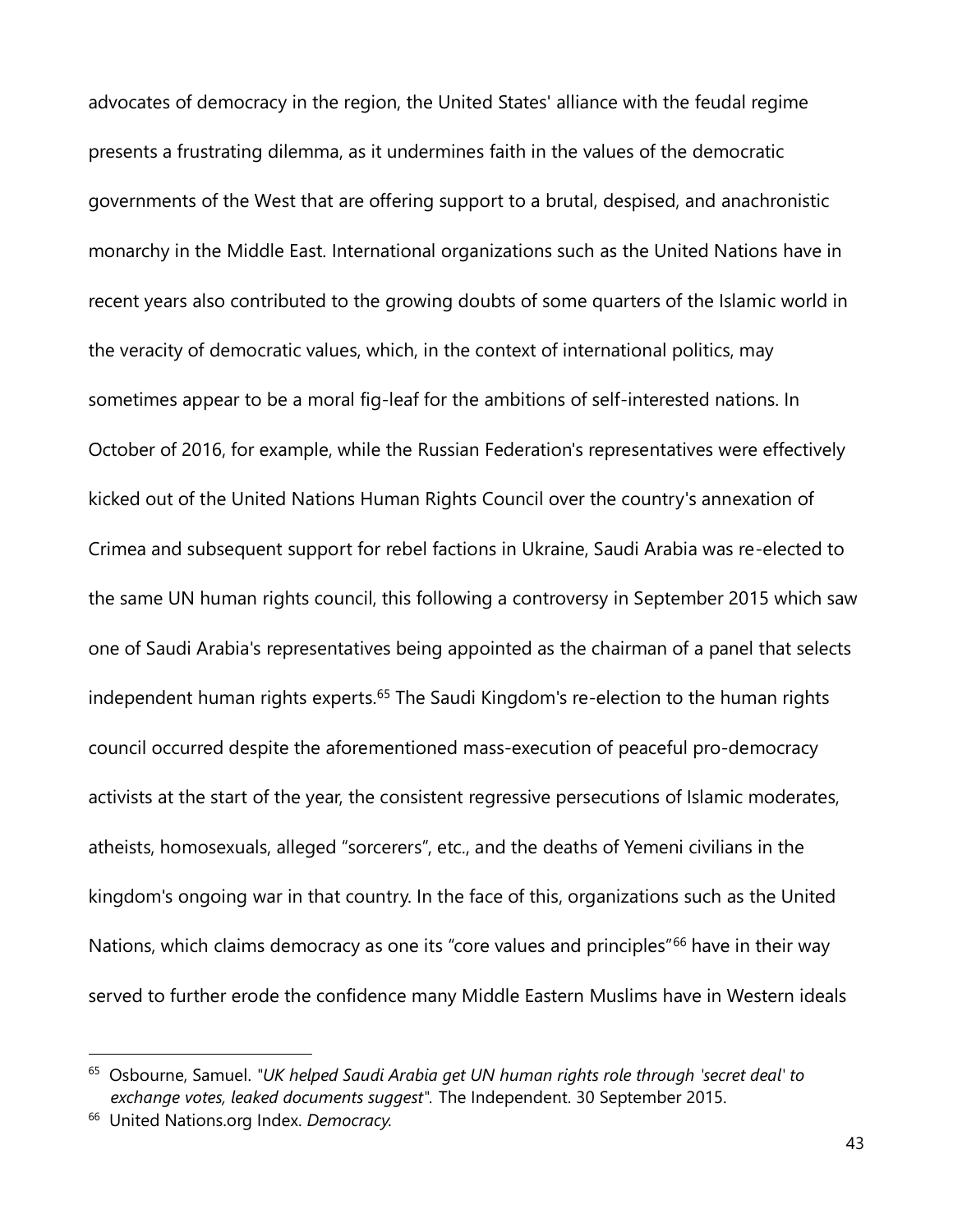of democracy, negatively impacting the growth of democratic values in an Islamic world that witnesses Western democracy legitimizing and supporting a regional monarchy against the will of the inhabitants.

### **(iii.) Does Shari'a or Politics Promote Fundamentalist Thought?**

In light of the clear regressive policies of certain regimes such as Saudi Arabia and Iran, it has been argued in certain quarters that Islam, Shari'a law, or both inevitably promote these forms of fundamentalist thinking. However, it is arguable that the form of Shari'a law, and the manner in which the Islamic faith is practiced, is more heavily influenced by the broader political context in which they exist. Governments, law systems, or non-territorial federal systems influenced by Shari'a law that exist within a more moderate or liberal political context, will, arguably, exhibit a proportionally moderate tone in many cases. As previously stated, the greater freedom of expression and religious conscience afforded in secular-democratic nations tends to stimulate the growth of different perspectives towards Muslim philosophy that would not be permitted to exist in many of the aforementioned autocratic regimes. Indeed, without the heavy administrative hand of a quasi-theocratic government that relies upon a specific narrative of the Islamic religion to promote its own legitimacy, the tradition of *ijtihād* typically produces a myriad of traditions, philosophies, and expressions of Islamic thought.

Whereas the Saudi Arabian government enforces an extremely narrow range of Islamic philosophical belief, and tends to suppress liberal thought, democratic sentiment, and alternative perceptions of religion, Islamic communities within the West, when free of such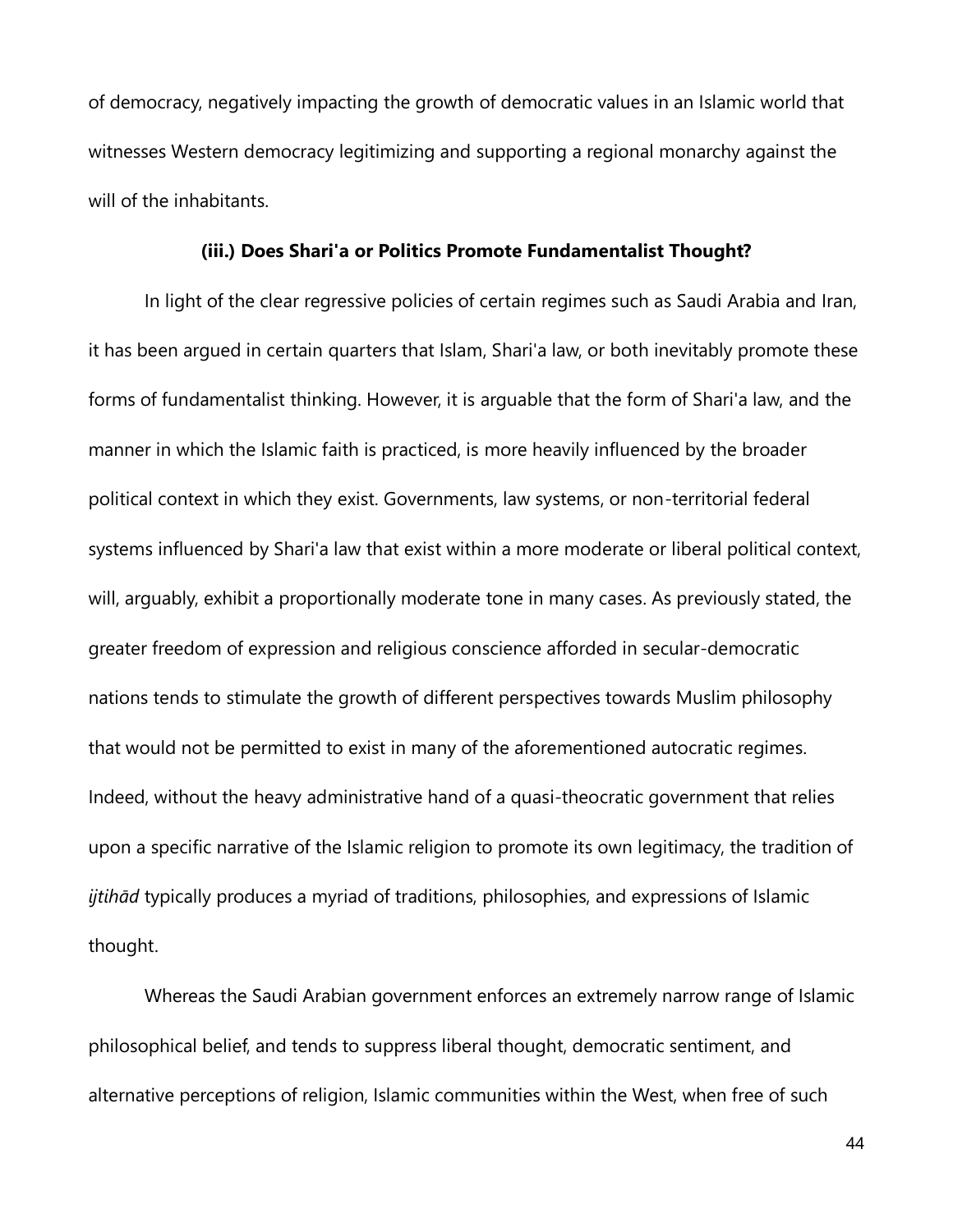constraints, can fall into either the left or right of the political and social spectrum. As Dr. Kecia Ali of Boston University notes in the opening chapter of *Sexual Ethics And Islam: Feminist Reflections on Qur'an, Hadith, and Jurisprudence,* "The spectrum of Muslim engagements with interlocutors both Muslim and non-Muslim is vast...There is no one Muslim perspective on anything. Even among madrassa-educated scholars...one finds a spectrum of views ranging from enlightened to obscurantist.<sup>67</sup> This paradigm of how the Islamic faith is practiced when freed of the arguably artificial mitigating factors created by the unique political dynamics of the traditionally-defined Islamic world raises a question of to what degree the apparent opposition to liberal values is actually a product of the Islamic faith, and to what degree it is generated by the specific modern political context of the region. It should be noted that large portions of the Islamic world had, in prior eras, a social dynamic that was extremely different than exists in much of the Islamic world today and an interpretation of Shari'a law that is more in keeping with modern liberal values.

It is arguable that the current lag in the development of liberal thought in the modern Islamic world, and the fundamentalism that is so stereotypical of some modern Islamic states such as Saudi Arabia represents only a negative extreme of the form that t a Shari'a system may take. During the Golden Age of Islam, (circa 780-1260 CE), many regions of the Islamic world, operating under their respective understandings of the Shari'a law tradition, were notable for their comparatively high degree of tolerance and what might be considered more

<sup>67</sup> Ali, Kecia. *Sexual Ethics And Islam: Feminist Reflections on Qur'an, Hadith, and Jurisprudence Oneworld Publications, Dec 21, 2015*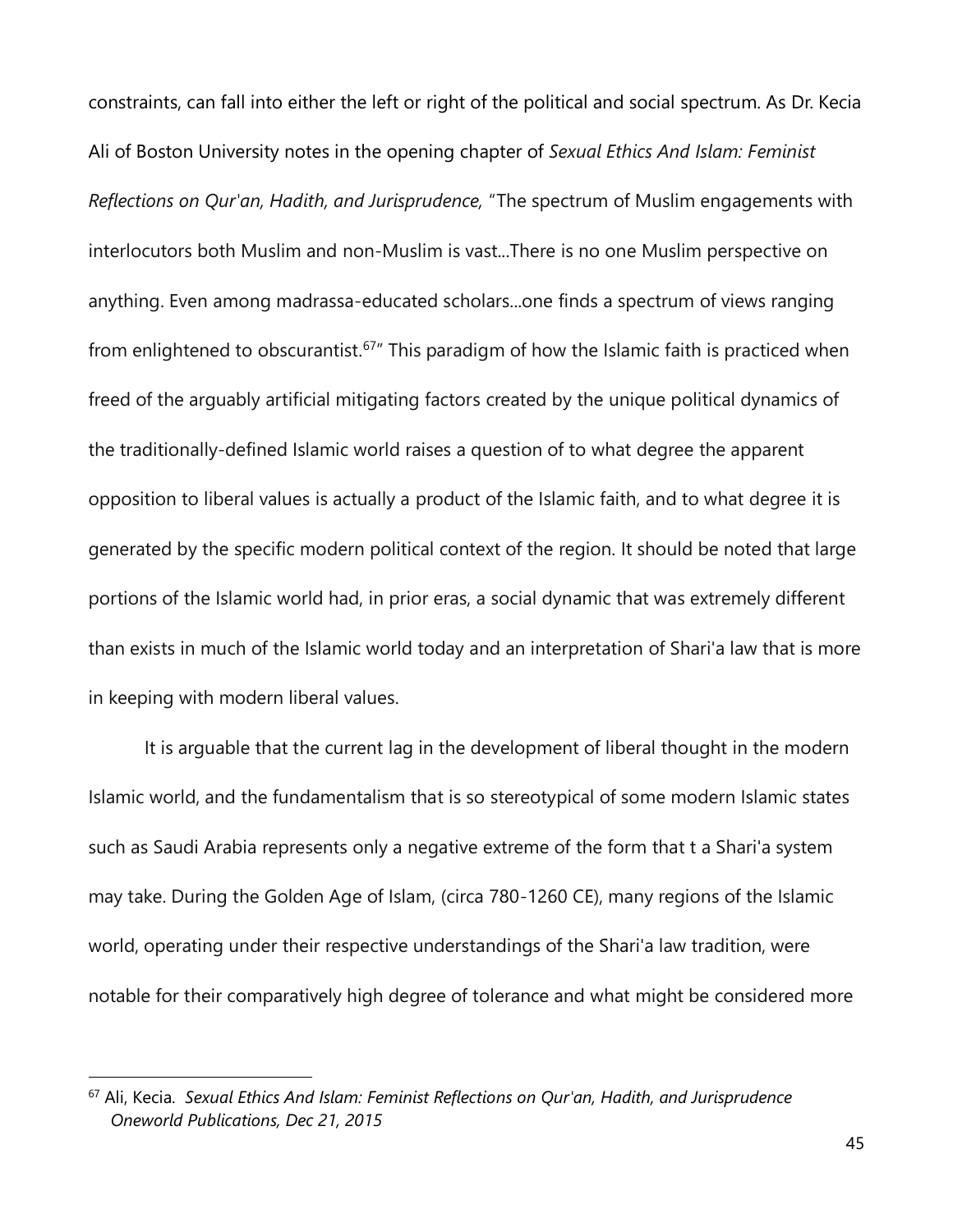liberal thought, certainly compared to their non-Islamic peers of the era, but to a certain extent, also some of their counterparts in the Islamic world of today. The Fatimid Empire, which stretched from southern Spain to North Africa and the Middle East, was one of the few societies of the era to allow for a degree of freedom of expression and religion, with Christians, Jews, and others being free to practice their faith under the Fatimid reading of Shari'a law.<sup>68</sup>

Likewise, during this period of Islamic history, to facilitate the practice of debate under the tradition of *ijtihād,* scholars and philosophers with diverse philosophies and viewpoints were subsidized by the Fatimid government, along with translators who recovered and preserved the works of pagan philosophers from Greece, Rome, and other earlier civilizations, storing them in a large library in Baghdad.<sup>69</sup> This stands in stark contrast to the practices of some authoritarian regimes and organizations in certain areas of the modern Islamic world, which attempt to preserve their own political and ideological legitimacy by iconoclastically attacking and suppressing the achievements of earlier cultures, most notoriously demonstrated by the Taliban's demolition of ancient Buddhist statues in Afghanistan in 2001.<sup>70</sup>

Due to the comparatively high level of freedom of expression and thought, the Golden Age of Islam produced varying perspectives and theories about how the Islamic faith is most appropriately practiced, frequently with the emphasis on the acquisition of scientific and

<sup>&</sup>lt;sup>68</sup> Amīn, Ḥasan (1 January 1968). "Islamic shi'ite encyclopaedia". SLIM Press.

<sup>&</sup>lt;sup>69</sup> Vartan Gregorian, "Islam: A Mosaic, Not a Monolith", Brookings Institution Press, 2003, pg 26–38  $70$  Rashid, Ahmed. After 1,700 years, Buddhas fall to Taliban dynamite. The Telegraph Newspaper,

March 2001.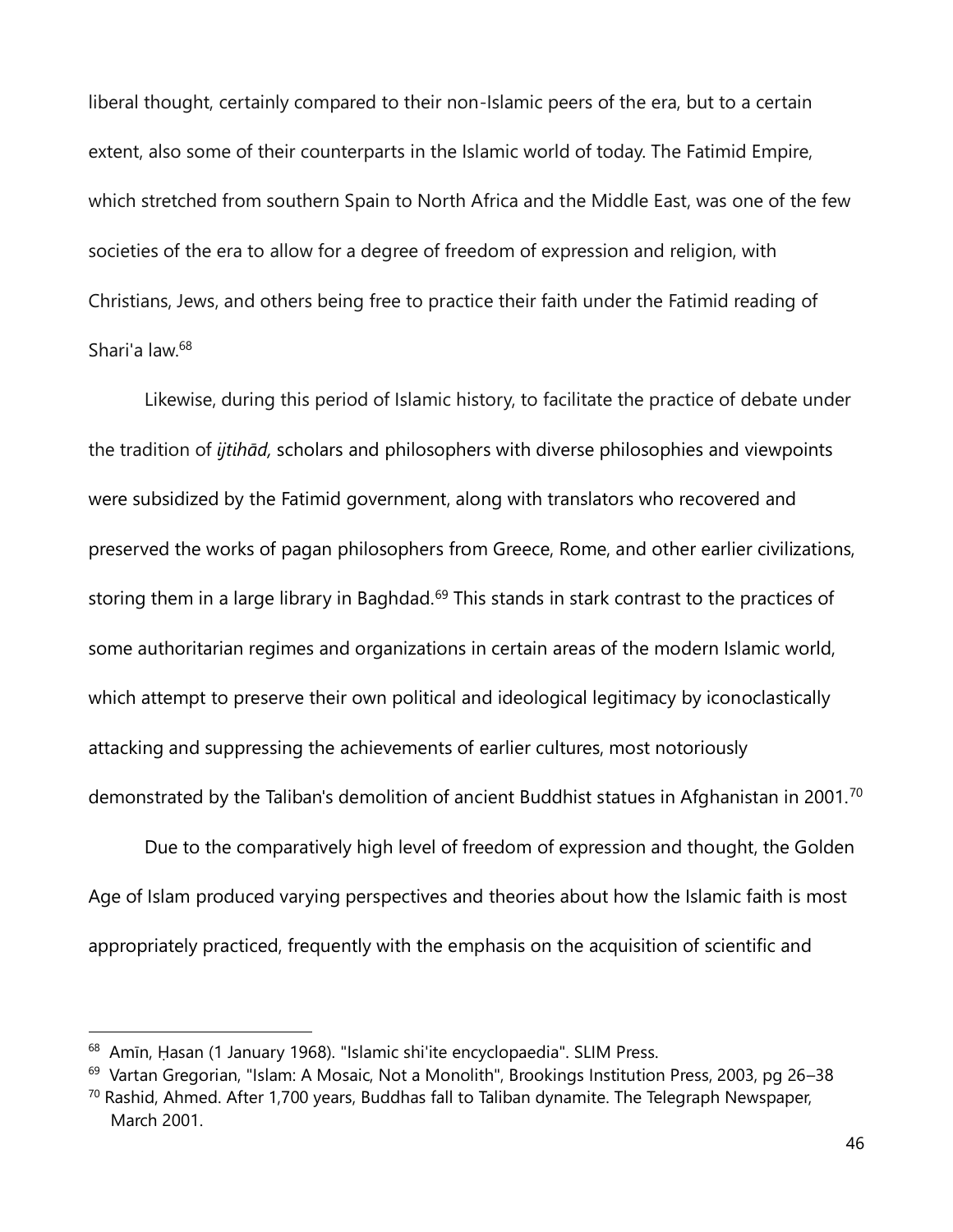philosophical knowledge that characterized much of Islamic culture. Indeed, the emphasis on a narrow understanding of Islamic orthodoxy that characterizes the practice of Shari'a in some modern regimes like Saudi Arabia was notably absent from Islamic philosophical practice of the Golden Age era, and some of the myriad of religious theories even incorporated farsighted scientific ideas that would not debut in modern Western science until the after industrial Revolution and would certainly be condemned as heterodox by certain Islamic regimes today. For instance, Islamic Golden-Age thinker and theological commentator Ibn Khaldun (1332-1406), writing in his famous work the *Muqaddimah* some 432 years before the birth of Charles Darwin, theorized that humans evolved from lower primates in an incremental divine plan:

One should then take a look at the world of creation. It started out from the minerals and progressed, in an ingenious, gradual manner, to plants and animals...The last stage of plants, such as palms and vines, is connected with the first stage of animals, such as snails and shellfish...The animal world then widens, its species become numerous, and, in a gradual process of creation, it finally leads to man, who is able to think and reflect. The higher stage of man is reached from the world of monkeys.<sup>71</sup>

This example serves to emphasize the radical differences in freedom of thought, expression, and belief that is possible under more liberal readings of Shari'a. Far from the dogmatic suppression of alternative theological thought so characteristic of Shari'a law in regimes such as Saudi Arabia, some historical Islamic societies operating under the tradition of *ijtihād* gave

<sup>71</sup> Kiros, Teodros. *Explorations in African Political Thought*. 2001 .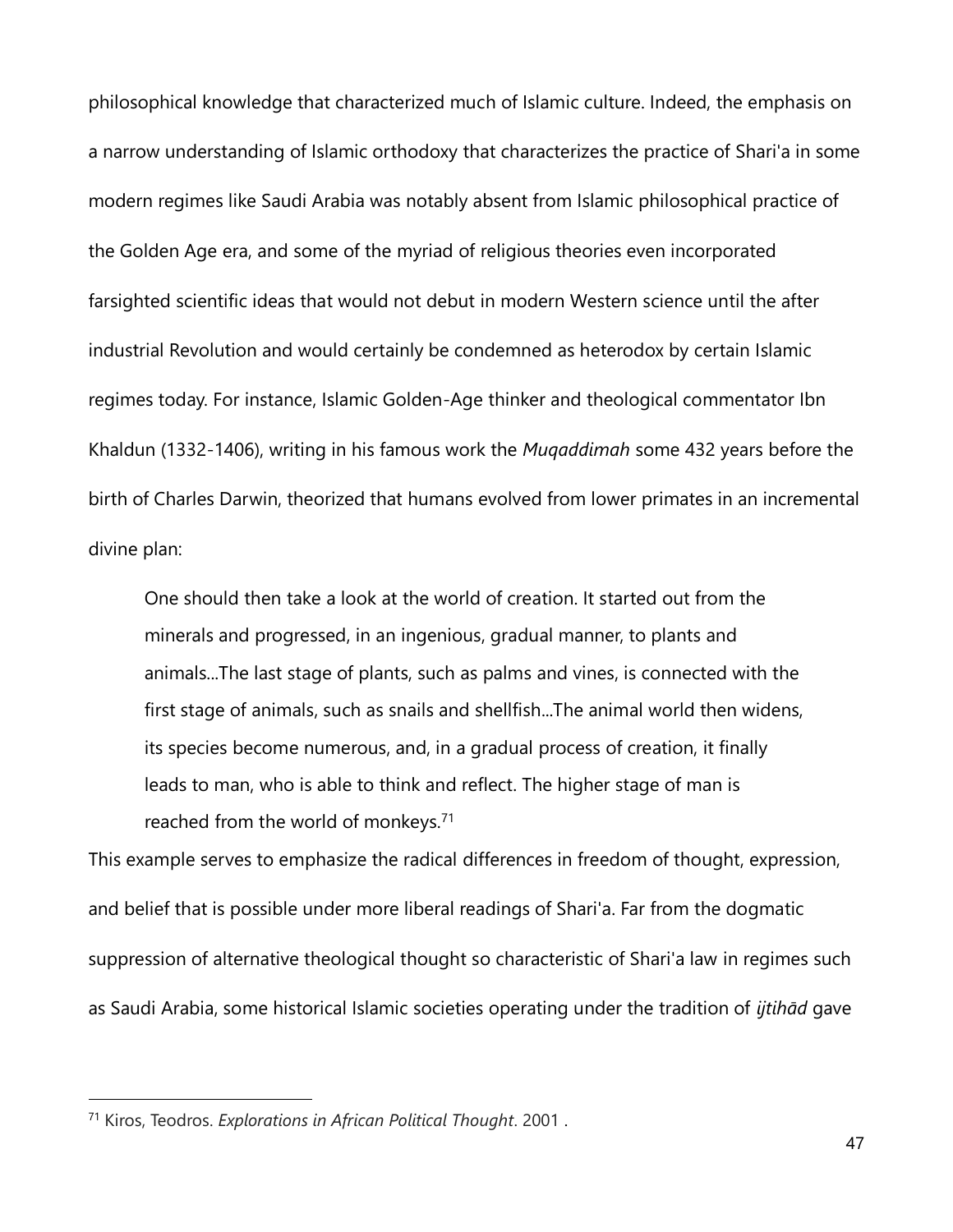rise to alternative understandings of Islamic thought, facilitated by a degree of free expression that was not generally characteristic of the era.

Ultimately, while some contemporary Islamic fundamentalists indisputably cite Shari'a law as a justification for violence and the abuse of human rights, the historical record attests to the fact that these circumstances are not inevitable in Islamic societies. In an Islamic society where members of the faith are permitted to participate in the tradition of debate and discussion of Muslim theological thought, it may be expected that a wider diversity of religious interpretations and perspectives will arise, and, if the philosophical tradition is observed, coexist. While fundamentalism is a phenomenon that occurs within religions and religious societies, the broader political context is a major deciding factor on the predominance of fundamentalist religious perspectives in certain areas; that is, political structures may deliberately encourage and nurture the growth of certain radical religious perspectives, if, as previously stated, it serves the purpose of that regime.

Indeed, in the case of Saudi Arabia, the connection between the notoriously decadent House of Saud and the austere followers of the Wahhabi sect was not coincidental. Their alliance is a political one that dates back to the mid-1700s, when the Saud clan formed an agreement with Muhammad ibn Abd al-Wahhab, the founder of the Wahhabi sect, whereby he agreed to imbue their territorial ambitions with the theological legitimacy of his sect, and they in return would provide the Wahhabi sect with a political power base and social influence;<sup>72</sup> the three-century old symbiotic relationship between the Saudi royal family and

<sup>72</sup> Hunt Janin; André Kahlmeyer *Islamic Law: The Sharia from Muhammad's Time to the Present.* 22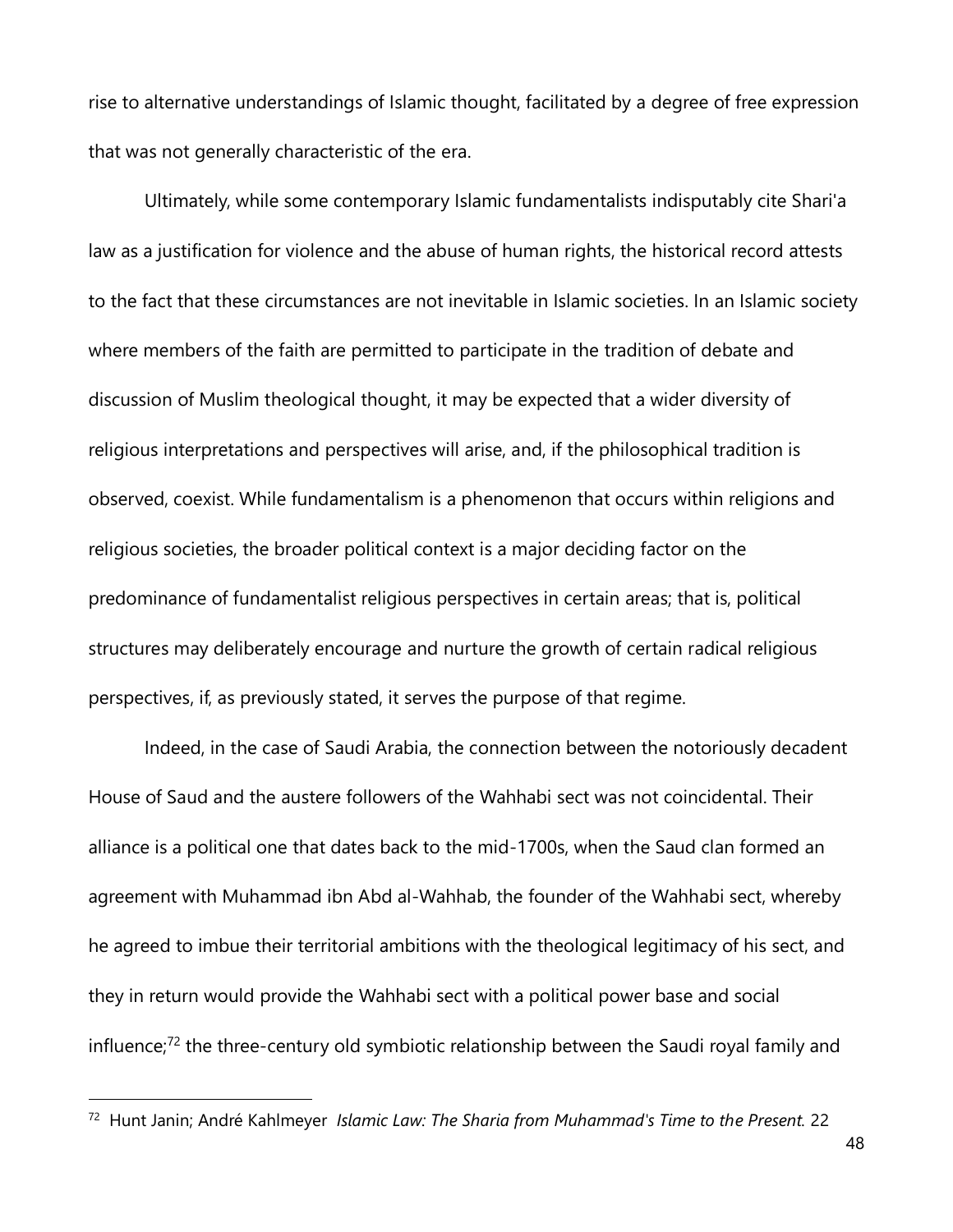the Wahhabists provides an archetypical example of how a fundamentalist religious sect can be propped up by the government. In return, as previously mentioned, the Wahhabist *mufti* continue to lend a certain theological legitimacy to the House of Saud, while they also generally choose to tolerate the decadence and materialism which has caused other fundamentalists to turn against the Saudi royal family. While the values of the political regime and the predominant fundamentalist sect are thoroughly at odds with one another, members of both groups choose to overlook this discrepancy in the name of deriving a mutual benefit.

In societies where the government does not rely upon a specific faith or sect to establish its legitimacy, fundamentalists are arguably less likely to take hold in the manner as the Wahhabists have in Saudi Arabia, and impose their own specific interpretation of the Shari'a law tradition. Ultimately, then, it appears that Islam or Shari'a themselves are not the chief causes of the growth of fundamentalism, but, as previously argued, it is political structures that lack inherent legitimacy that attempt to manufacture it through the promotion of fundamentalism, drawing upon autocratic understandings of Shari'a that serve to underpin their autocratic political practices. Furthermore, this offers broader implications for the relationship between religion and the state---when not interfered with to by the interest of a state that lacks inherent legitimacy, Shari'a, and possibly other religious traditions as well, tend to conform within the moderate spectrum of the political context they exist within.

## **VI: Conclusions**

## **(i). Future Prospects for Shari'a in the West.**

February 2007).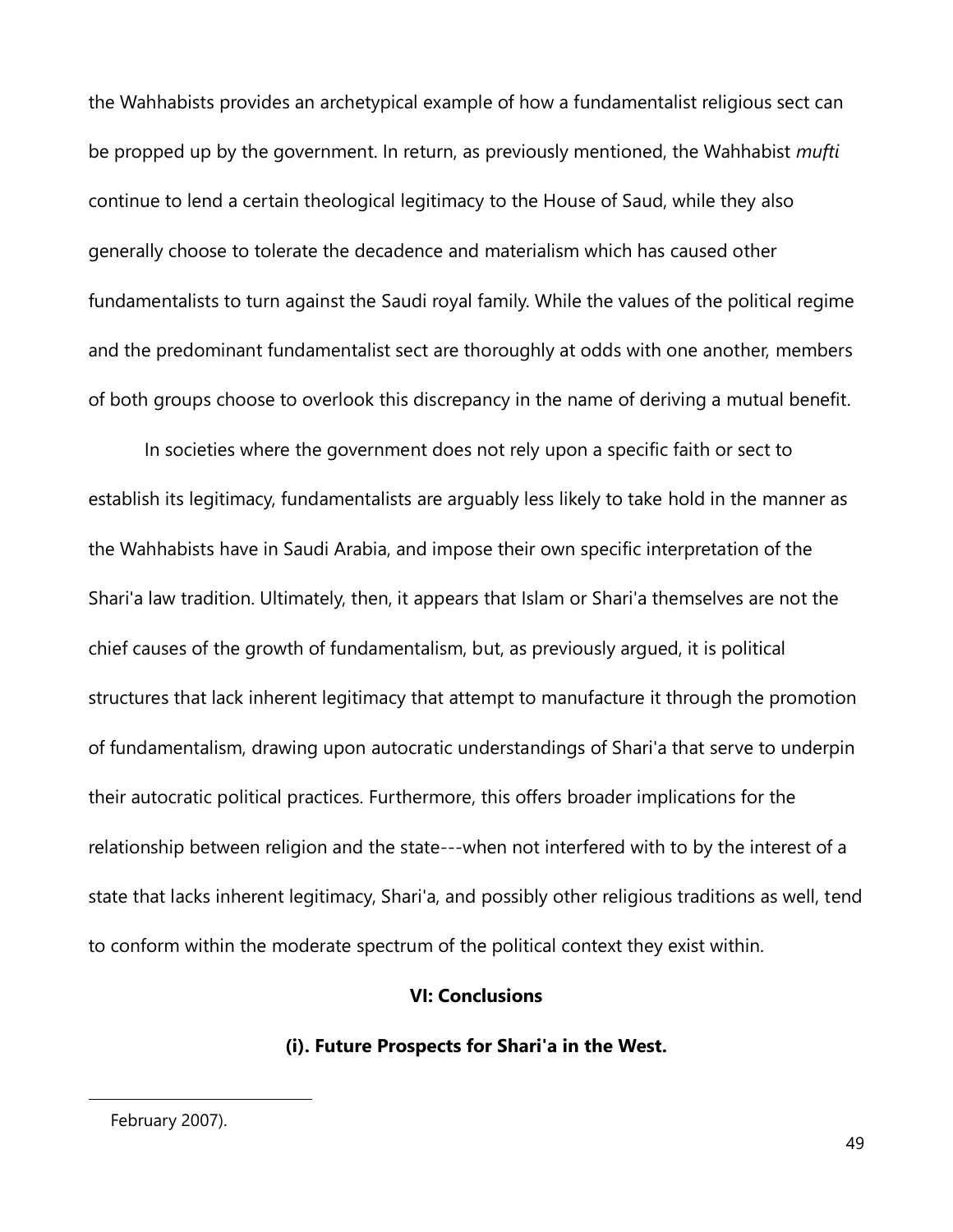Given the current political dynamics and numerous ongoing political crises involving the Islamic world, the future of Shari'a in Western democracies is mixed. In Canada, if the elimination of religious courts in Ontario precipitates a general ban in the coming years, Shari'a courts in that nation may see an abrupt end. In any case, the example of Ontario demonstrated that the prospects of Shari'a in Canada may be bleaker than elsewhere in the West. Likewise, the rise of nationalist sentiment in the United Kingdom, combined with Brexit, may pose a challenge to the existence of Shari'a tribunals, as campaigns against them continue; unlike in Canada, however, there are few indicators in the United Kingdom of an immediate legal threat to the continued operation of Shari'a courts.

In the United States, the state legislatures of many states have voiced their displeasure to the presence of Shari'a in any context of the legal system by passing laws attempting to ban foreign or religious law from state courtrooms. However, courtrooms relying upon the legal doctrine of neutral principles tend to sidestep First Amendment concerns by focusing on the contractual aspects of religious arbitration agreements, treating them like any other agreements. Furthermore, the two pronged legitimacy offered by case law and the Federal Arbitration Act would appear to indicate that arbitration courts, Shari'a courts included, are likely to be a part of the U.S. legal landscape for years to come.

## **(ii) Broader Implications**

The conclusions reached over the course of this project raise a number of further questions regarding the interaction between religion and politics. Most saliently, while it appears that Islamic religious practice, in general, is greatly shaped and impacted by the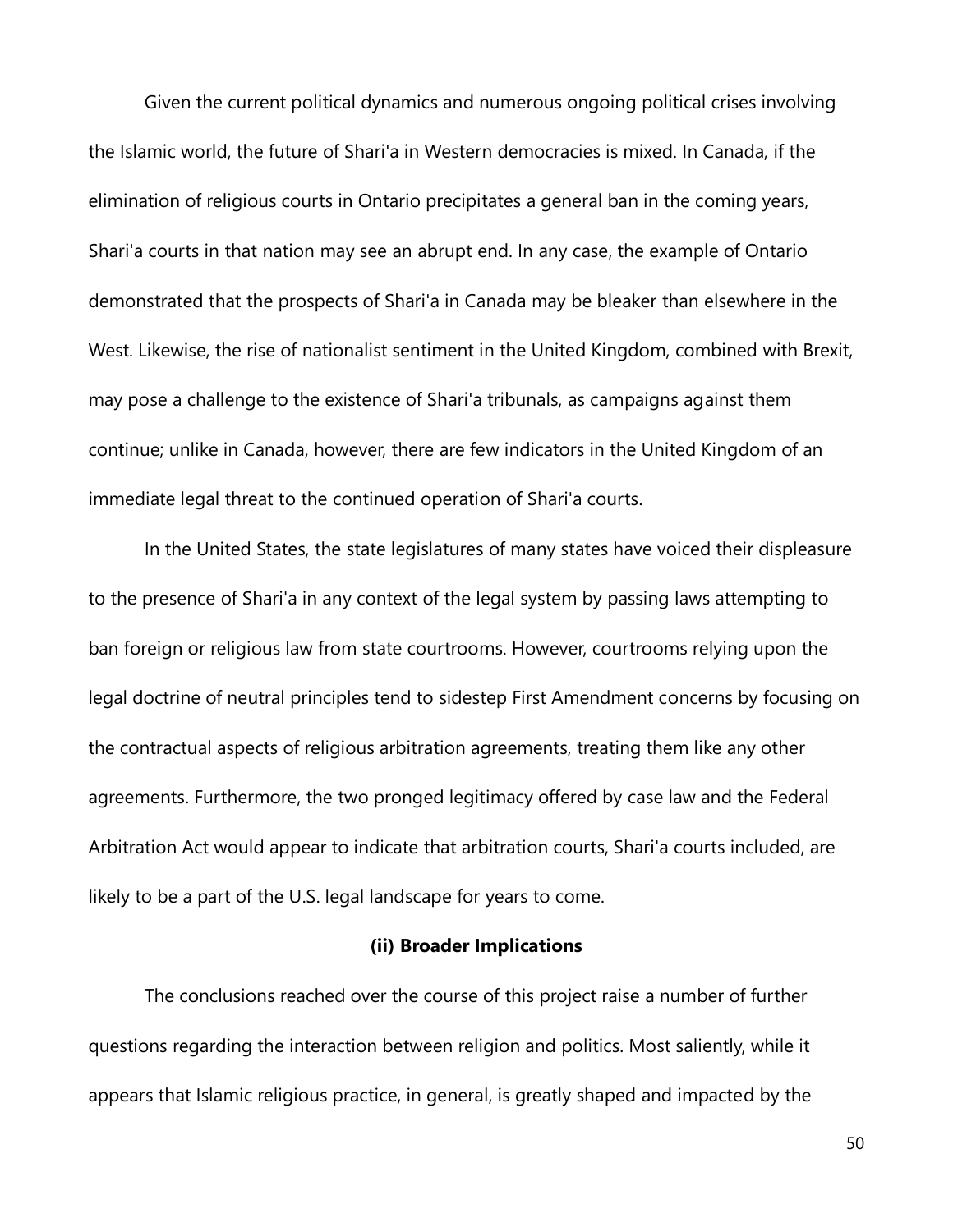research of this project is somewhat limited at this juncture by focusing on the Islamic faith alone, as per its objective of analyzing whether or not Shari'a arbitration courts are consonant with democratic principles. A more comprehensive analysis of this paradigm between religion and politics would require an examination of other faiths in their respective political contexts. However, assuming that the relationship between Islamic conceptions of law and the values of the government it exists in holds true across other faiths, a hypothesis could be advanced that widespread religious radicalism of any variety could be prevented through political moderation.

#### **(iii). Are Shari'a Courts Compatible with Secular Democracies?**

Taking into consideration the wide diversity of religious perspectives falling under the umbrella of Shari'a law in the Islamic faith, and the legal traditions of the Western nations examined, Shari'a courts are arguably compatible with secular constitutional democracies, provided that they receive the proper oversight due to all arbitration courts to ensure their rulings are in accordance with the laws of the nation they operate in, and the parties whose cases are heard in the Shari'a court are recoursing to it of their own free will. Historical examples and modern diversity of thought within Islam demonstrate that fundamentalist values are not inevitable within Shari'a systems, and that those existing within more moderate political contexts tend to show more diversity of thought and ideological moderation than those existing in more extremist political contexts. Shari'a arbitration courts, if properly monitored by the authorities, should present few difficulties to a secular democratic system. Where the flexible religious system that is Shari'a law exists in a moderate democratic political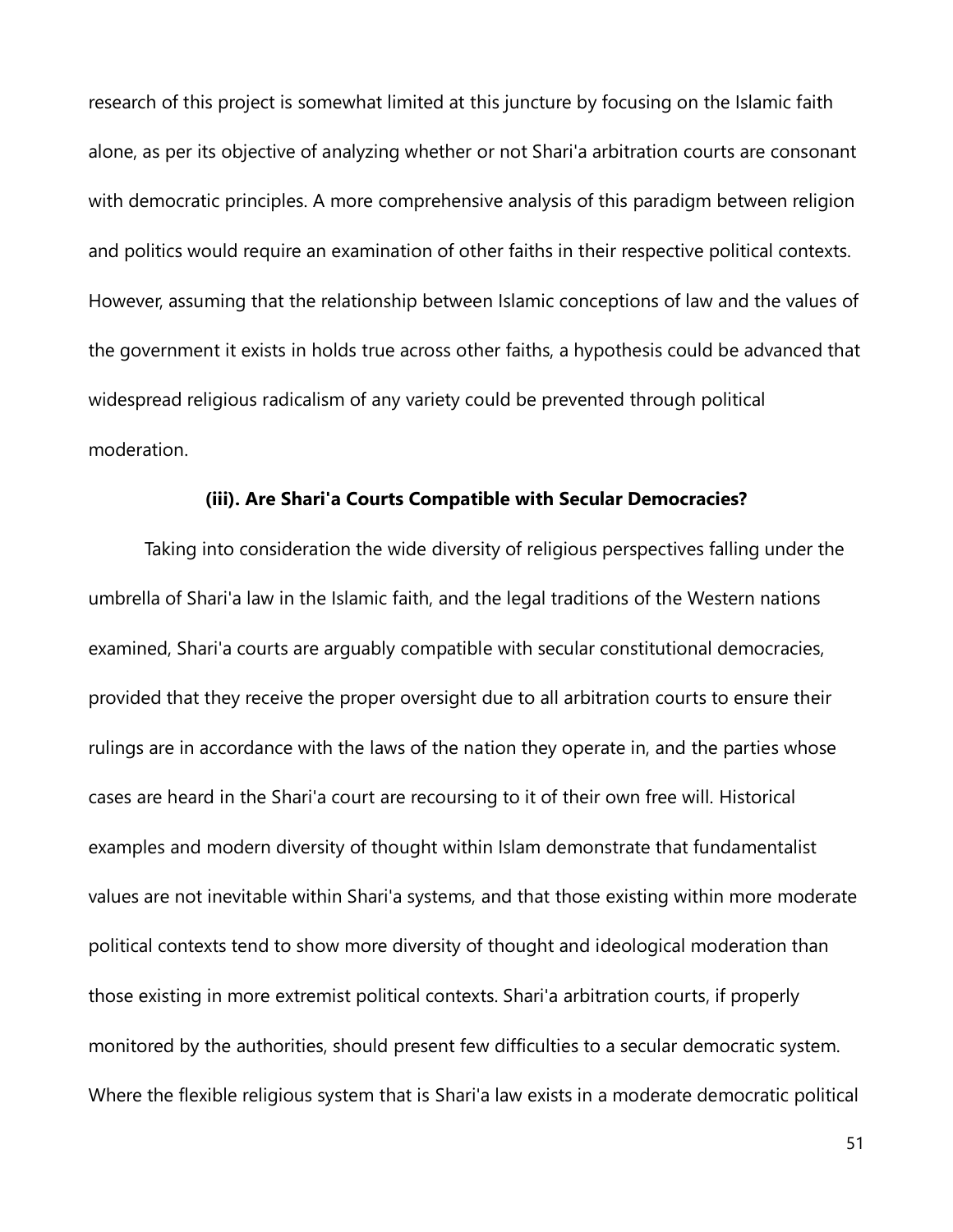context, it is likely to conform more to that political system than impact it.

## **Bibliography**

*[1] William, Arsani An Unjust Doctrine of Civil Arbitration: Sharia Courts in Canada and* 

*England. Stanford Journal of International Relations*

*[2] The deep roots of French secularism By Henri Astier BBC News Online*

*[3] Taher, Abul (2008-09-14). "Revealed: UK's first official sharia courts". London: Times Online. Retrieved 2010-01-04.*

*[4] Bowcott, Owen. Cases taking 19 months to get to appeal court owing to backlogs, The* 

*Guardian. March 2016*

*[5] Curtis, Michael. The Problem of Sharia Law in Britain. Gatestone Institute.org*

*[6] Almas The Interaction between Shariah and International Law in Arbitration. Chicago* 

*Journal of International Law Volume 6 | Number 2 Article 16*

*[7] Whose law counts most? The Economist. October 2010.*

*[8] Muslims rally for Sharia law in UK, prompting nationalist protests. Russian Times. June 2010. [9] Ibid.*

*[10] Matthew Hickley, Islamic Shari'a Courts in Britain are now "Legally Binding." Daily Mail. September 2008*

*[11] Harley, Nicola. Rise in Sharia marriages prompts polygamy fears. The Telegraph. July 2015. [12] Ibid.*

*[13] Francois-Cerrah, Myriam Sharia marriage in the UK is not toxic - polygamous men are. The Telegraph. July 2015*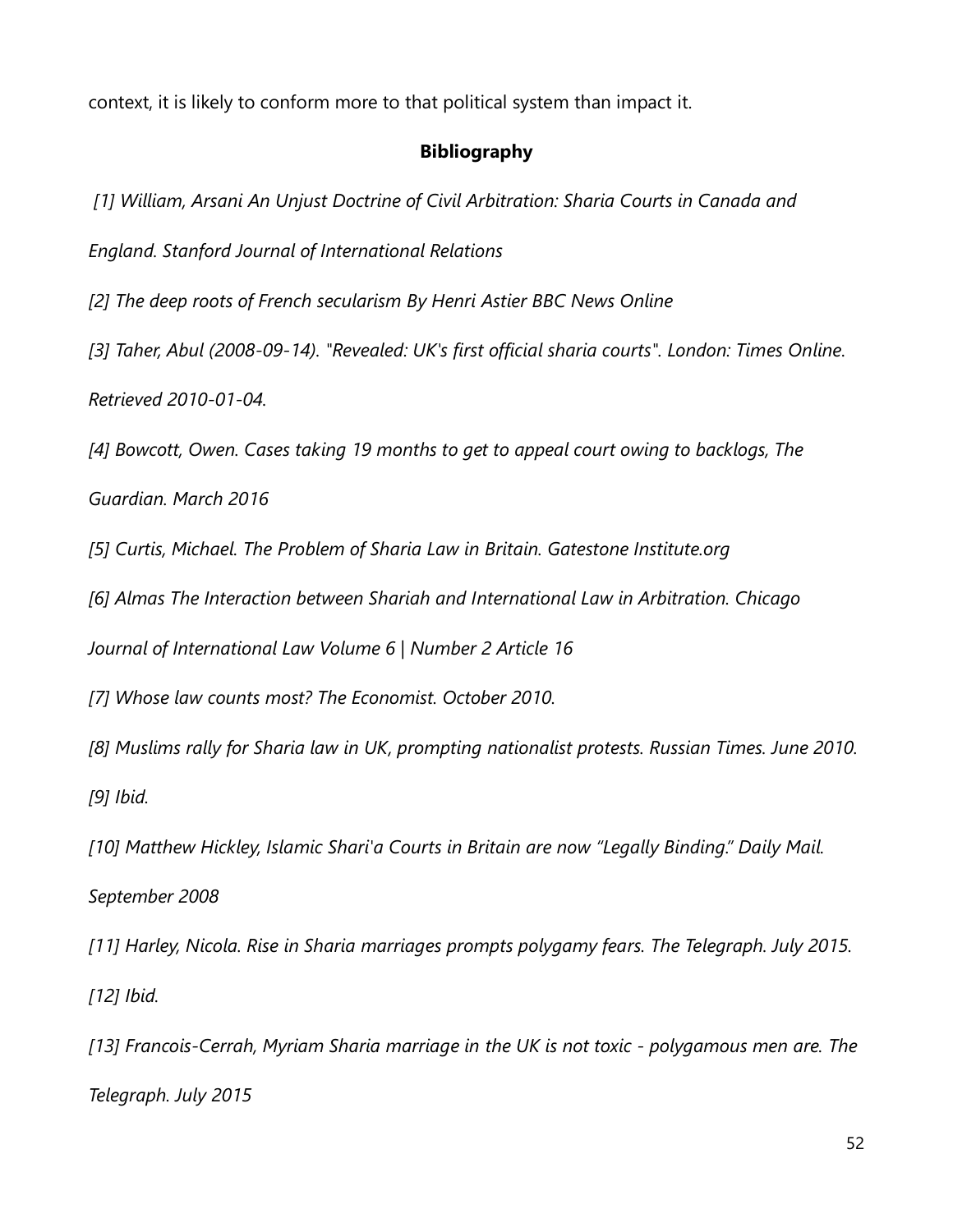*[14] Ibid.*

*[15] Ibid.*

*[16] Ibid.*

*[17] The Economist. Whose law counts most? October 2010.*

*[18] Gebreyes, Rahel. The Unfortunate Consequences Of Banning Sharia Law. Huffington Post. May 2015*

*[19] Ryan H. Boyer "Unveiling" Kansas's Ban on Application of Foreign Law. Kansas Law Review. [20] Hollis, Kearner, Pearson & Vacca. Is State Law Looking for Trouble: The Federal Arbitration Act Flexes Its Preemptive Muscle. Journal of Dispute Resolution, Volume 2003 | Issue 2*

*[21] Hefland, Michael A. Litigating Religion. 494 Boston University Law Review Vol. 93:493 .* 

*2013.*

*[22] Ibid.*

*[23] Ibid.*

*[24] Jones v. Wolf, 443 US 595 - Supreme Court 1979*

*[25] McIlroy, Anne One law to rule them all. The Guardian. September 2005.*

*[26] Sturcke, James. Sharia in Canada, Almost. The Guardian. February 2004.*

*[27] Ibid.*

*[28] Farmer, Liz (4 November 2014). "Alabama Joins Wave of States Banning Foreign Laws". governing.com. Retrieved 27 August 2015.*

*[29] Quraishi-Landes ,Asifa. How to create an Islamic government – not an Islamic state. Middle East Eye. Friday 17 February 2017*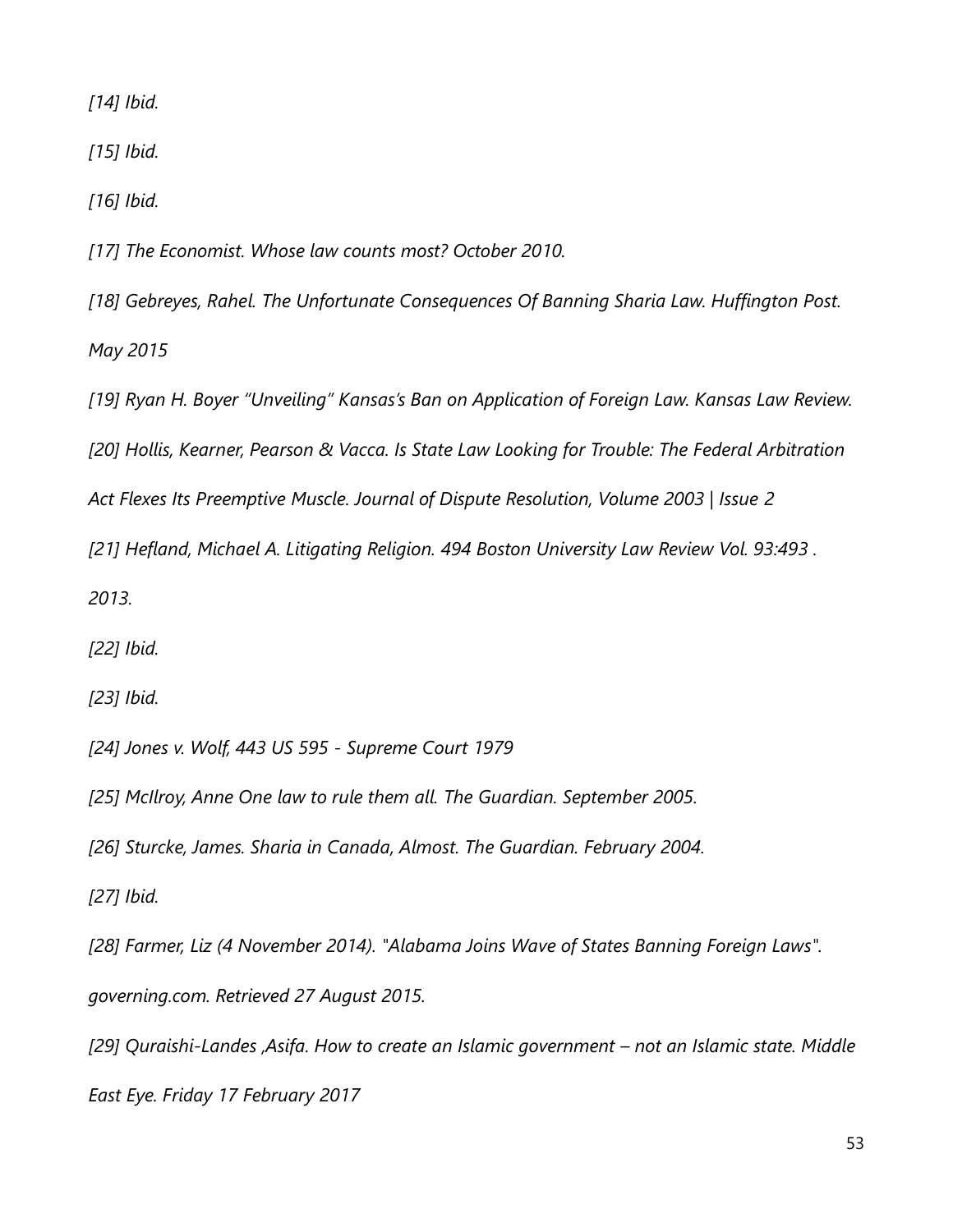*[30] Ibid.*

*[31] Ibid.*

*[32] Hashemi, Nader. Islam, Secularism, and Liberal Democracy..*

*[33] The Times of India. Learning with the Times: 7 nations still under absolute monarchy.*

*[34] Gayatri Suroyo and Charlotte Greenfield (27 December 2014). "Strict sharia forces gays into hiding in Indonesia's Aceh". reuters.*

*[35] Daily Mail UK. Indonesia Bans Kissing in Public. March 2004.*

*[36] Simpson, Colin. The National. UAE The rules are clear, says lawyer: no kissing allowed in Dubai. July 4th 2013*

*[37] Amnesty International. Saudi Arabia: 151 executed this year in highest recorded toll in nearly two decades November 2015.*

*[38] "Muree bin Ali bin Issa al-Asiri, Saudi Arabian Man, Executed For 'Witchcraft And Sorcery'". 06/19/2012. Huffington Post.*

*[39] Ibid.*

*[40] ABC News. Saudia execute Egyptian for practicing 'witchcraft'. November 2, 2007.*

*[41] Amnesty International. The death penalty in Saudi Arabia: Facts and Figures. 25 August* 

*2015*

*[42] Dunn, James. "Protester due to be CRUCIFIED in Saudi Arabia was arrested and 'tortured into a confession when he was 17 to make his rebel cleric uncle stop talking." Daily Mail UK. February 6 2016.*

*[43] Katayoun Kishi, United States Institute of Peace., Iran v Saudi Arabia: Women & Minorities.*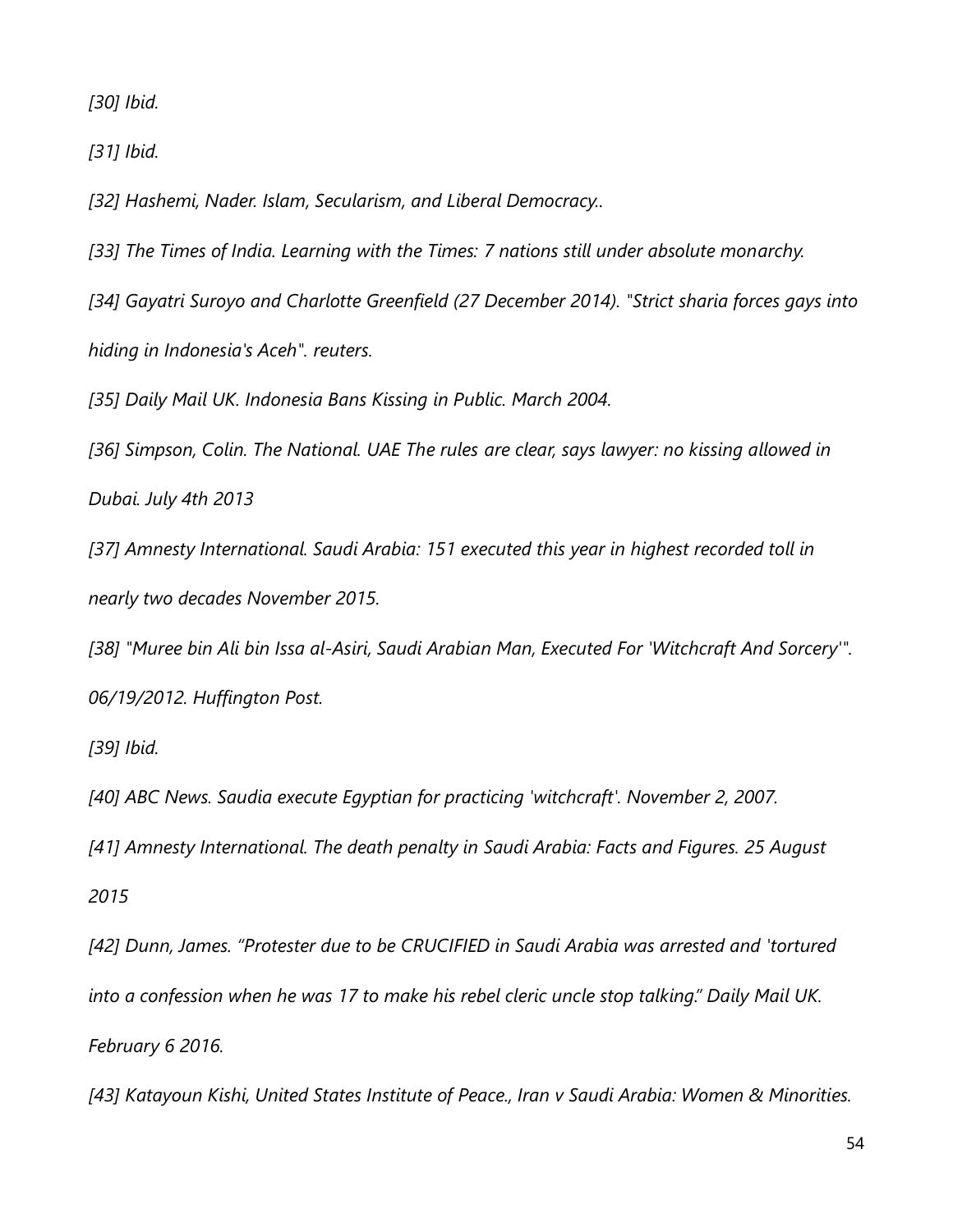*January 4 2016*

*[44] Yahya Al Alhareth, Yasra Al Alhareth, Ibtisam Al Dighrir. American Journal of Educational Research, 2015 3 (2), pp 121-125.*

*[45] Ali Çarkoğlu, Binnaz Toprak ; translated from Turkish by Çiğdem Aksoy (2007). Religion, society and politics in a changing Turkey Karaköy, İstanbul: TESEV publications*

*[46] Ibid.*

*[47] B.C. "Who was the Shia cleric killed in Saudi Arabia?". The Economist. January 2016.*

*[48] Anne Keleny, Nimr Baqir al-Nimr: Saudi Arabian Shia cleric who denounced the kingdom's rulers and called for religious freedom. The Independent. January 2016.*

*[49] EuroNews. Sharia law and the Arab Spring. 26/10/2011*

*[50] ^Ibid.*

*[51] ^Ibid.*

*[52] Philip Sherwell. Abu Hamza verdict: The hate preacher of Finsbury Park who tried to plead he was a friend ofthe West.*

*[53] Ibid.*

*[54] Questions and Answers about Islam (Vol.1) M. Fethullah Gulen Published: 2000*

*[55] Ibid.*

*[56] Nader Hashemi. Islam, Secularism, and Liberal Democracy. Oxford University Press, 2009.*

*[57] Ibid.*

*[58] Ibid.*

*[59] Ibid.*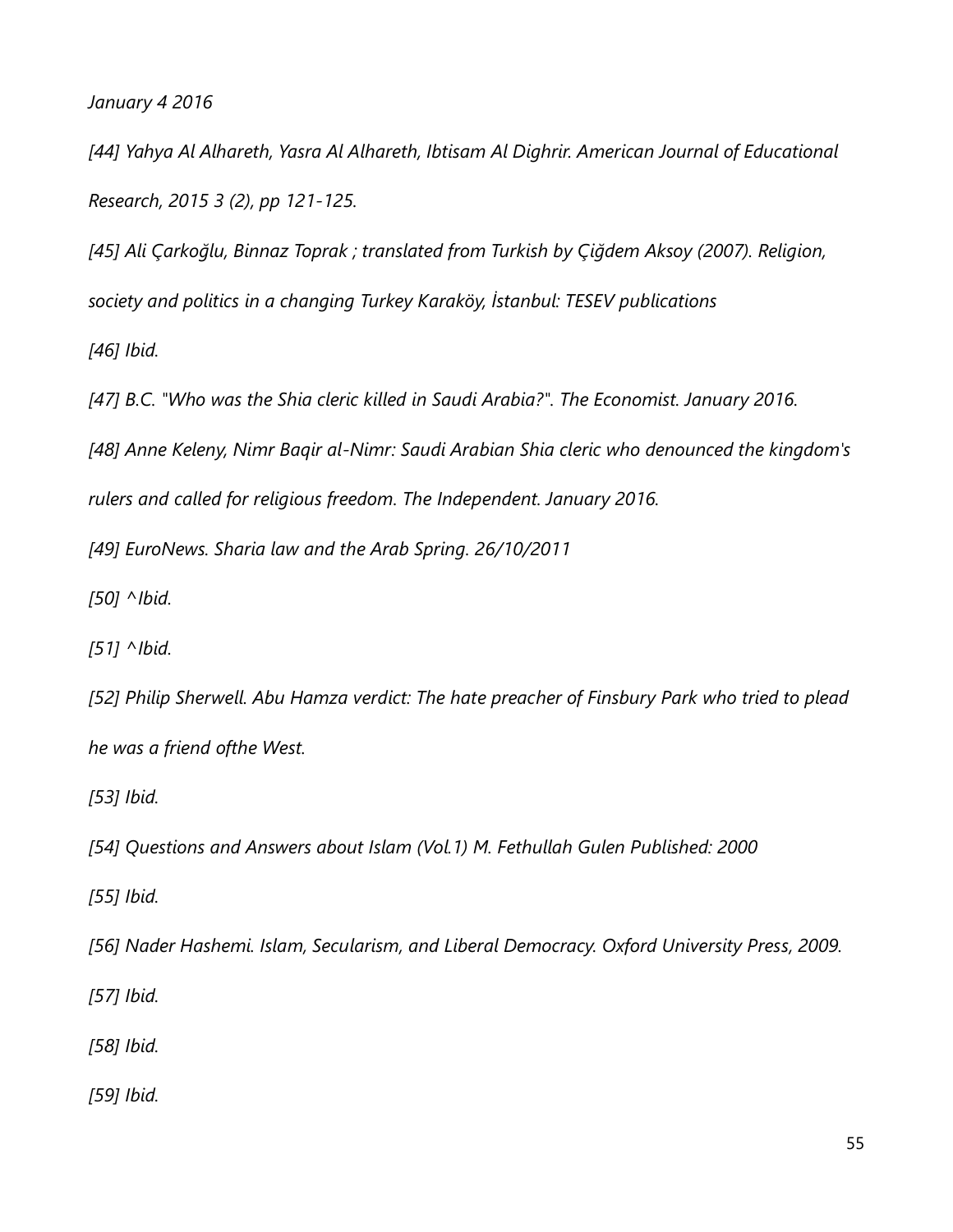*[60] "Reza Shah Pahlavi (shah of Iran): Introduction". Britannica Online Encyclopedia. Retrieved 16 June 2012.*

*[61] Constantino, Redentor Renato, Nothing New in the World. The Asia Times, September 2004. [62] Keddi, Nikki. "Roots of Revolution", Yale University Press, 1981,*

*[63] Hanna, Jason, & Merica, Dan. In declassified document, CIA acknowledges role in '53 Iran coup. CNN, August 2013.*

*[64] Keating, Joshua. Trump Is Increasing U.S. Support for the Pointless, Brutal War in Yemen. Slate Magazine,March 28, 2017/*

*[65] Usborne, David. Isolated abroad, hated at home: House of Saud faces uncertain future. The Independent. May31st, 2004*

*[66] Burke, David. Saudi Arabian man is jailed for 10 years and given 2,000 lashes for tweeting that he is an atheist and criticising religion. September 1, 2016.*

*[67] Ibid.*

*[68] Baer, Robert. The Fall of the House of Saud. The Atlantic. May 2003.*

*[69] Osbourne, Samuel. "UK helped Saudi Arabia get UN human rights role through 'secret deal'*

*to exchange votes,leaked documents suggest". The Independent. 30 September 2015.*

*[70] United Nations.org Index. Democracy.*

*[71] Ali, Kecia. Sexual Ethics And Islam: Feminist Reflections on Qur'an, Hadith, and Jurisprudence Oneworld Publications, Dec 21, 2015*

*[72] Amīn, Ḥasan (1 January 1968). "Islamic shi'ite encyclopaedia". SLIM Press.*

*[73] Vartan Gregorian, "Islam: A Mosaic, Not a Monolith", Brookings Institution Press, 2003, pg*